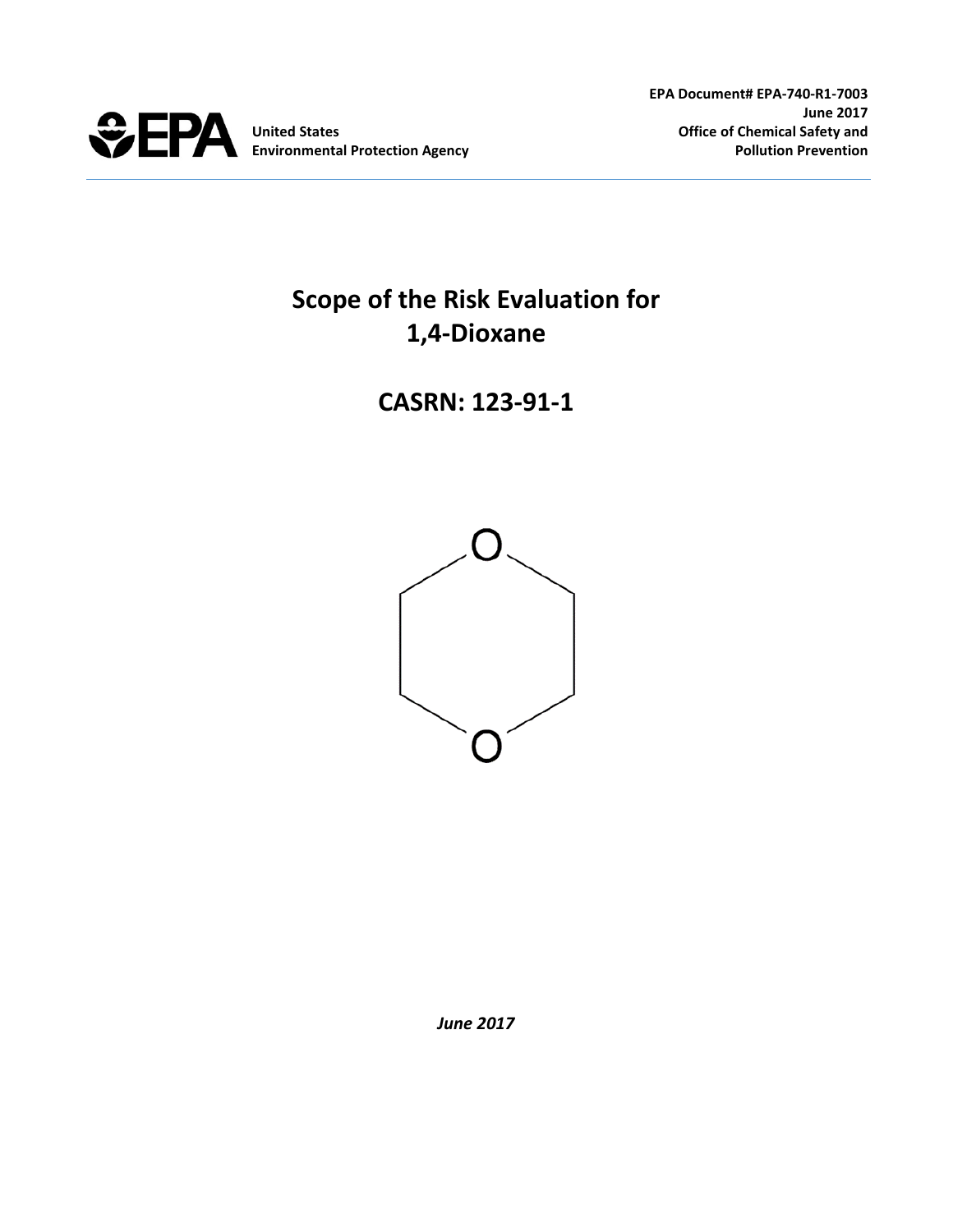# **TABLE OF CONTENTS**

| 1                                                                                                |  |
|--------------------------------------------------------------------------------------------------|--|
| 1.1                                                                                              |  |
| 1.2                                                                                              |  |
| 1.3                                                                                              |  |
| $\overline{\mathbf{2}}$                                                                          |  |
| 2.1                                                                                              |  |
| 2.2                                                                                              |  |
| 2.2.1                                                                                            |  |
| 2.2.2                                                                                            |  |
| 2.3                                                                                              |  |
| 2.3.1                                                                                            |  |
| 2.3.2                                                                                            |  |
| 2.3.3                                                                                            |  |
| 2.3.4                                                                                            |  |
| 2.3.5                                                                                            |  |
| 2.3.5.1                                                                                          |  |
| 2.3.5.2                                                                                          |  |
| 2.3.5.3                                                                                          |  |
| 2.3.5.4                                                                                          |  |
| $2.4^{\circ}$                                                                                    |  |
|                                                                                                  |  |
| 2.4.2                                                                                            |  |
| 2.4.2.1                                                                                          |  |
| 2.4.2.2                                                                                          |  |
| 2.4.2.3                                                                                          |  |
| 2.5                                                                                              |  |
| Initial Conceptual Model for Industrial and Commercial Activities and Uses: Potential<br>2.5.1   |  |
|                                                                                                  |  |
| Initial Conceptual Model for Consumer Activities and Uses: Potential Exposures and<br>2.5.2      |  |
|                                                                                                  |  |
| Initial Conceptual Model for Environmental Releases and Wastes: Potential Exposures and<br>2.5.3 |  |
|                                                                                                  |  |
| 2.6                                                                                              |  |
| 2.6.1                                                                                            |  |
| 2.6.1.1                                                                                          |  |
| 2.6.1.2                                                                                          |  |
| 2.6.1.3                                                                                          |  |
| 2.6.1.4                                                                                          |  |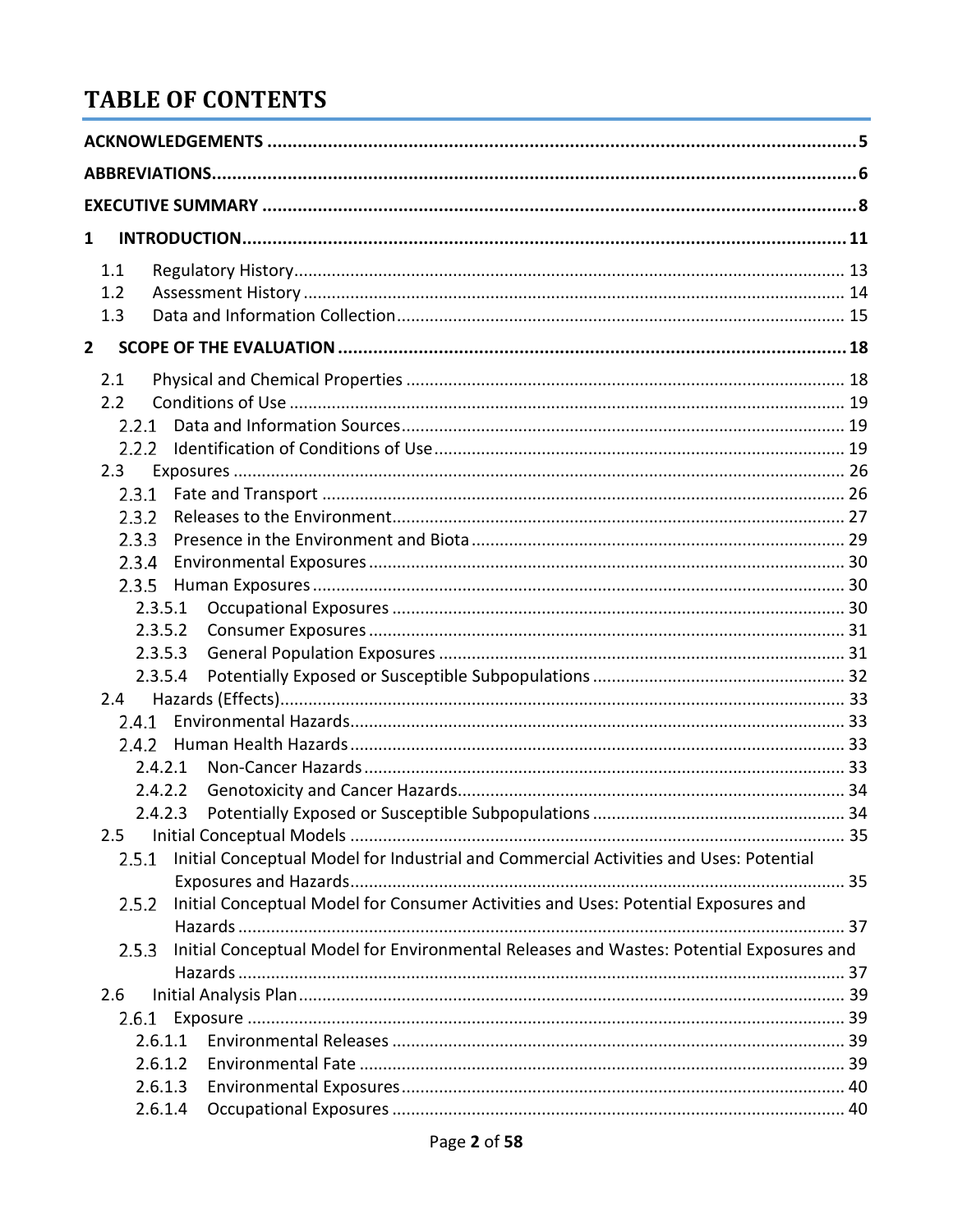| 2.6.1.5                                                             |  |
|---------------------------------------------------------------------|--|
| 2.6.1.6                                                             |  |
|                                                                     |  |
| 2.6.2.1                                                             |  |
| 2.6.2.2                                                             |  |
|                                                                     |  |
|                                                                     |  |
|                                                                     |  |
|                                                                     |  |
| A.1                                                                 |  |
| A.2                                                                 |  |
| A.3                                                                 |  |
| Appendix B PROCESS, RELEASE AND OCCUPATIONAL EXPOSURE INFORMATION55 |  |
|                                                                     |  |
| B.1                                                                 |  |
| B.1.1                                                               |  |
| B.1.2                                                               |  |
| B.1.2.1                                                             |  |
| B.1.2.2                                                             |  |
| B.1.2.3                                                             |  |
| B.1.2.4                                                             |  |
|                                                                     |  |
| B.1.3.1                                                             |  |
| B.1.3.2                                                             |  |
| B.1.3.3                                                             |  |
| B.1.3.4                                                             |  |
| B.1.3.5                                                             |  |
| B.2                                                                 |  |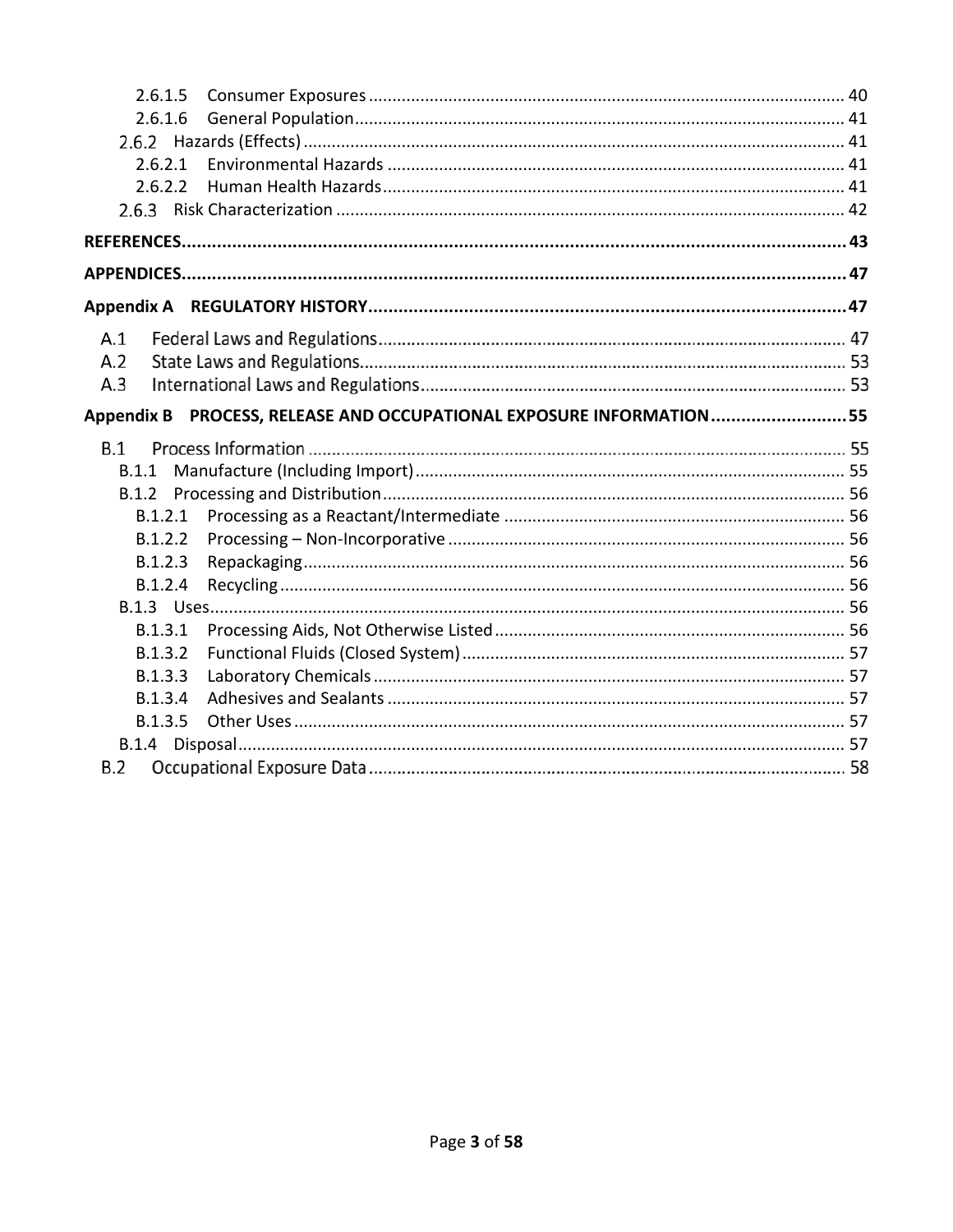# **LIST OF TABLES**

| Table 2-2. Production Volume of 1,4-Dioxane in Chemical Data Reporting (CDR) Reporting Period (2012 |  |
|-----------------------------------------------------------------------------------------------------|--|
|                                                                                                     |  |
|                                                                                                     |  |
|                                                                                                     |  |
| Table 2-5. Summary of 1,4-Dioxane TRI Production-Related Waste Managed in 2015 (lbs) 28             |  |
| Table 2-6. Summary of 1,4-Dioxane TRI Releases to the Environment in 2015 (lbs) 28                  |  |

# **LIST OF FIGURES**

| Figure 2-2. Initial 1,4-Dioxane Conceptual Model for Industrial and Commercial Activities and Uses: |  |
|-----------------------------------------------------------------------------------------------------|--|
|                                                                                                     |  |
| Figure 2-3. Initial 1,4-Dioxane Conceptual Model for Environmental Releases and Wastes: Potential   |  |
|                                                                                                     |  |
|                                                                                                     |  |

# **LIST OF APPENDIX TABLES**

| Table Apx B-1. Summary of Industry Sectors with 1,4-Dioxane Personal Monitoring Air Samples |  |
|---------------------------------------------------------------------------------------------|--|
| Obtained from OSHA Inspections Conducted Between 2002 and 2016 58                           |  |
|                                                                                             |  |

# **LIST OF APPENDIX FIGURES**

[Figure\\_Apx B-1: General Process Flow Diagram for 1,4-Dioxane Manufacturing....................................](#page-54-2) 55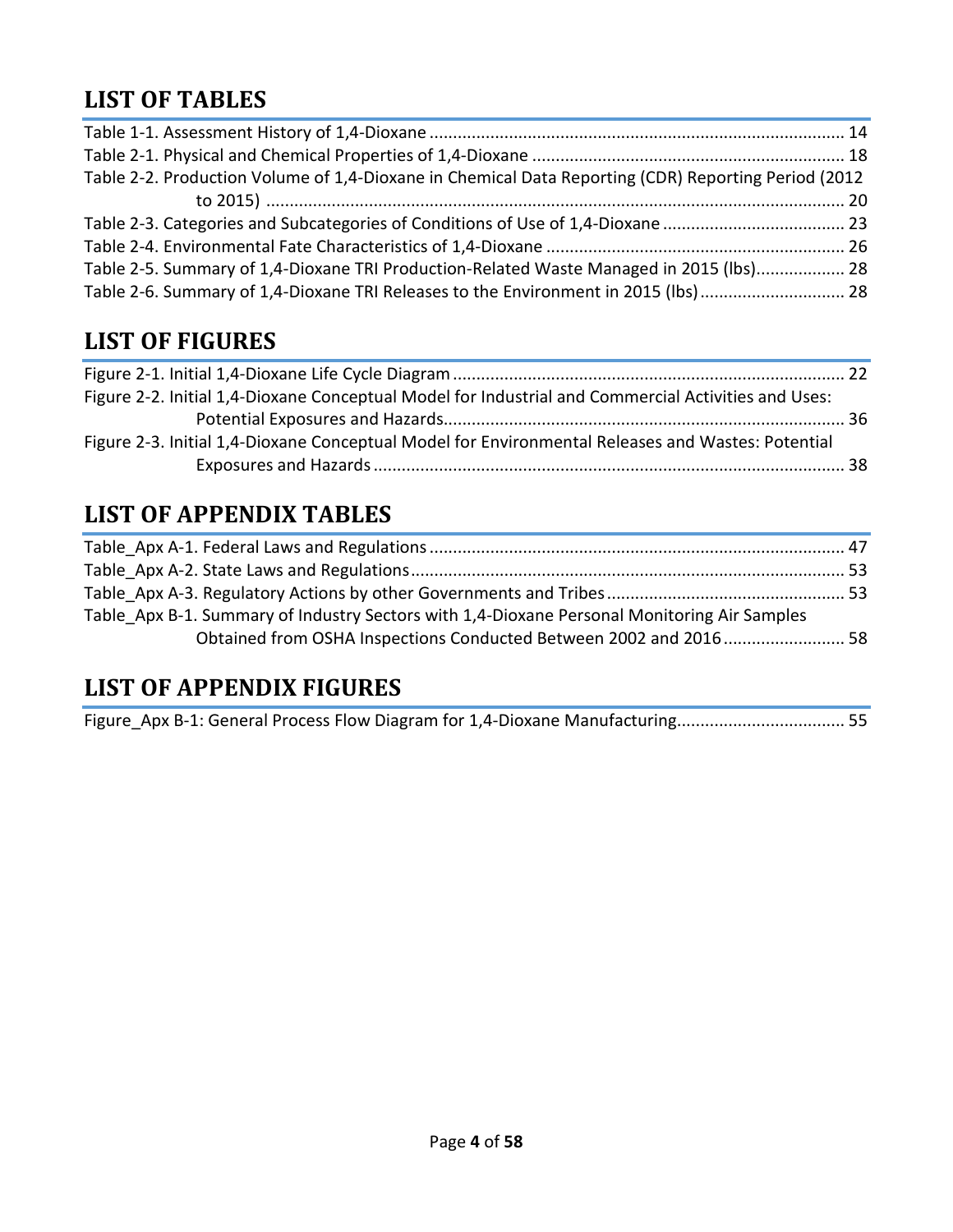# <span id="page-4-0"></span>**ACKNOWLEDGEMENTS**

This report was developed by the United States Environmental Protection Agency (U.S. EPA), Office of Chemical Safety and Pollution Prevention (OCSPP), Office of Pollution Prevention and Toxics (OPPT).

#### **Acknowledgements**

The OPPT Assessment Team gratefully acknowledges participation or input from EPA's Office of General Counsel, Office of Research and Development and assistance from EPA contractors CSRA LLC (Contract No. CIO-SP3, HHSN316201200013W), ERG (Contract No. EP-W-12-006), ICF (Contract No. EP-C-14-001) and SRC (Contract No. EP-W-12-003).

#### **Docket**

Supporting information can be found in public docket: **EPA-HQ-OPPT-2016-0723**.

#### **Disclaimer**

Reference herein to any specific commercial products, process or service by trade name, trademark, manufacturer or otherwise does not constitute or imply its endorsement, recommendation or favoring by the United States Government.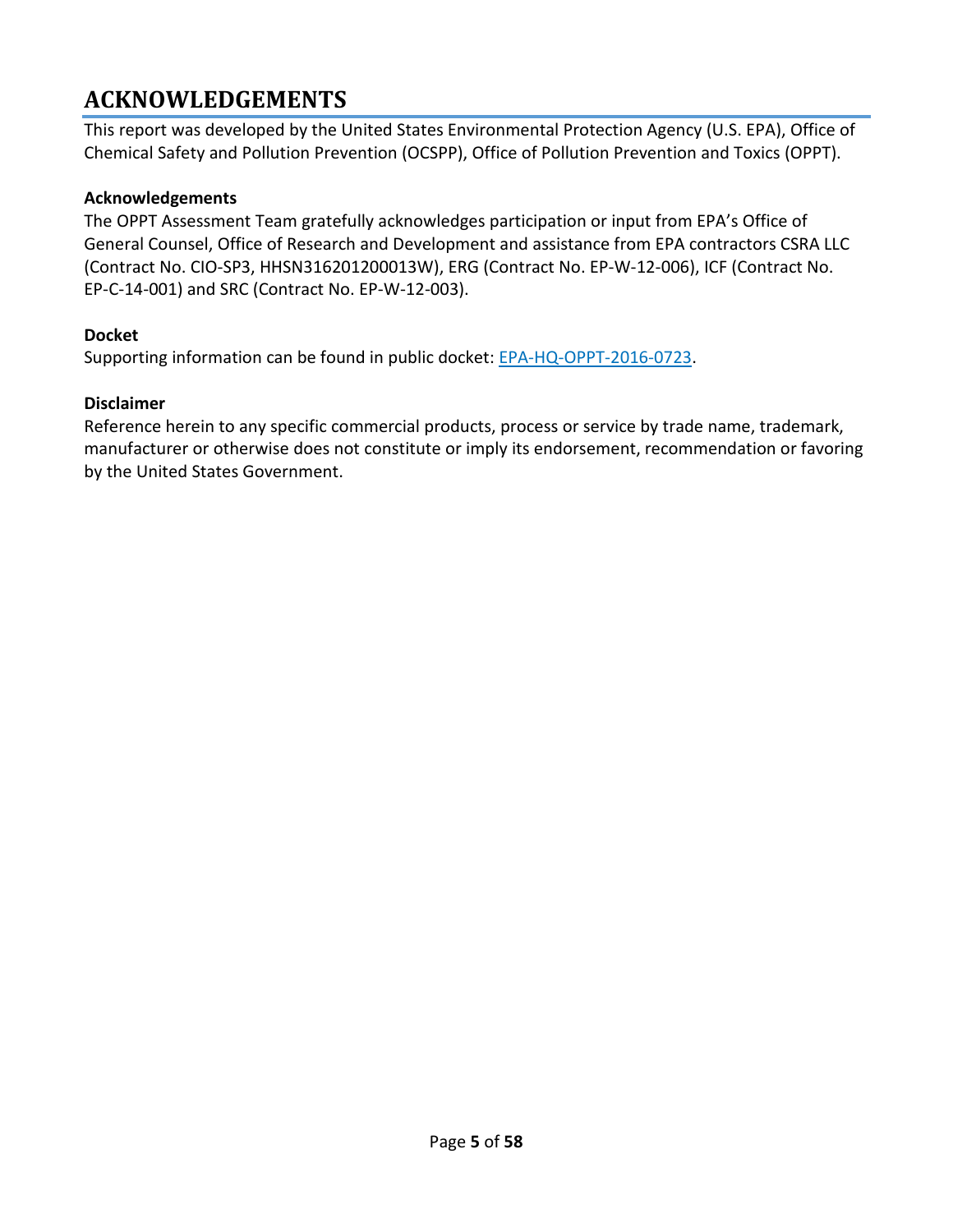# <span id="page-5-0"></span>**ABBREVIATIONS**

| $^{\circ}$ C        | Degrees Celsius                                                      |
|---------------------|----------------------------------------------------------------------|
| AAL                 | Allowable Ambient Level                                              |
| <b>ACGIH</b>        | American Conference of Government Industrial Hygienists              |
| <b>AEGL</b>         | Acute Exposure Guideline Level                                       |
| <b>AES</b>          | Alkyl Ethyl Sulphates                                                |
| AQS                 | Air Quality System                                                   |
| atm                 | Atmosphere(s)                                                        |
| <b>ATSDR</b>        | Agency for Toxic Substances and Disease Registries                   |
| <b>BAF</b>          | <b>Bioaccumulation Factor</b>                                        |
| <b>BCF</b>          | <b>Bioconcentration Factor</b>                                       |
| <b>BSER</b>         | Best System of Emission Reduction                                    |
| <b>CAA</b>          | Clean Air Act                                                        |
| <b>CASRN</b>        | <b>Chemical Abstracts Service Registry Number</b>                    |
| <b>CBI</b>          | <b>Confidential Business Information</b>                             |
| <b>CCL</b>          | <b>Candidate Contaminant List</b>                                    |
| <b>CDR</b>          | <b>Chemical Data Reporting</b>                                       |
| <b>CERCLA</b>       | Comprehensive Environmental Response, Compensation and Liability Act |
| $\text{cm}^3$       | Cubic Centimeter(s)                                                  |
| <b>COC</b>          | <b>Concentration of Concern</b>                                      |
| C <sub>P</sub>      | Centipoise                                                           |
| <b>CPCat</b>        | <b>Chemical and Product Categories</b>                               |
| <b>CSCL</b>         | <b>Chemical Substances Control Law</b>                               |
| EC                  | <b>European Commission</b>                                           |
| EPA                 | <b>Environmental Protection Agency</b>                               |
| <b>EPCRA</b>        | <b>Emergency Planning and Community Right-to-Know Act</b>            |
| EU                  | <b>European Union</b>                                                |
| <b>FDA</b>          | Food and Drug Administration                                         |
| <b>FFDCA</b>        | Federal Food, Drug and Cosmetic Act                                  |
| g                   | Gram(s)                                                              |
| <b>GACT</b>         | <b>Generally Available Control Technology</b>                        |
| HAP                 | Hazardous Air Pollutant                                              |
| <b>HPV</b>          | <b>High Production Volume</b>                                        |
| <b>IARC</b>         | International Agency for Research on Cancer                          |
| <b>IRIS</b>         | Integrated Risk Information System                                   |
| <b>ISHA</b>         | Industrial Safety and Health Act                                     |
| kg                  | Kilogram(s)                                                          |
| kPa                 | Kilopascal(s)                                                        |
| L                   | Liter(s)                                                             |
| Ib                  | Pound                                                                |
| $Log K_{oc}$        | Logarithmic Soil Organic Carbon: Water Partitioning Coefficient      |
| Log K <sub>ow</sub> | Logarithmic Octanol: Water Partition Coefficient                     |
| m <sup>3</sup>      | Cubic Meter(s)                                                       |
| <b>MACT</b>         | Maximum Achievable Control Technology                                |
| mg                  | Milligram(s)                                                         |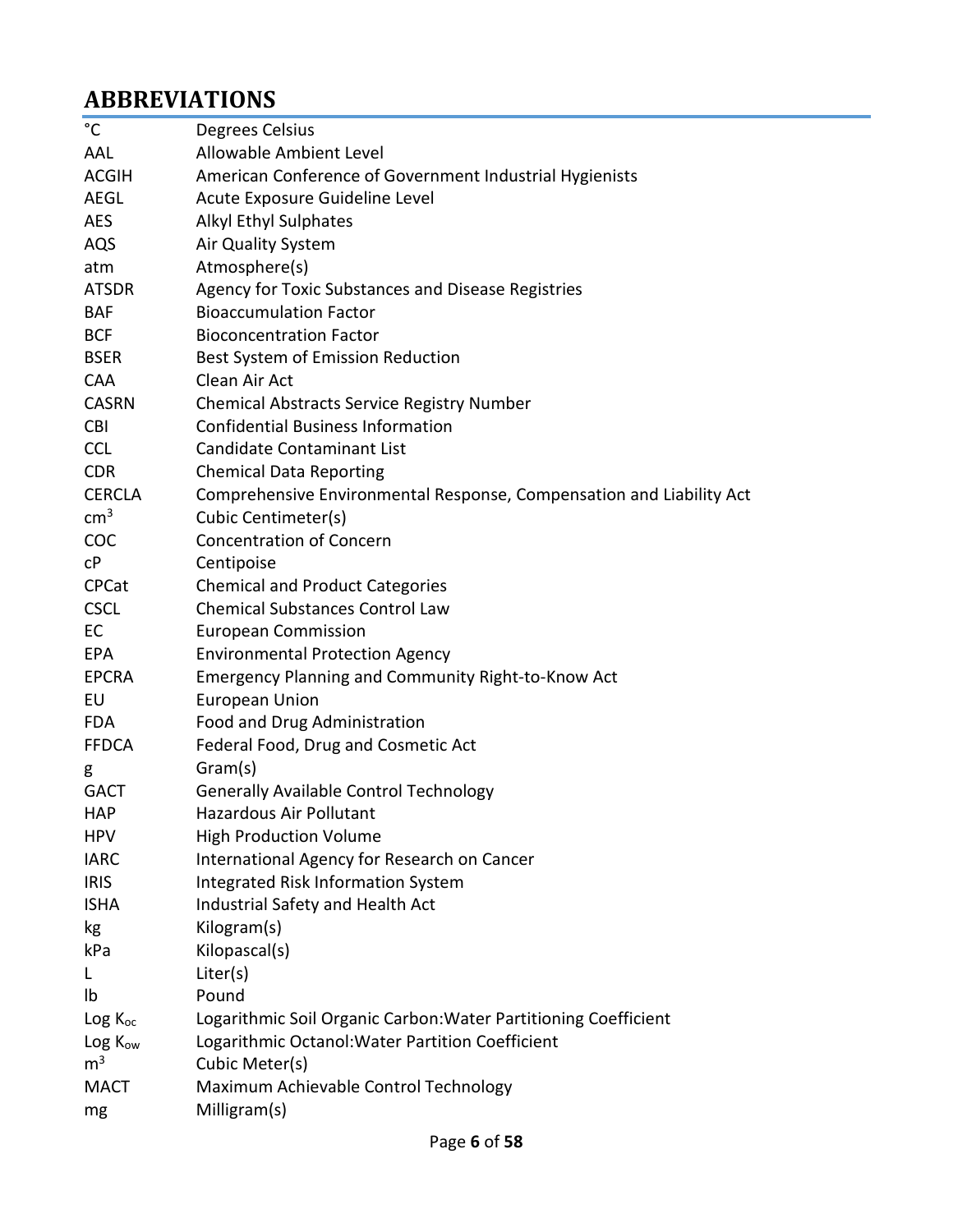| μg            | Microgram(s)                                                     |
|---------------|------------------------------------------------------------------|
| mmHg          | Millimeter(s) of Mercury                                         |
| <b>MSDS</b>   | <b>Material Safety Data Sheet</b>                                |
| <b>NAC</b>    | National Advisory Committee                                      |
| <b>NAICS</b>  | North American Industry Classification System                    |
| <b>NATA</b>   | <b>National Air Toxics Assessment</b>                            |
| <b>NCEA</b>   | National Center for Environmental Assessment                     |
| NEI           | <b>National Emissions Inventory</b>                              |
| <b>NESHAP</b> | National Emission Standards for Hazardous Air Pollutants         |
| <b>NICNAS</b> | National Industrial Chemicals Notification and Assessment Scheme |
| <b>NIH</b>    | National Institute of Health                                     |
| <b>NIOSH</b>  | National Institute of Occupational Safety and Health             |
| <b>NOAEL</b>  | No-Observed-Adverse-Effect Level                                 |
| <b>NPRI</b>   | National Pollutant Release Inventory                             |
| <b>NSPS</b>   | New Source Performance Standards                                 |
| <b>NTP</b>    | <b>National Toxicology Program</b>                               |
| <b>OCSPP</b>  | Office of Chemical Safety and Pollution Prevention               |
| <b>OECD</b>   | Organisation for Economic Co-operation and Development           |
| <b>OPPT</b>   | Office of Pollution Prevention and Toxics                        |
| <b>OSHA</b>   | Occupational Safety and Health Administration                    |
| <b>PBPK</b>   | Physiologically Based Pharmacokinetic                            |
| PEL           | Permissible Exposure Limit                                       |
| PET.          | Polyethylene Terephthalate                                       |
| POD           | Point of Departure                                               |
| <b>POTW</b>   | <b>Publicly Owned Treatment Works</b>                            |
| ppm           | Part(s) per Million                                              |
| <b>PWS</b>    | <b>Public Water System</b>                                       |
| <b>RCRA</b>   | Resource Conservation and Recovery Act                           |
| REL           | Recommended Exposure Level                                       |
| <b>SDS</b>    | Safety Data Sheet                                                |
| SDWA          | Safe Drinking Water Act                                          |
| <b>SIDS</b>   | Screening Information Data Set                                   |
| <b>TCA</b>    | 1,1,1-Trichloroethane                                            |
| <b>TCCR</b>   | Transparent, Clear, Consistent and Reasonable                    |
| TLV           | <b>Threshold Limit Value</b>                                     |
| TRI           | <b>Toxics Release Inventory</b>                                  |
| <b>TSCA</b>   | <b>Toxic Substances Control Act</b>                              |
| <b>TWA</b>    | Time-Weighted Average                                            |
| <b>UCMR</b>   | <b>Unregulated Contaminant Monitoring Rule</b>                   |
| U.S.          | <b>United States</b>                                             |
| UV            | Ultraviolet                                                      |
| <b>VCCEP</b>  | Voluntary Children's Chemical Evaluation Program                 |
| <b>VOC</b>    | Volatile Organic Compound                                        |
| <b>WHO</b>    | World Health Organisation                                        |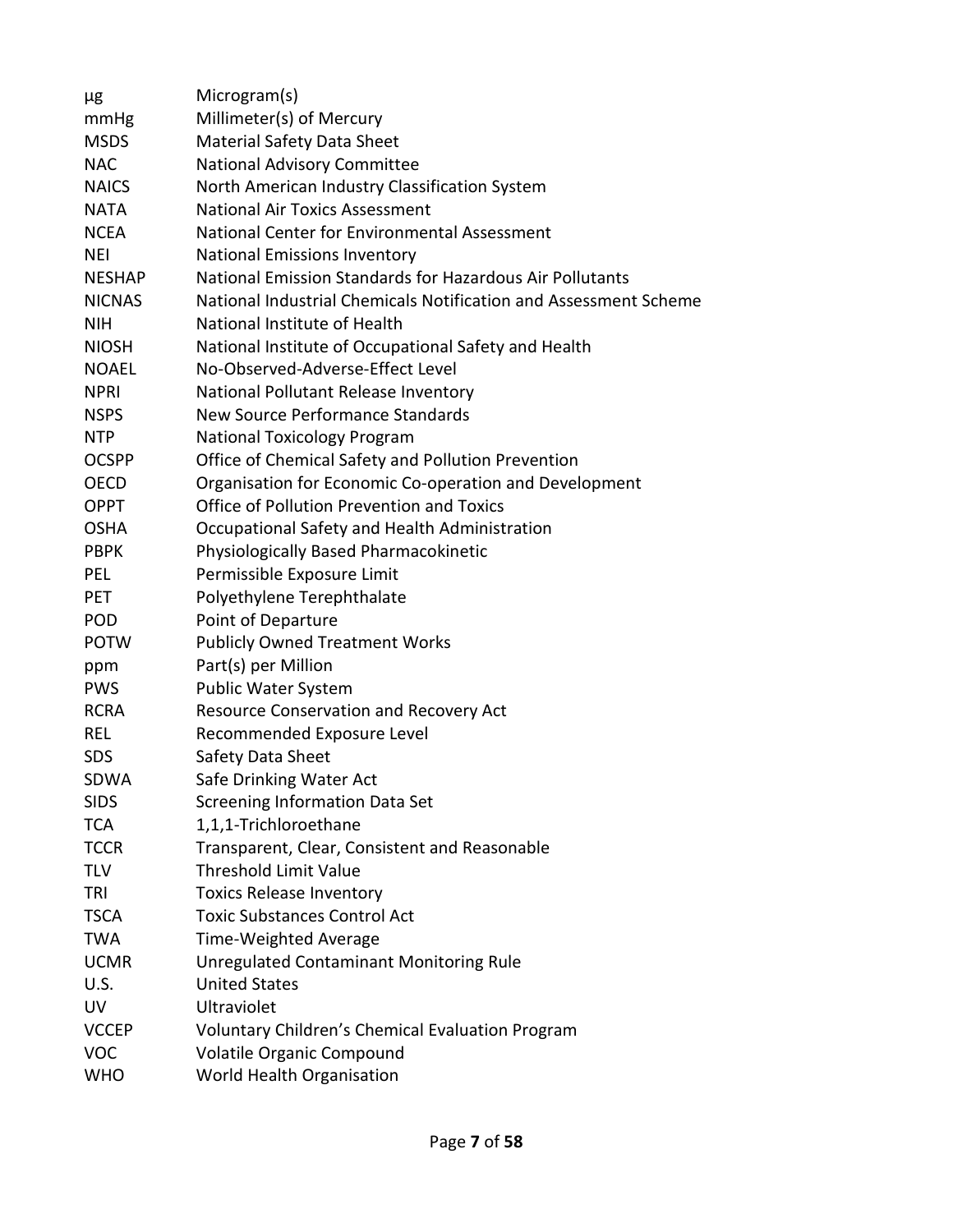# <span id="page-7-0"></span>**EXECUTIVE SUMMARY**

TSCA § 6(b)(4) requires the United States Environmental Protection Agency (U.S. EPA) to establish a risk evaluation process. In performing risk evaluations for existing chemicals, EPA is directed to "determine whether a chemical substance presents an unreasonable risk of injury to health or the environment, without consideration of costs or other non-risk factors, including an unreasonable risk to a potentially exposed or susceptible subpopulation identified as relevant to the risk evaluation by the Administrator under the conditions of use." In December of 2016, EPA published a list of 10 chemical substances that are the subject of the Agency's initial chemical risk evaluations (81 [FR](https://www.federalregister.gov/documents/2016/12/19/2016-30468/designation-of-ten-chemical-substances-for-initial-risk-evaluations-under-the-toxic-substances)   $91927$ ), as required by TSCA § 6(b)(2)(A). 1,4-Dioxane was one of these chemicals.

TSCA § 6(b)(4)(D) requires that EPA publish the scope of the risk evaluation to be conducted, including the hazards, exposures, conditions of use and potentially exposed or susceptible subpopulations that the Administrator expects to consider. This document fulfills the TSCA § 6(b)(4)(D) requirement for 1,4 dioxane.

This document presents the scope of the risk evaluation to be conducted for 1,4-dioxane. If a hazard, exposure, condition of use or potentially exposed or susceptible subpopulation has not been discussed, EPA, at this point in time, is not intending to include it in the scope of the risk evaluation. As per the rulemaking, Procedures for Chemical Risk Evaluation Under the Amended Toxic Substances Control Act (TSCA), with respect to conditions of use in conducting a risk evaluation under TSCA, EPA will first identify "circumstances" that constitute "conditions of use" for each chemical. While EPA interprets this as largely a factual determination—i.e., EPA is to determine whether a chemical substance is actually involved in one or more of the activities listed in the definition—the determination will inevitably involve the exercise of some discretion.

In the case of 1,4-dioxane, EPA anticipates that production of 1,4-dioxane as a by-product from ethoxylation of other chemicals and presence as a contaminant in industrial, commercial and consumer products will be excluded from the scope of the risk evaluation. These 1,4-dioxane activities will be considered in the scope of the risk evaluation for ethoxylated chemicals. EPA believes its regulatory tools under TSCA section 6(a) are better suited to addressing any unreasonable risks that might arise from these activities through regulation of the activities that generate 1,4-dioxane as an impurity or cause it to be present as a contaminant than they are to addressing them through direct regulation of 1,4-dioxane.

To the extent practicable, EPA has aligned this scope document with the approach set forth in the risk evaluation process rule; however, the scope documents for the first 10 chemicals in the risk evaluation process differ from the scope documents that EPA anticipates publishing in the future. Time constraints have resulted in scope documents for the first 10 chemicals that are not as refined or specific as future scope documents are anticipated to be.

Because there was insufficient time for EPA to provide an opportunity for comment on a draft of this scope document, as it intends to do for future scope documents, EPA will publish and take public comment on a problem formulation document which will refine the current scope, as an additional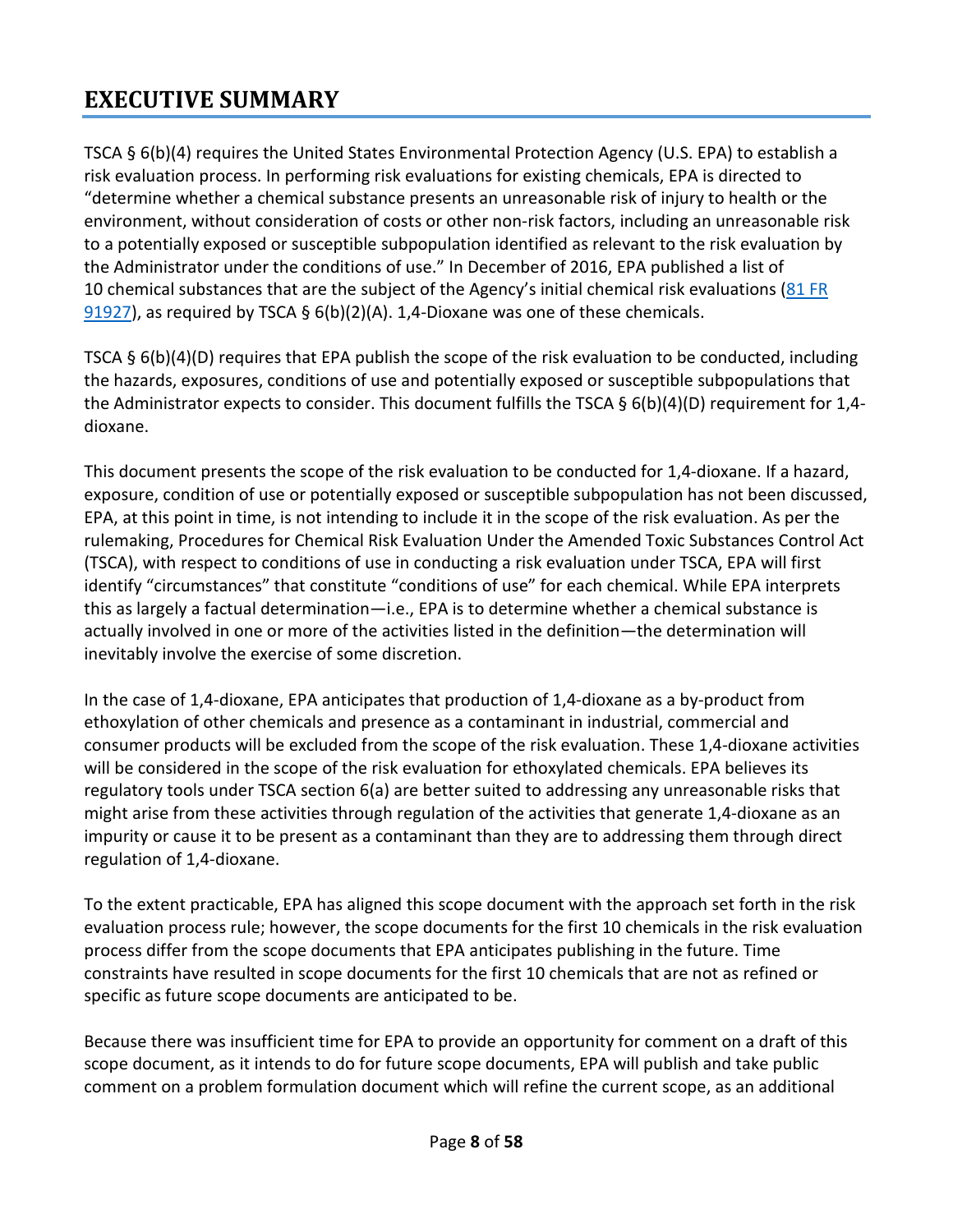interim step, prior to publication of the draft risk evaluation for 1,4-dioxane. This problem formulation is expected to be released within approximately 6 months of publication of the scope.

In 2015, EPA/OPPT published a *Problem Formulation and Initial Assessment for 1,4-Dioxane* (EPA, 2015) and received public comments. As part of this scope, EPA developed an initial life cycle diagram and initial conceptual models for 1,4-dioxane that reconsidered all information under the amended law.

Historically, 90% of 1,4-dioxane production was used as a stabilizer in chlorinated solvents such as 1,1,1-trichloroethane (TCA). Use of 1,4-dioxane has decreased since TCA was phased out by the Montreal Protocol in 1996. 1,4-Dioxane is currently used in industrial processes and for industrial and commercial uses. Industrial processing uses include use as a processing aid and in functional fluids in closed systems. 1,4-Dioxane has uses as a laboratory chemical reagent, in adhesives and sealants and several other identified uses. Based on data from the 2016 Chemical Data Reporting (CDR), the current production volume is approximately 1 million pounds per year ( $U.S. EPA, 2016b$ ). The most recent data on environmental releases, according to the Toxics Release Inventory (TRI), indicate that approximately 675,000 pounds of 1,4-dioxane were released to the environment in 2015 [\(U.S. EPA, 2017c\)](http://hero.epa.gov/index.cfm?action=search.view&reference_id=3834224). Releases are reported to all types of environmental media: air, water and land. The environmental fate of 1,4 dioxane is characterized by partitioning to the atmosphere, surface water and groundwater, and degradation by atmospheric oxidation or biodegradation. It is expected to be moderately persistent in the environment and have a low bioaccumulation potential.

The initial conceptual models presented in Section 2 identify conditions of use; exposure pathways (e.g., media); exposure routes (e.g., inhalation, dermal, oral); potentially exposed populations, including potentially exposed or susceptible subpopulations; and hazards EPA expects to evaluate based on the inherent hazards of the chemical.

This document presents the occupational scenarios in which workers and occupational non-users may be exposed to 1,4-dioxane during conditions of use, such as manufacturing, processing, repackaging and recycling. For 1,4-dioxane, EPA believes that workers and bystanders as well as certain other groups of individuals may experience greater exposures than the general population. EPA will evaluate whether other groups of individuals within the general population may be exposed via pathways that are distinct from the general population due to unique characteristics (e.g., life stage, behaviors, activities, duration) or have greater susceptibility than the general population, and should therefore be considered relevant potentially exposed or susceptible subpopulations for purposes of this risk evaluation.

Exposures to workers and/or the general population may occur from industrial releases and industrial and commercial uses. Environmental releases of 1,4-dioxane are reported in the Toxics Release Inventory to air, water or land. 1,4-Dioxane is stable under environmental conditions and does not degrade or react to any appreciable extent in the environment.

1,4-Dioxane has been the subject of several health hazard and risk assessments, based on data in animal studies. Any existing assessments will be a starting point as EPA will conduct a systematic review of the literature, including new literature since the existing assessments, as available in *1,4-*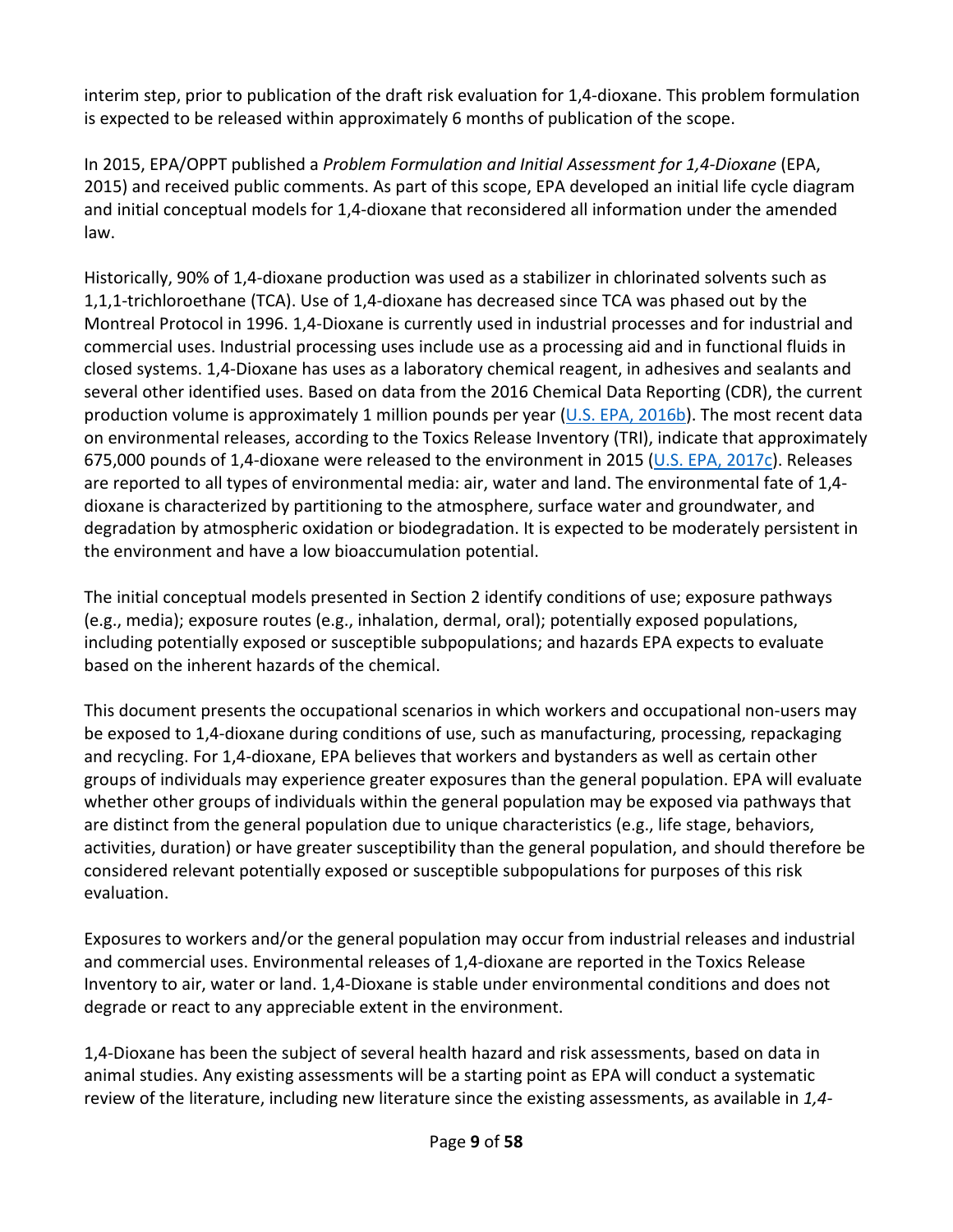*Dioxane (CASRN 123-91-1) Bibliography: Supplemental File for the TSCA Scope Document* [\(EPA-HQ-](https://www.regulations.gov/docket?D=EPA-HQ-OPPT-2016-0723)[OPPT-2016-0723\)](https://www.regulations.gov/docket?D=EPA-HQ-OPPT-2016-0723). EPA expects to consider human health hazards of 1,4-dioxane including acute toxicity, non-cancer effects and cancer. Non-cancer effects include irritation of the eyes and respiratory tract, liver toxicity and kidney toxicity. Animals exposed to 1,4-dioxane by inhalation and oral exposure have developed multiple types of cancer.

The initial analysis plan describes EPA's plan for conducting systematic review of readily available information and identification of assessment approaches to be used in conducting the risk evaluation for 1,4-dioxane. The initial analysis plan will be used to develop the problem formulation and final analysis plan for the risk evaluation of 1,4-dioxane.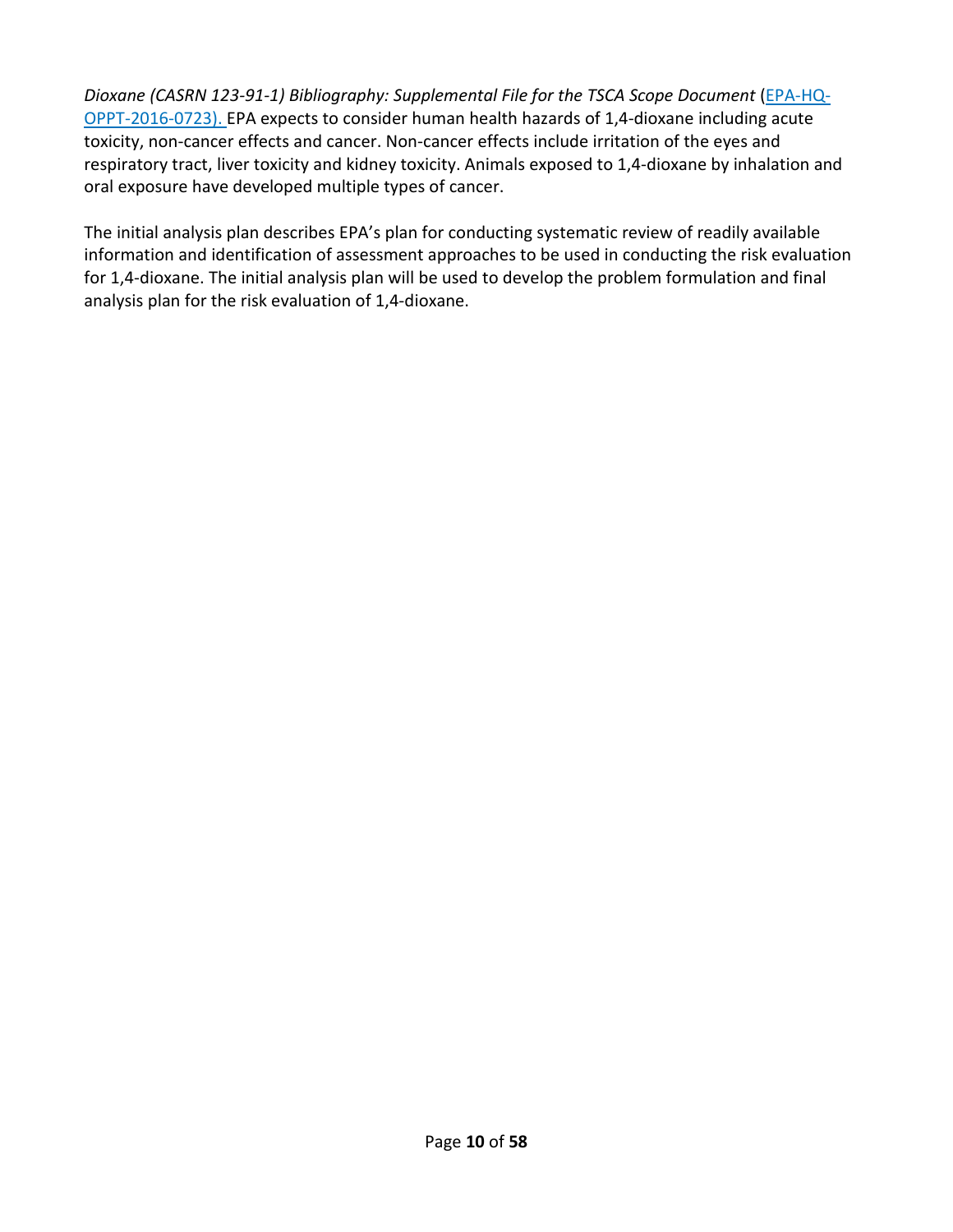# <span id="page-10-0"></span>**1 INTRODUCTION**

This document presents the scope of the risk evaluation to be conducted for 1,4-dioxane. If a condition of use has not been discussed, EPA, at this point in time, is not intending to include that condition of use in the scope of the risk evaluation. Moreover, during problem formulation EPA may determine that not all conditions of use mentioned in this scope will be included in the risk evaluation. Any condition of use that will not be evaluated will be clearly described in the problem formulation document.

On June 22, 2016, the Frank R. Lautenberg Chemical Safety for the 21<sup>st</sup> Century Act, which amended the Toxic Substances Control Act (TSCA), the Nation's primary chemicals management law, was signed into law. The new law includes statutory requirements and deadlines for actions related to conducting risk evaluations of existing chemicals.

TSCA § 6(b)(4) requires the United States Environmental Protection Agency (U.S. EPA) to establish a risk evaluation process. In performing risk evaluations for existing chemicals, EPA is directed to "determine whether a chemical substance presents an unreasonable risk of injury to health or the environment, without consideration of costs or other non-risk factors, including an unreasonable risk to a potentially exposed or susceptible subpopulation identified as relevant to the risk evaluation by the Administrator under the conditions of use."

In December of 2016, EPA published a list of 10 chemical substances that are the subject of the Agency's initial chemical risk evaluations (81 FR 91927), as required by TSCA § 6(b)(2)(A). These 10 chemical substances were drawn from the 2014 update of EPA's TSCA Work Plan for Chemical Assessments, a list of chemicals that EPA identified in 2012 and updated in 2014 (currently totaling 90 chemicals) for further assessment under TSCA. EPA's designation of the first 10 chemical substances constituted the initiation of the risk evaluation process for each of these chemical substances, pursuant to the requirements of TSCA  $\S$  6(b)(4).

TSCA § 6(b)(4)(D) requires that EPA publish the scope of the risk evaluation to be conducted, including the hazards, exposures, conditions of use and potentially exposed or susceptible subpopulations that the Administrator expects to consider. On February 14, 2017, EPA convened a public meeting to receive input and information to assist the Agency in its efforts to establish the scope of the risk evaluations under development for the ten chemical substances designated in December 2016 for risk evaluations pursuant to TSCA. EPA provided the public an opportunity to identify information, via oral comment or by submission to a public docket, specifically related to the conditions of use for the ten chemical substances. EPA used this information in developing this scope document, which fulfills the TSCA § 6(b)(4)(D) requirement for 1,4-dioxane.

As per the rulemaking, *Procedures for Chemical Risk Evaluation Under the Amended Toxic Substances Control Act (TSCA)*, in conducting a risk evaluation under TSCA EPA will first identify "circumstances" that constitute "conditions of use" for each chemical. While EPA interprets this as largely a factual determination —i.e., EPA is to determine whether a chemical substance is actually involved in one or more of the activities listed in the definition—the determination will inevitably involve the exercise of some discretion. Based on legislative history, statutory structure and other evidence of Congressional intent, EPA has determined that certain activities may not generally be considered to be conditions of use. In exercising its discretion, for example, EPA would not generally consider that a single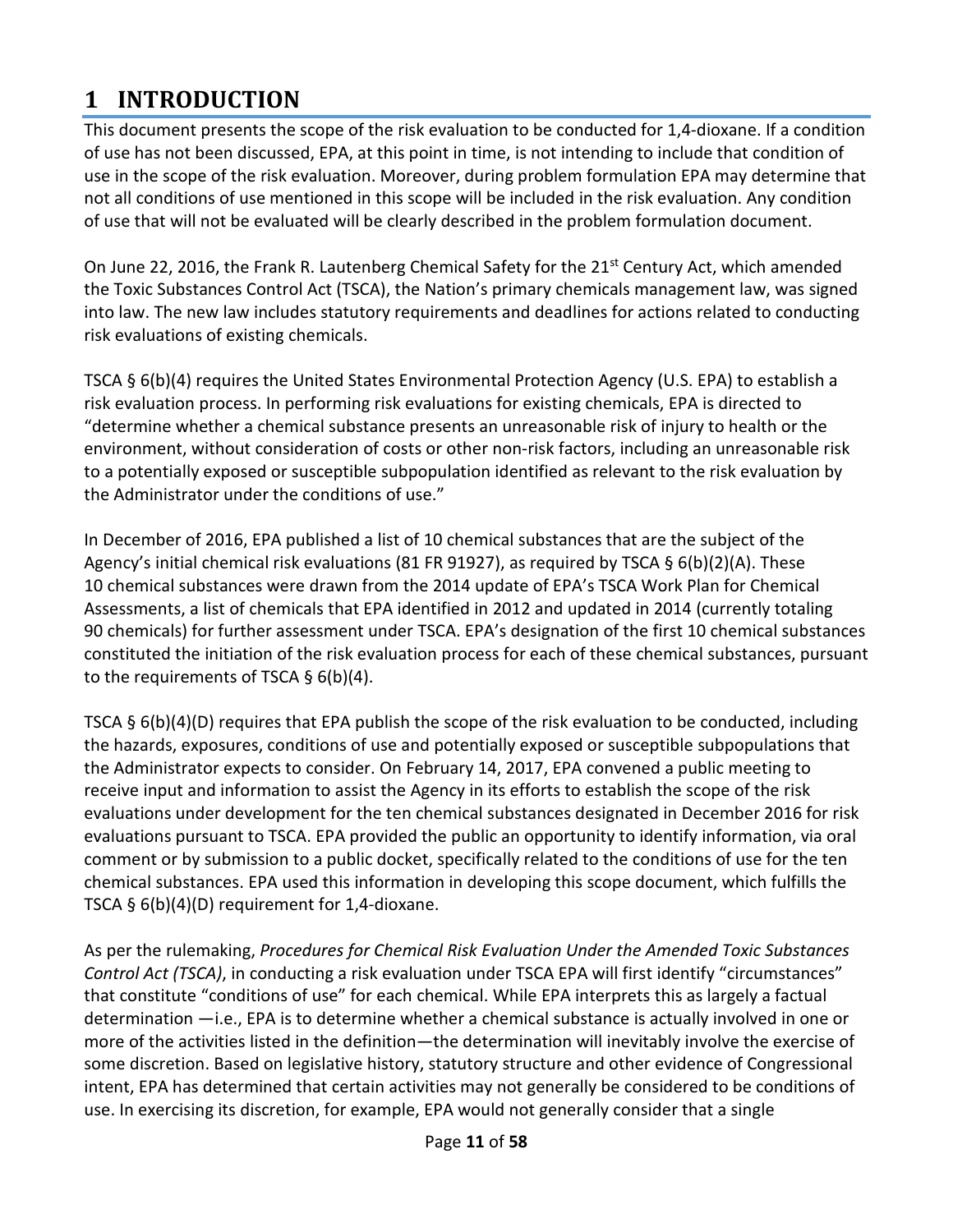unsubstantiated or anecdotal statement (or even a few isolated statements) on the internet that a chemical can be used for a particular purpose would necessitate concluding that this represented part of the chemical substance's "conditions of use." As a further example, although the definition could be read literally to include all intentional misuses (e.g., inhalant abuse), as a "known" or "reasonably foreseen" activity in some circumstances, EPA does not generally intend to include such activities in either a chemical substance's prioritization or risk evaluation. In addition, EPA interprets the mandates under section 6(a)-(b) to conduct risk evaluations and any corresponding risk management to focus on uses for which manufacture, processing, or distribution in commerce is intended, known to be occurring, or reasonably foreseen (i.e., is prospective or on-going), rather than reaching back to evaluate the risks associated with legacy uses, associated disposal, and legacy disposal, and interprets the definition of "conditions of use" in that context. For instance, the conditions of use for purposes of section 6 might reasonably include the use of a chemical substance in insulation where the manufacture, processing or distribution in commerce for that use is prospective or on-going, but would not include the use of the chemical substance in currently installed insulation, if the manufacture, processing or distribution for that use is not prospective or on-going. In other words, EPA interprets the risk evaluation process of section 6 to focus on the continuing flow of chemical substances from manufacture, processing and distribution in commerce into the use and disposal stages of their lifecycle. That said, in a particular risk evaluation, EPA may consider background exposures from legacy use, associated disposal, and legacy disposal as part of an assessment of aggregate exposure or as a tool to evaluate the risk of exposures resulting from non-legacy uses.

Furthermore, in exercising its discretion under section 6(b)(4)(D) to identify the conditions of use that EPA expects to consider in a risk evaluation, EPA believes it is important for the Agency to have the discretion to make reasonable, technically sound scoping decisions in light of the overall objective of determining whether chemical substances in commerce present an unreasonable risk. Consequently, EPA may, on a case-by case basis, exclude certain activities that EPA has determined to be conditions of use in order to focus its analytical efforts on those exposures that are likely to present the greatest concern meriting an unreasonable risk consideration. For example, EPA intends to exercise discretion in addressing circumstances where the chemical substance subject to scoping is unintentionally present as an impurity in another chemical substance that is not the subject of the pertinent scoping, in order to determine which risk evaluation the potential risks from the chemical substance should be addressed in. As an additional example, EPA may, on a case-by-case basis, exclude uses that EPA has sufficient basis to conclude would present only "*de minimis*" exposures. This could include uses that occur in a closed system that effectively precludes exposure, or use as an intermediate. During the scoping phase, EPA may also exclude a condition of use that has been adequately assessed by another regulatory agency, particularly where the other agency has effectively managed the risks.

The situations identified above are examples of the kinds of discretion that EPA will exercise in determining what activities constitute conditions of use, and what conditions of use are to be included in the scope of any given risk evaluation. See the preamble to *Procedures for Chemical Risk Evaluation Under the Amended Toxic Substances Control Act (TSCA)* for further discussion of these issues.

To the extent practicable, EPA has aligned this scope document with the approach set forth in the risk evaluation process rule; however, the scope documents for the first 10 chemicals in the risk evaluation process differ from the scope documents that EPA anticipates publishing in the future. The first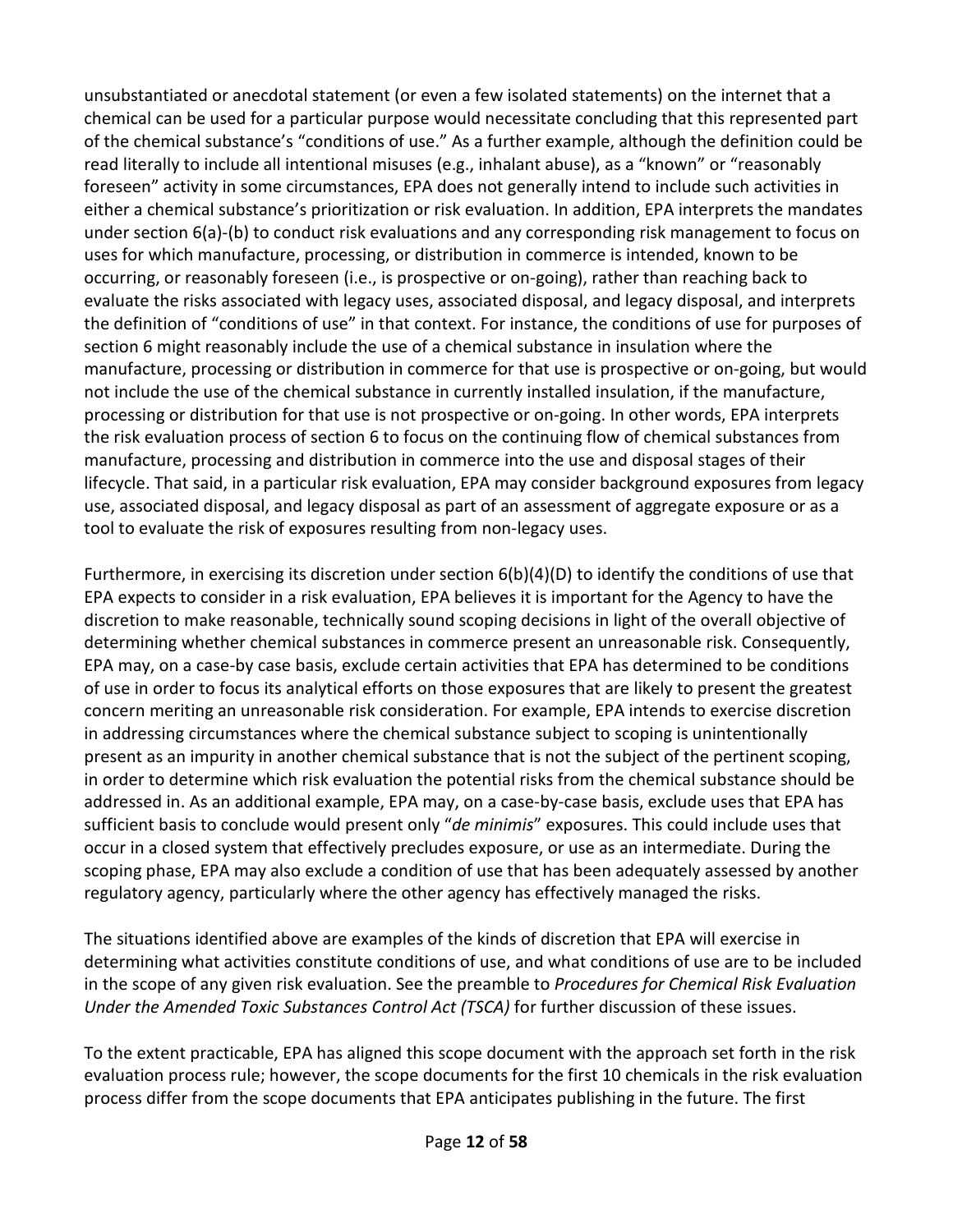10 chemical substances were not subject to the prioritization process that will be used in the future in accordance with amendments to TSCA. EPA expects to collect and screen much of the relevant information about chemical substances that will be subject to the risk evaluation process during and before prioritization. The volume of data and information about the first 10 chemicals that is available to EPA is extremely large and EPA is still in the process of reviewing it, since the Agency had limited ability to process the information gathered before issuing the scope documents for the first 10 chemicals. As a result of the statutory timeframes, EPA had limited time to process all of the information gathered during scoping for the first 10 chemicals within the time provided in the statute for publication of the scopes after initiation of the risk evaluation process. For these reasons, EPA's initial screenings and designations with regard to applicability of data (e.g., on-topic vs. off-topic information and data) may change as EPA progresses through the risk evaluation process. Likewise, the Conceptual Models and Analysis Plans provided in the first 10 chemical scopes are designated as "Initial" to indicate that EPA expects to further refine them during problem formulation.

The aforementioned time constraints have resulted in scope documents for the first 10 chemicals that are not as refined or specific as future scope documents are anticipated to be. In addition, there was insufficient time for EPA to provide an opportunity for comment on a draft of this scope document, as it intends to do for future scope documents. For these reasons, EPA will publish and take public comment on a problem formulation document which will refine the current scope, as an additional interim step, prior to publication of the draft risk evaluations for the first 10 chemicals. This problem formulation is expected to be released within approximately 6 months of publication of the scope.

# <span id="page-12-0"></span>**1.1 Regulatory History**

EPA conducted a search of existing domestic and international laws, regulations and assessments pertaining to 1,4-dioxane. EPA compiled this summary from data available from federal, state, international and other government sources, as cited i[n Appendix A.](#page-46-1) EPA may evaluate and consider the impact of these existing laws and regulations in the problem formulation step to determine what, if any further analysis might be necessary as part of the risk evaluation.

# *Federal Laws and Regulations*

1,4-Dioxane is subject to federal statutes or regulations, other than TSCA, that are implemented by other offices within EPA and/or other federal agencies/departments. A summary of federal laws, regulations and implementing authorities is provided in Appendix [A.1.](#page-46-3)

# *State Laws and Regulations*

1,4-Dioxane is subject to state statutes or regulations implemented by state agencies or departments. A summary of state laws, regulations and implementing authorities is provided in Appendix [A.2.](#page-52-2)

# *Laws and Regulations in Other Countries and International Treaties or Agreements*

1,4-Dioxane is subject to statutes or regulations in countries other than the United States and/or international treaties and/or agreements. A summary of these laws, regulations, treaties and/or agreements is provided in Appendix [A.3.](#page-52-3)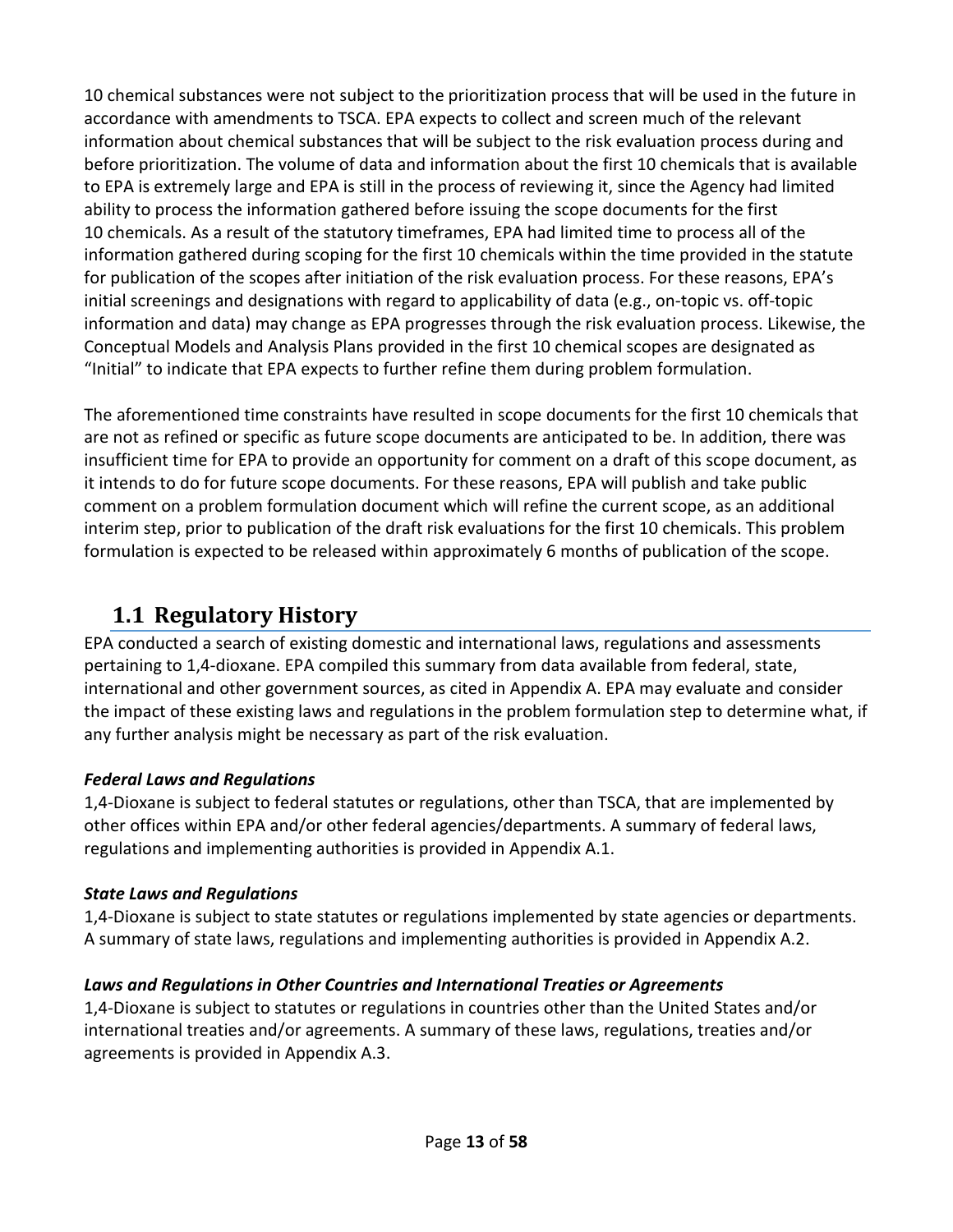# <span id="page-13-0"></span>**1.2 Assessment History**

EPA has identified assessments conducted by other EPA Programs and other organizations (se[e Table](#page-13-1)  [1-1\)](#page-13-1). Depending on the source, these assessments may include information on conditions of use, hazards, exposures and potentially exposed or susceptible subpopulations—information useful to EPA in preparing this scope for risk evaluation. [Table 1-1](#page-13-1) shows the assessments that have been conducted. In addition to using this information, EPA intends to conduct a full review of the data collected (see *1,4-Dioxane (CASRN 123-91-1) Bibliography: Supplemental File for the TSCA Scope Document*, [EPA-HQ-](https://www.regulations.gov/docket?D=EPA-HQ-OPPT-2016-0723)[OPPT-2016-0723\)](https://www.regulations.gov/docket?D=EPA-HQ-OPPT-2016-0723) using the literature search strategy (see *Strategy for Conducting Literature Searches for 1,4-Dioxane: Supplemental File for the TSCA Scope Document*, [EPA-HQ-OPPT-2016-0723\)](https://www.regulations.gov/docket?D=EPA-HQ-OPPT-2016-0723) to ensure that EPA is considering information that has been made available since these assessments were conducted.

In 2015, EPA/OPPT published a Problem Formulation and Initial Assessment for 1,4-Dioxane (EPA, 2015) and received public comments. As part of this scope, EPA developed an initial life cycle diagram and initial conceptual models for 1,4-dioxane that re-considered all information under the amended law.

| <b>Authoring Organization</b>                                                                                              | <b>Assessment</b>                                                                                                                   |
|----------------------------------------------------------------------------------------------------------------------------|-------------------------------------------------------------------------------------------------------------------------------------|
| <b>EPA assessments</b>                                                                                                     |                                                                                                                                     |
| EPA, Office of Chemical Safety and Pollution<br>Prevention (OCSPP), Office of Pollution Prevention<br>and Toxics (OPPT)    | <b>TSCA Work Plan Chemical Problem Formulation</b><br>and Initial Assessment: 1,4-Dioxane (CASRN 123-<br>$91-1$ (2015b)             |
| EPA, National Center for Environmental<br>Assessment (NCEA)                                                                | <b>Toxicological Review of 1,4-Dioxane (With</b><br>Inhalation Update) (CASRN 123-91-1) (2013)                                      |
| EPA, NCEA                                                                                                                  | Toxicological review of 1,4-Dioxane (CAS No. 123-<br>$91-1)$ (2010)                                                                 |
| EPA, Office of Water (OW)                                                                                                  | Drinking Water Health Advisory (U.S. EPA, 2012a)                                                                                    |
| Other U.S.-based organizations                                                                                             |                                                                                                                                     |
| National Toxicology Program (NTP)                                                                                          | Report on Carcinogens, Fourteenth Edition, 1,4-<br><b>Dioxane (2016)</b>                                                            |
| Agency for Toxic Substances and Disease Registry<br>(ATSDR)                                                                | <b>Toxicological Profile for 1,4-Dioxane (2012)</b>                                                                                 |
| National Advisory Committee for Acute Exposure<br><b>Guideline Levels for Hazardous</b><br>Substances (NAC/AEGL Committee) | Interim Acute Exposure Guideline Levels (AEGL)<br>for 1,4-Dioxane (CAS Reg. No. 123-91-1) (2005b)                                   |
| <b>International</b>                                                                                                       |                                                                                                                                     |
| <b>International Cooperation on Cosmetics</b><br>Regulation                                                                | <b>Report of the ICCR Working Group:</b><br>Considerations on Acceptable Trace Level of 1.4-<br>Dioxane in Cosmetic Products (2017) |

#### <span id="page-13-1"></span>**Table 1-1. Assessment History of 1,4-Dioxane**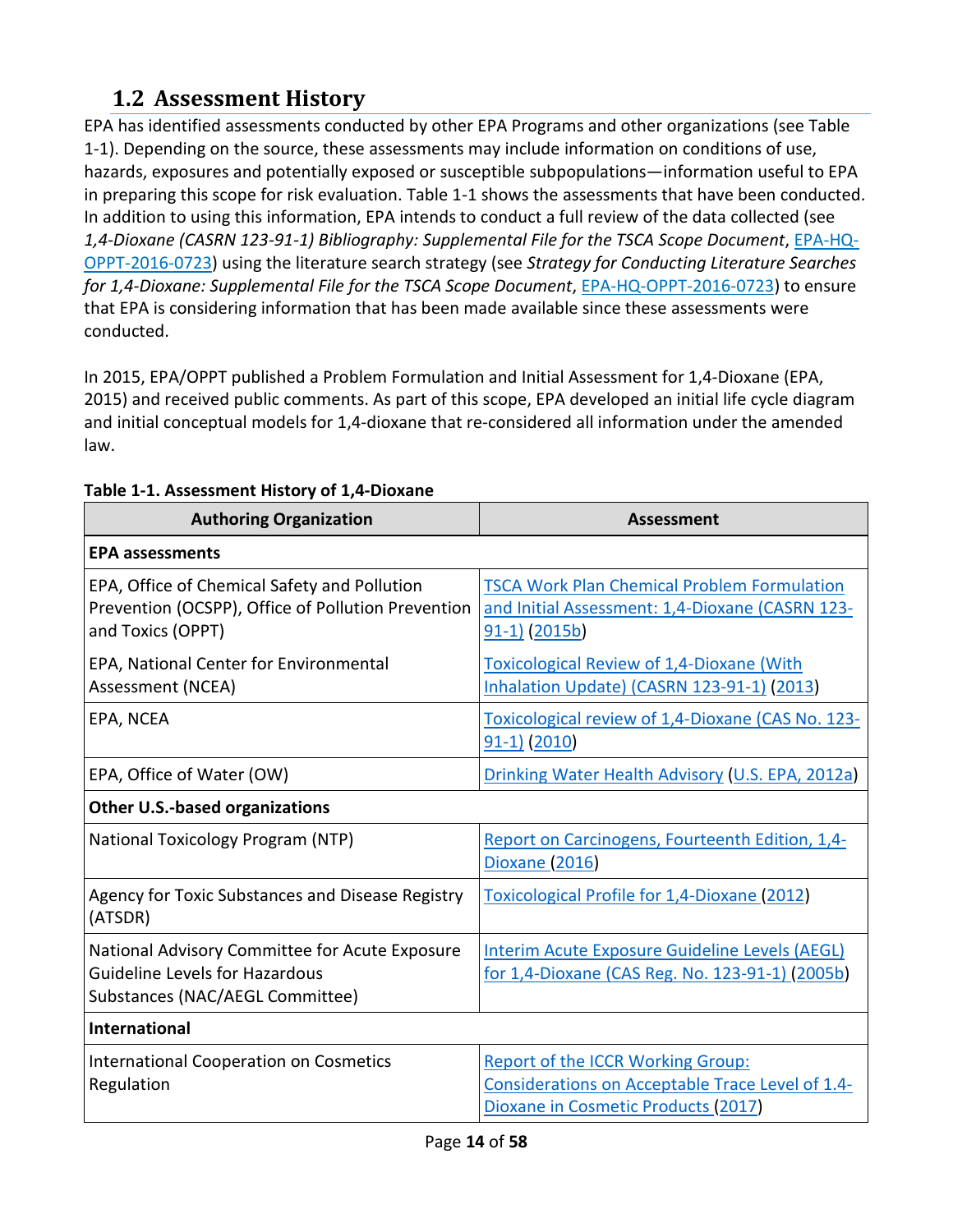| <b>Authoring Organization</b>                                                                                               | <b>Assessment</b>                                                                                                |
|-----------------------------------------------------------------------------------------------------------------------------|------------------------------------------------------------------------------------------------------------------|
| International Agency for Research on Cancer<br>(IARC)                                                                       | <b>IARC Monographs on the Evaluation of</b><br>Carcinogenic Risks to Humans Volume 71 (1999)                     |
| Government of Canada, Environment Canada,<br><b>Health Canada</b>                                                           | Screening Assessment for the Challenge. 1,4-<br>Dioxane. CASRN 123-91-1 (2010)                                   |
| Research Center for Chemical Risk Management,<br>National Institute of Advanced Industrial Science<br>and Technology, Japan | <b>Estimating Health Risk from Exposure to 1,4-</b><br>Dioxane in Japan (2006)                                   |
| World Health Organisation (WHO)                                                                                             | 1,4-Dioxane in Drinking-water (2005)                                                                             |
| Employment, Social Affairs, and Inclusion,<br>European Commission (EC)                                                      | <b>Recommendation from the Scientific Committee</b><br>on Occupational Exposure Limits for 1,4-dioxane<br>(2004) |
| European Chemicals Bureau, Institute for Health<br>and Consumer Protection                                                  | <b>European Union Risk Assessment Report. 1,4-</b><br>dioxane. CASRN 123-91-1. EINECS No: 204-661-8.<br>(2002)   |
| National Industrial Chemicals Notification and<br>Assessment Scheme (NICNAS), Australian<br>Government                      | 1,4-Dioxane. Priority Existing Chemical No. 7. Full<br>Public Report (1998)                                      |
| Organisation for Economic Co-operation and<br>Development (OECD), Screening Information Data<br>Set (SIDS)                  | 1,4-Dioxane. SIDS initial assessment profile (1999)                                                              |

# <span id="page-14-0"></span>**1.3 Data and Information Collection**

EPA/OPPT generally applies a process and workflow that includes: (1) data collection, (2) data evaluation and (3) data integration of the scientific data used in risk assessments developed under TSCA. Scientific analysis is often iterative in nature as new knowledge is obtained. Hence, EPA/OPPT expects that multiple refinements regarding data collection will occur during the process of risk evaluation.

# *Data Collection: Data Search*

EPA/OPPT conducted chemical-specific searches for data and information on: physical and chemical properties; environmental fate and transport; conditions of use information; environmental exposures, human exposures, including potentially exposed or susceptible subpopulations; ecological hazard, human health hazard, including potentially exposed or susceptible subpopulations.

EPA/OPPT designed its initial data search to be broad enough to capture a comprehensive set of sources containing data and/or information potentially relevant to the risk evaluation. Generally, the search was not limited by date and was conducted on a wide range of data sources, including but not limited to: peer-reviewed literature and gray literature (e.g., publicly-available industry reports, trade association resources, government reports). When available, EPA/OPPT relied on the search strategies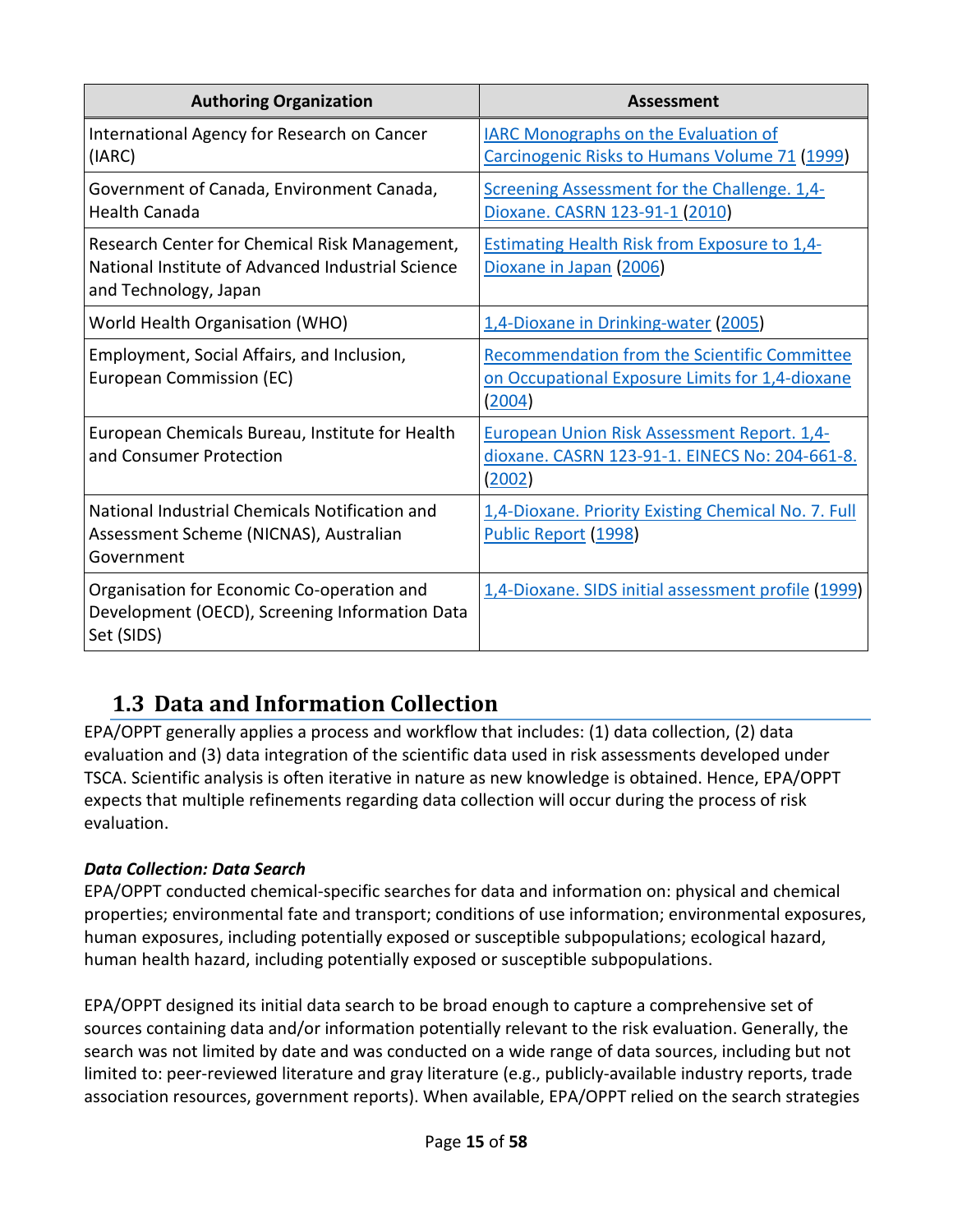from recent assessments, such as EPA Integrated Risk Information System (IRIS) assessments and the NTP *Report on Carcinogens,* to identify relevant references and supplemented these searches to identify relevant information published after the end date of the previous search to capture more recent literature. *Strategy for Conducting Literature Searches for 1,4-Dioxane: Supplemental File for the TSCA Scope Document* [\(EPA-HQ-OPPT-2016-0723\)](https://www.regulations.gov/docket?D=EPA-HQ-OPPT-2016-0723) provides details about the data sources and search terms that were used in the initial search.

### *Data Collection: Data Screening*

Following the data search, references were screened and categorized using selection criteria outlined in the *Strategy for Conducting Literature Searches for 1,4-Dioxane: Supplemental File for the TSCA Scope Document* [\(EPA-HQ-OPPT-2016-0723\)](https://www.regulations.gov/docket?D=EPA-HQ-OPPT-2016-0723)*.* Titles and abstracts were screened against the criteria as a first step with the goal of identifying a smaller subset of the relevant data to move into the subsequent data extraction and data evaluation steps. Prior to full-text review, EPA/OPPT anticipates refinements to the search and screening strategies, as informed by an evaluation of the performance of the initial title/abstract screening and categorization process.

The categorization scheme (or tagging structure) used for data screening varies by scientific discipline (i.e., physical and chemical properties; environmental fate and transport; chemical use/conditions of use information; environmental exposures, human exposures, including potentially exposed or susceptible subpopulations identified by virtue of greater exposure; human health hazard, including potentially exposed or susceptible subpopulations identified by virtue of greater susceptibility; and ecological hazard), but within each data set, there are two broad categories or data tags: (1) o*n-topic* references or (2) *off-topic* references. *On-topic* references are those that may contain data and/or information relevant to the risk evaluation. O*ff-topic* references are those that do not appear to contain data or information relevant to the risk evaluation. The *Strategy for Conducting Literature Searches for 1,4-Dioxane: Supplemental File for the TSCA Scope Document* [\(EPA-HQ-OPPT-2016-0723\)](https://www.regulations.gov/docket?D=EPA-HQ-OPPT-2016-0723) discusses the inclusion and exclusion criteria that EPA/OPPT used to categorize references as *on-topic* or *off-topic*.

Additional data screening using sub-categories (or sub-tags) was also performed to facilitate further sorting of data/information. For example, identifying references by source type (e.g., published peerreviewed journal article, government report); data type (e.g., primary data, review article); human health hazard (e.g., liver toxicity, cancer, reproductive toxicity); or chemical-specific and use-specific data or information. These sub-categories are described in *Strategy for Conducting Literature Searches for 1,4-Dioxane: Supplemental File for the TSCA Scope Document* [\(EPA-HQ-OPPT-2016-0723\)](https://www.regulations.gov/docket?D=EPA-HQ-OPPT-2016-0723) and will be used to organize the different streams of data during the stages of data evaluation and data integration steps of systematic review.

Results of the initial search and categorization results can be found in the *1,4-Dioxane* (*CASRN 123-91-1) Bibliography: Supplemental File for the TSCA Scope Document* [\(EPA-HQ-OPPT-2016-](https://www.regulations.gov/docket?D=EPA-HQ-OPPT-2016-0723) [0723\)](https://www.regulations.gov/docket?D=EPA-HQ-OPPT-2016-0723). This document provides a comprehensive list (bibliography) of the sources of data identified by the initial search and the initial categorization for *on-topic* and *off-topic* references. Because systematic review is an iterative process, EPA/OPPT expects that some references may move from the *on-topic* to the *off-topic* categories, and vice versa. Moreover, targeted supplemental searches may also be conducted to address specific needs for the analysis phase (e.g., to locate specific data needed for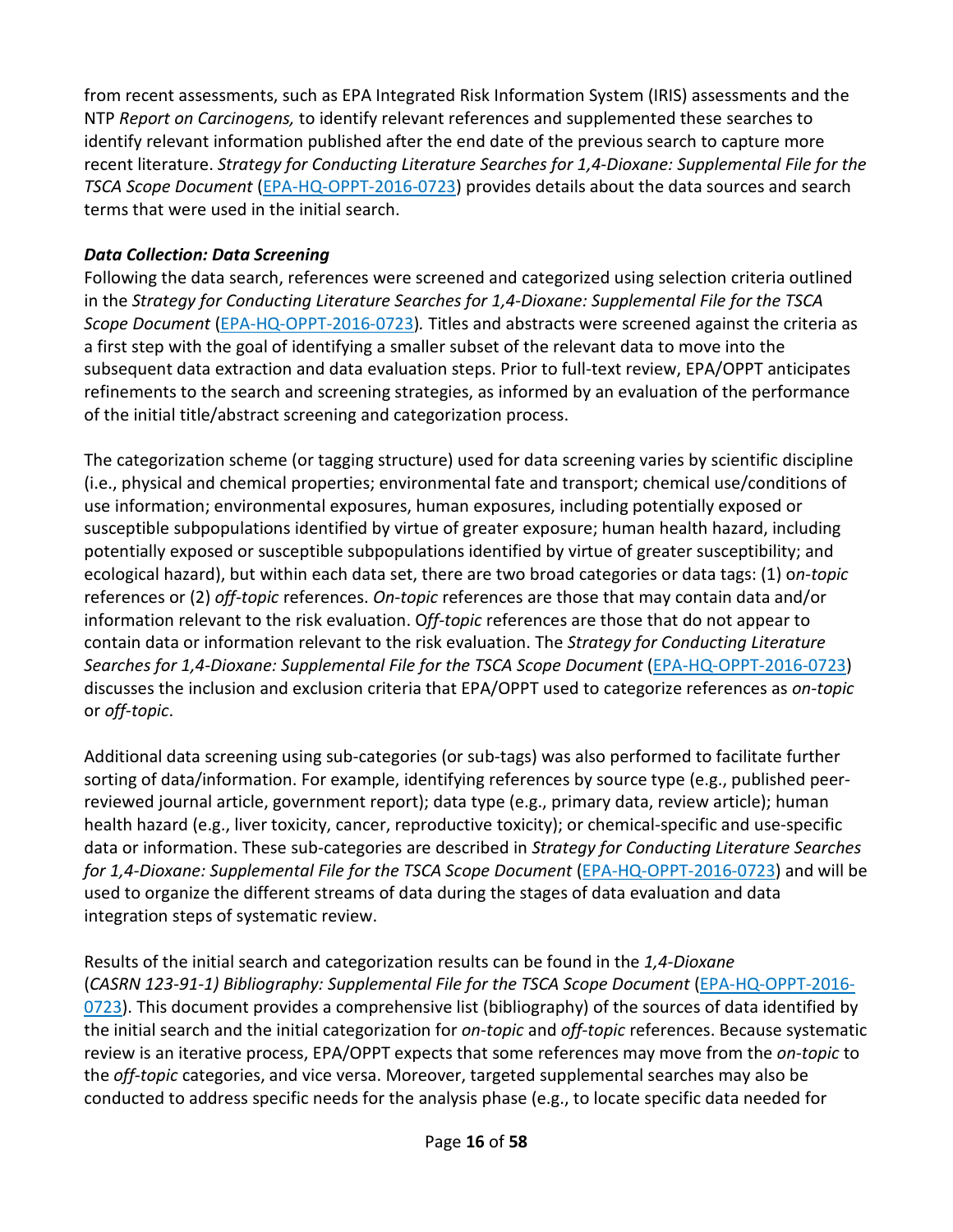modeling); hence, additional *on-topic* references not initially identified in the initial search may be identified as the systematic review process proceeds.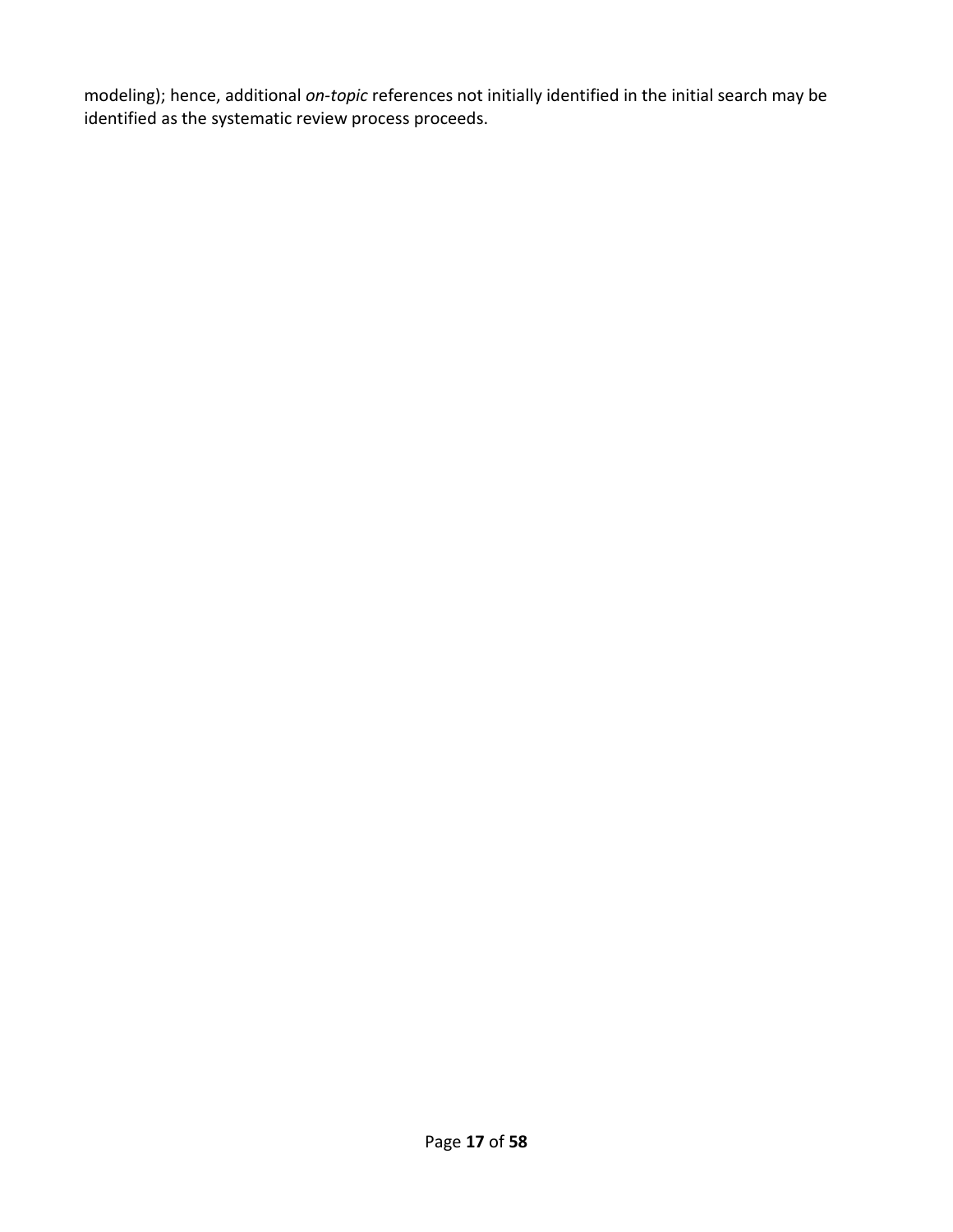# <span id="page-17-0"></span>**2 SCOPE OF THE EVALUATION**

As required by TSCA, the scope of the risk evaluation identifies the conditions of use, hazards, exposures and potentially exposed or susceptible subpopulations that the Administrator expects to consider. To communicate and visually convey the relationships between these components, EPA is including an initial life cycle diagram and initial conceptual models that describe the actual or potential relationships between 1,4-dioxane and human and ecological receptors. An initial analysis plan is also included which identifies, to the extent feasible, the approaches and methods that EPA may use to assess exposures, effects (hazards) and risks under the conditions of use of 1,4-dioxane. As noted previously, EPA intends to refine this analysis plan during the problem formulation phase of risk evaluation.

# <span id="page-17-1"></span>**2.1 Physical and Chemical Properties**

Physical-chemical properties influence the environmental behavior and the toxic properties of a chemical, thereby informing the potential conditions of use, exposure pathways and routes and hazards that EPA intends to consider. For scope development, EPA considered the measured or estimated physical-chemical properties set forth in [Table 2-1.](#page-17-2)

| Property                                          | Value <sup>a</sup>                                                                                                      | <b>References</b>                                                   |  |
|---------------------------------------------------|-------------------------------------------------------------------------------------------------------------------------|---------------------------------------------------------------------|--|
| Molecular formula                                 | $C_4H_8O_2$                                                                                                             |                                                                     |  |
| Molecular weight                                  | 88.1 g/mole<br><b>Howard (1990)</b>                                                                                     |                                                                     |  |
| Physical form                                     | Clear liquid<br>O'Neil et al., 2001)                                                                                    |                                                                     |  |
| Melting point                                     | $11.75^{\circ}$ C                                                                                                       | Haynes, 2014)                                                       |  |
| Boiling point                                     | $101.1^{\circ}$ C<br>O'Neil et al. (2006)                                                                               |                                                                     |  |
| Density                                           | 1.0329 g/cm <sup>3</sup><br>(O'Neil et al., 2001)                                                                       |                                                                     |  |
| Vapor pressure                                    | 40 mm Hg at 25°C<br>Lewis (2000)                                                                                        |                                                                     |  |
| Vapor density                                     | 3.03 (relative to air)                                                                                                  | <b>Lewis, 2012</b>                                                  |  |
| Water solubility                                  | $>8.00 \times 10^2$ g/L<br>(Yalkowsky et al., 2010)                                                                     |                                                                     |  |
| Octanol: water partition<br>coefficient (log Kow) | $-0.27$                                                                                                                 | Hansch et al. (1995)                                                |  |
| Henry's Law constant                              | $4.8 \times 10^{-6}$ atm-m <sup>3</sup> /mole at 25 <sup>°</sup> C<br>4.93 X $10^{-4}$ atm-m <sup>3</sup> /mole at 40°C | <b>Sander, 2017</b><br><b>Howard (1990)</b><br><b>Atkins (1986)</b> |  |
| Flash point                                       | 18.3°C (open cup)                                                                                                       | Lewis, 2012)                                                        |  |
| Autoflammability                                  | Not readily available                                                                                                   |                                                                     |  |
| Viscosity                                         | 0.0120 cP at 25°C                                                                                                       | O'Neil, 2013)                                                       |  |
| Refractive index                                  | 1.4224 at 20°C                                                                                                          | Haynes, 2014)                                                       |  |

<span id="page-17-2"></span>**Table 2-1. Physical and Chemical Properties of 1,4-Dioxane**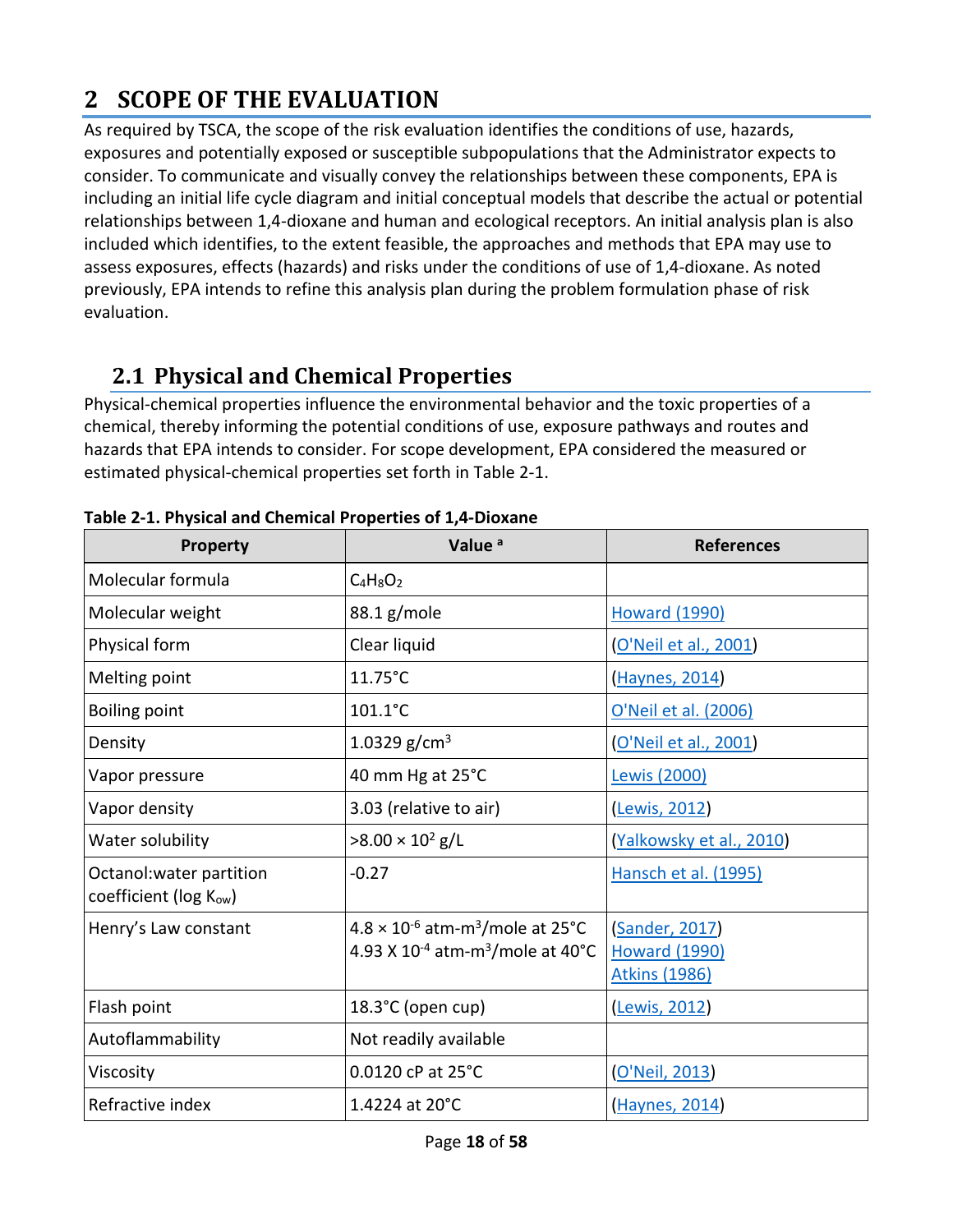| <b>Property</b>                              | Value <sup>a</sup> | <b>References</b>    |
|----------------------------------------------|--------------------|----------------------|
| Dielectric constant                          | 2.209              | Bruno and PDN (2006) |
| <sup>a</sup> Measured unless otherwise noted |                    |                      |

# <span id="page-18-0"></span>**2.2 Conditions of Use**

TSCA § 3(4) defines the conditions of use as ''the circumstances, as determined by the Administrator, under which a chemical substance is intended, known, or reasonably foreseen to be manufactured, processed, distributed in commerce, used, or disposed of.''

# **Data and Information Sources**

<span id="page-18-1"></span>As the first step in preparing these scope documents, EPA identified, based on reasonably available information, the conditions of use for the subject chemicals. As further described in this document, EPA searched a number of available data sources (e.g. *Use and Market Profile for 1,4-Dioxane,* [\(EPA-](https://www.regulations.gov/docket?D=EPA-HQ-OPPT-2016-0723)[HQ-OPPT-2016-0723\)](https://www.regulations.gov/docket?D=EPA-HQ-OPPT-2016-0723). Based on this search, EPA published a preliminary list of information and sources related to chemical conditions of use (see *Preliminary Information on Manufacturing, Processing, Distribution, Use, and Disposal: 1,4-Dioxane*, [EPA-HQ-OPPT-2017-0723-0003\)](https://www.regulations.gov/document?D=EPA-HQ-OPPT-2016-0723-0003) prior to a February 2017 public meeting on scoping efforts for risk evaluation convened to solicit comment and input from the public. EPA also convened meetings with companies, industry groups, chemical users and other stakeholders to aid in identifying conditions of use and verifying conditions of use identified by EPA. The information and input received from the public and stakeholder meetings has been incorporated into this scope document to the extent appropriate, as indicated in Table 2-3. Thus, EPA believes the manufacture, processing, distribution, use and disposal activities identified in these documents constitute the intended, known, and reasonably foreseen activities associated with the subject chemicals, based on reasonably available information. The documents do not, in most cases, specify whether activity under discussion is intended, known, or reasonably foreseen, in part due to the time constraints in preparing these documents.

# **2.2.2 Identification of Conditions of Use**

<span id="page-18-2"></span>As part of the scope, an initial life cycle diagram is provided [\(Figure 2-1\)](#page-21-0) depicting the conditions of use that are within the scope of the risk evaluation during various life cycle stages including manufacturing, processing, distribution, use (industrial, commercial, consumer; when distinguishable) and disposal. The information is grouped according to CDR processing codes and use categories (including functional use codes for industrial uses and product categories for industrial, commercial and consumer uses), in combination with other data sources (e.g., published literature and consultation with stakeholders) to provide an overview of conditions of use. EPA notes that some subcategories of use may be grouped under multiple CDR categories.

For the purposes of this scope, use categories include the following: "industrial use" means use at a site at which one or more chemicals or mixtures are manufactured (including imported) or processed. "Commercial use" means the use of a chemical or a mixture containing a chemical (including as part of an article) in a commercial enterprise providing saleable goods or services. "Consumer use" means the use of a chemical or a mixture containing a chemical (including as part of an article, such as furniture or clothing) when sold to or made available to consumers for their use  $(U.S. EPA, 2016b)$ .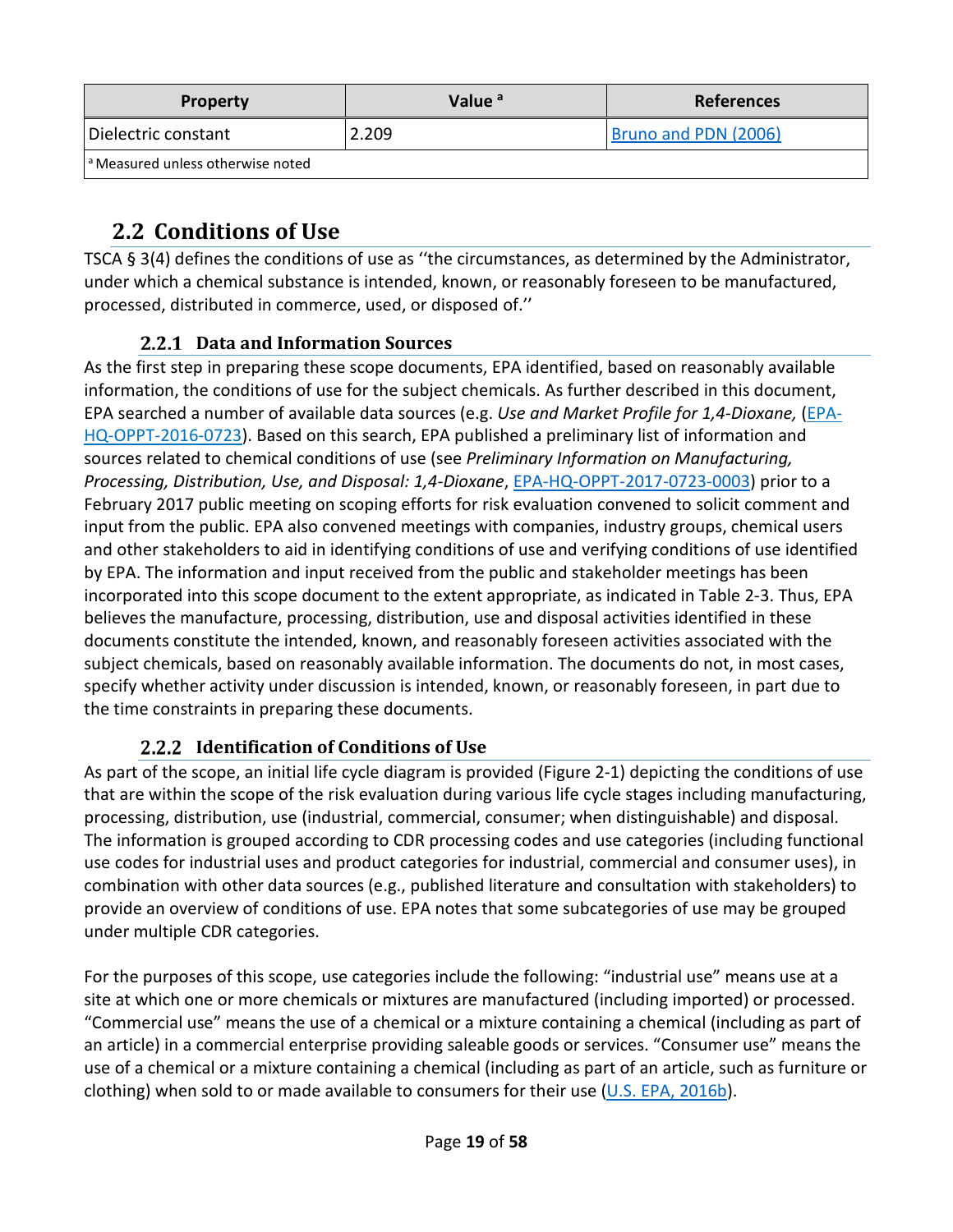To understand conditions of use relative to one another and associated potential exposures under those conditions of use, the life cycle diagram includes the production volume associated with each stage of the life cycle, as reported in the 2016 CDR reporting [\(U.S. EPA, 2016b\)](http://hero.epa.gov/index.cfm?action=search.view&reference_id=3827204), when the volume was not claimed confidential business information (CBI). The 2016 CDR reporting data for 1,4-dioxane are provided in [Table 2-2](#page-19-0) for 1,4-dioxane from EPA's CDR database [\(U.S. EPA, 2016b\)](http://hero.epa.gov/index.cfm?action=search.view&reference_id=3827204).

<span id="page-19-0"></span>**Table 2-2. Production Volume of 1,4-Dioxane in Chemical Data Reporting (CDR) Reporting Period (2012 to 2015) <sup>a</sup>**

| <b>Reporting Year</b>                                                                                                                                                                                                                                                                                           | 2012    | 2013      | 2014    | 2015      |
|-----------------------------------------------------------------------------------------------------------------------------------------------------------------------------------------------------------------------------------------------------------------------------------------------------------------|---------|-----------|---------|-----------|
| <b>Total Aggregate</b><br><b>Production Volume (lbs)</b>                                                                                                                                                                                                                                                        | 894,505 | 1,043,627 | 474,331 | 1,059,980 |
| <sup>a</sup> The CDR data for the 2016 reporting period is available via ChemView (https://java.epa.gov/chemview) (U.S. EPA,<br>2016b). Because of an ongoing CBI substantiation process required by amended TSCA, the CDR data available in the scope<br>document is more specific than currently in ChemView. |         |           |         |           |

[Figure 2-1](#page-21-0) depicts the initial life cycle diagram of 1,4-dioxane from manufacture to the point of disposal. The total volume (in lbs) of 1,4-dioxane manufactured (including imported) in the U.S. from 2012 to 2015 indicates that production has varied over that time period. Historically, the main use (90%) of 1,4-dioxane was as a stabilizer of chlorinated solvents such as 1,1,1 trichloroethane (TCA) [\(ATSDR, 2012\)](http://hero.epa.gov/index.cfm?action=search.view&reference_id=1787229). Use of TCA was phased out under the 1995 Montreal Protocol and the use of 1,4-dioxane as a solvent stabilizer was terminated [\(NTP, 2016;](http://hero.epa.gov/index.cfm?action=search.view&reference_id=3827262) [ECJRC, 2002\)](http://hero.epa.gov/index.cfm?action=search.view&reference_id=196351). Lack of recent reports for other previously reported uses [\(Sapphire Group, 2007\)](http://hero.epa.gov/index.cfm?action=search.view&reference_id=3809038) suggest that many other industrial, commercial and consumer uses were also stopped.

Descriptions of the industrial, commercial and consumer use categories identified from the 2016 CDR and included in the life cycle diagram are summarized below ( $U.S.$  EPA, 2016b). The descriptions provide a brief overview of the use category; [Appendix B](#page-54-0) contains more detailed descriptions (e.g., process descriptions, worker activities, process flow diagrams, equipment illustrations) for each manufacture, processing, use and disposal category. The descriptions provided below are primarily based on the corresponding industrial function category and/or commercial and consumer product category descriptions from the 2016 CDR and can be found in EPA's [Instructions for Reporting 2016](https://www.epa.gov/chemical-data-reporting/instructions-reporting-2016-tsca-chemical-data-reporting)  [TSCA Chemical Data Reporting](https://www.epa.gov/chemical-data-reporting/instructions-reporting-2016-tsca-chemical-data-reporting) [\(U.S. EPA, 2016a\)](http://hero.epa.gov/index.cfm?action=search.view&reference_id=3839188).

As reflected in the initial life cycle diagram [\(Figure 2-1\)](#page-21-0), intended, known and reasonably foreseen uses of 1,4-dioxane are primarily associated with industrial and commercial activities. Manufacturing sites produce 1,4-dioxane in liquid form at ≥90% concentration [\[EPA-HQ-OPPT-2016-0723-0012](https://www.regulations.gov/document?D=EPA-HQ-OPPT-2016-0723-0012) [\(BASF,](http://hero.epa.gov/index.cfm?action=search.view&reference_id=3827415)  [2017\)](http://hero.epa.gov/index.cfm?action=search.view&reference_id=3827415)]. 1,4-Dioxane is currently used in industrial processes and for industrial and commercial uses. Industrial processing uses include use as a processing aid during wood pulping, pharmaceutical manufacture and etching of fluoropolymers and in functional fluids in closed systems. 1,4-Dioxane uses as a laboratory chemical reagent and in adhesives and sealants may occur in either industrial and/or commercial settings. A search for products containing 1,4-dioxane found several identified laboratory reference materials or standards containing 1,4-dioxane. In addition, two products with >5% of 1,4-dioxane: a professional film cement and a chemiluminescent laboratory reagent were identified. Other uses identified include use in fuels and fuel additives; spray polyurethane foam; and printing and printing compositions.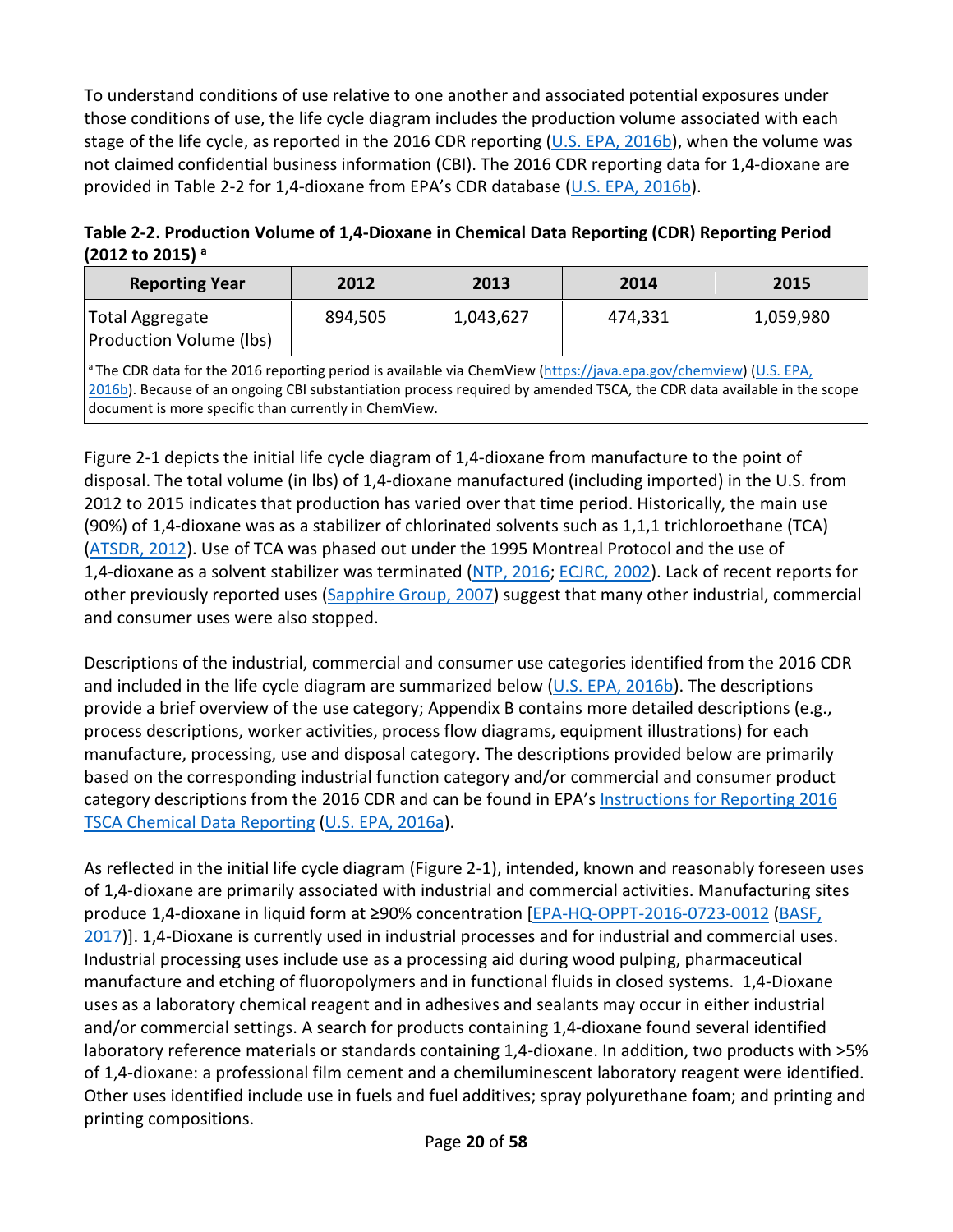No consumer uses for 1,4-dioxane were reported in the U.S. in the 2016 CDR [\(U.S. EPA, 2016b\)](http://hero.epa.gov/index.cfm?action=search.view&reference_id=3827204). EPA did not identify any other U.S. sources that stated that 1,4-dioxane is currently used in the production of consumer products and, therefore, assumes that it is not. Other information sources do not differentiate between use of consumer and commercial products [\(ATSDR, 2012;](http://hero.epa.gov/index.cfm?action=search.view&reference_id=1787229) [U.S. EPA, 2006\)](http://hero.epa.gov/index.cfm?action=search.view&reference_id=194567). A European risk assessment stated that 1,4-dioxane is used as a solvent in the production of several products that may be used by consumers like pharmaceuticals, pesticides, magnetic tape and adhesives [\(ECJRC, 2002\)](http://hero.epa.gov/index.cfm?action=search.view&reference_id=196351). Public comments submitted by an industry coalition group (Public Comment, [EPA-HQ-OPPT-2016-0723-0012\)](https://www.regulations.gov/document?D=EPA-HQ-OPPT-2016-0723-0012) assert that 1,4-dioxane is not an intentionally added ingredient in any consumer products in the U.S.

1,4-Dioxane may be produced as a reaction by-product, particularly in chemicals which are produced by ethoxylation. These include alkyl ether sulphates (AES, anionic surfactants) and other ethoxylated substances, such as alkyl, alkylphenol and fatty amine ethoxylates; polyethylene glycols and their esters; and sorbitan ester ethoxylates. Therefore, 1,4-dioxane may be present at residual concentrations in commercial and consumer products that contain ethoxylated chemicals. Examples of products potentially containing 1,4-dioxane as a residual contaminant are paints, coatings, lacquers, ethylene glycol-based antifreeze coolants, spray polyurethane foam, household detergents, cosmetics/toiletries, textile dyes, pharmaceuticals, foods, agricultural and veterinary products [\(ATSDR,](http://hero.epa.gov/index.cfm?action=search.view&reference_id=1787229)  [2012;](http://hero.epa.gov/index.cfm?action=search.view&reference_id=1787229) [Health Canada, 2010;](http://hero.epa.gov/index.cfm?action=search.view&reference_id=3809085) [FDA, 2007;](http://hero.epa.gov/index.cfm?action=search.view&reference_id=3809083) [ECJRC, 2002\)](http://hero.epa.gov/index.cfm?action=search.view&reference_id=196351). Manufacturers can apply controls to minimize the formation of 1,4-dioxane or remove most of the 1,4-dioxane present in these products through a vacuum stripping process (Public Comment, [EPA-HQ-OPPT-2016-0723-0007\)](https://www.regulations.gov/document?D=EPA-HQ-OPPT-2016-0723-0007) [\(ATSDR, 2012\)](http://hero.epa.gov/index.cfm?action=search.view&reference_id=1787229). The extent that manufacturers or processors apply controls or processes to minimize or remove 1,4-dioxane in surfactants during manufacture or before formulation in consumer products is unknown and likely varies by sector [\(ICCR, 2017\)](http://hero.epa.gov/index.cfm?action=search.view&reference_id=3827373).

1-4-Dioxane produced as a by-product of reactions in the production of other chemicals is excluded from the scope of the risk evaluation. EPA anticipates that 1,4-dioxane by-product and contaminant issues will be considered in the scope of any risk evaluation of ethoxylated chemicals.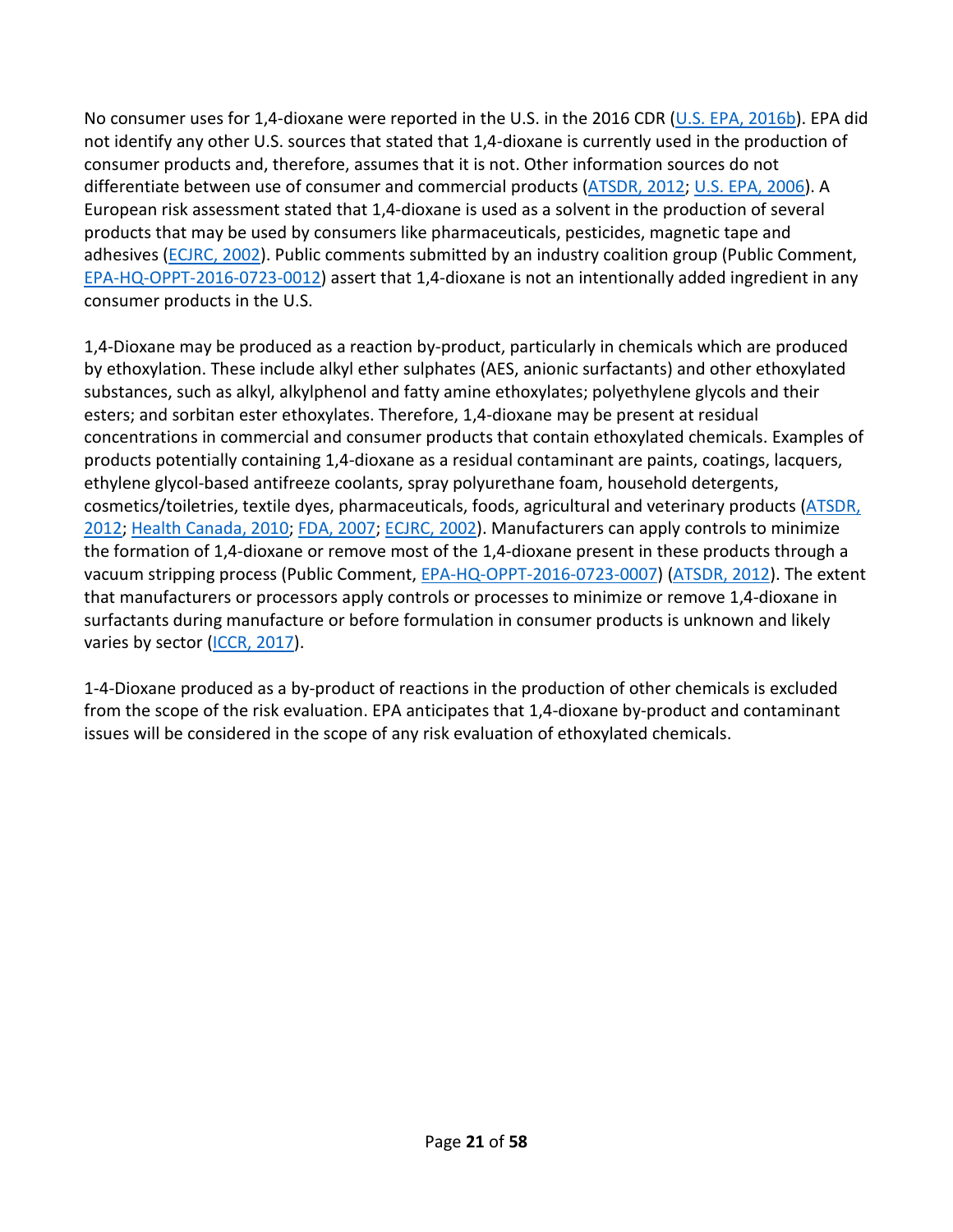

#### Figure 2-1. Initial 1,4-Dioxane Life Cycle Diagram

The initial life cycle diagram depicts the conditions of use that are within the scope of the risk evaluation during various life cycle stages including manufacturing, processing, use (industrial or commercial) and disposal. The production volumes shown are for reporting year 2015 from the 2016 CDR reporting period [\(U.S. EPA, 2016b\)](http://hero.epa.gov/index.cfm?action=search.view&reference_id=3827204). Activities related to distribution (e.g*.,* loading, unloading) will be considered throughout the 1,4-dioxane life cycle, rather than using a single distribution scenario.

<span id="page-21-0"></span><sup>a</sup> Se[e Table 2-3](#page-22-1) for additional uses not mentioned specifically in this diagram.<br><sup>b</sup> Wastewater: combination of water and organic liquid, where the organic content is <50%. Liquid Wastes: combination of water and organic content is >50%.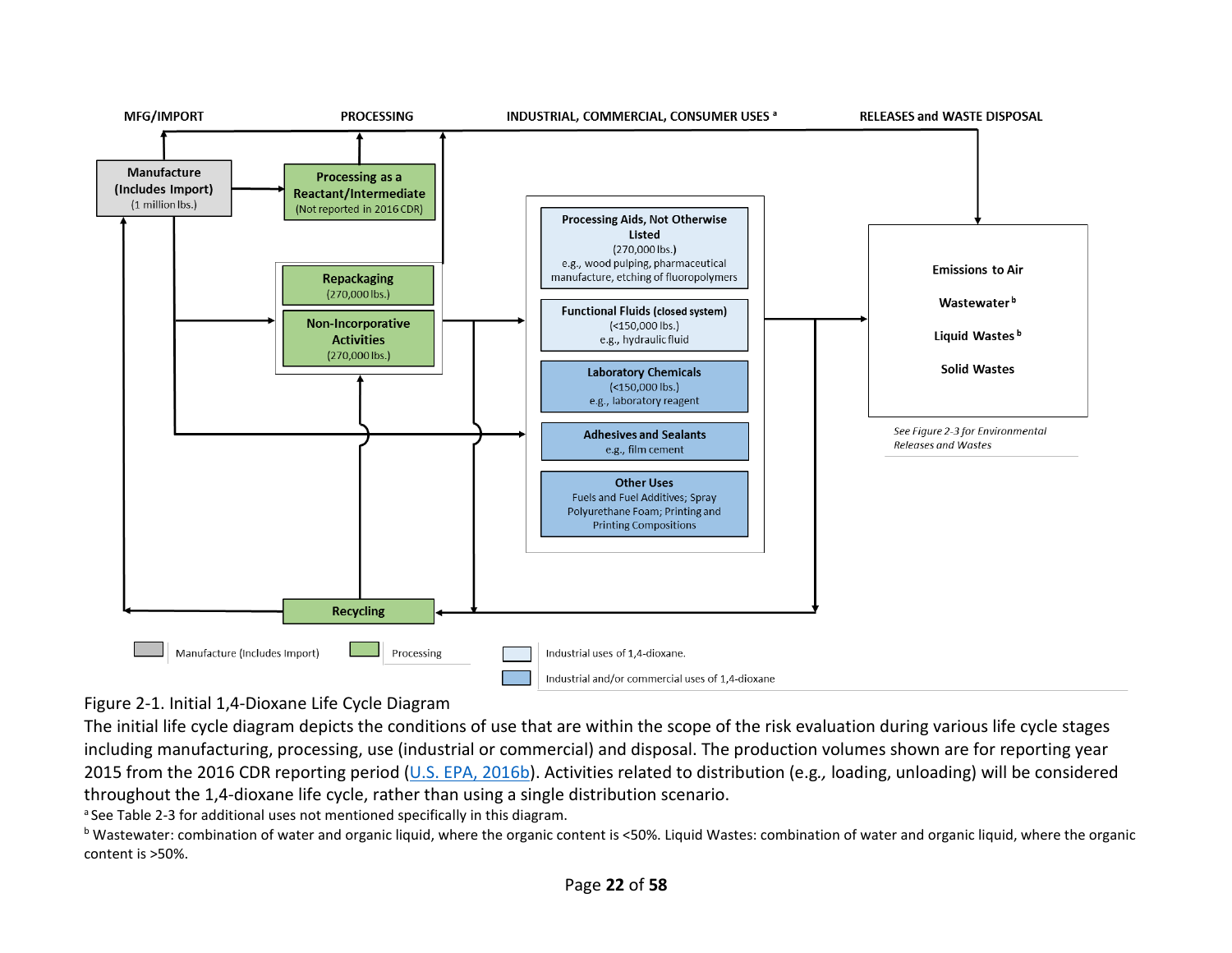<span id="page-22-1"></span>[Table 2-3](#page-22-0) summarizes each life cycle stage and the corresponding categories and subcategories of conditions of use for 1,4-dioxane that EPA expects to consider in the risk evaluation. Using the 2016 CDR, EPA identified industrial processing or use activities, industrial function categories and commercial use product categories. EPA identified the subcategories by supplementing CDR data with other published literature and information obtained through stakeholder consultations. For risk evaluations, EPA intends to consider each life cycle stage (and corresponding use categories and subcategories) and assess relevant potential sources of release and human exposure associated with that life cycle stage.

| <b>Life Cycle Stage</b>     | Category <sup>a</sup>                           | Subcategory <sup>b</sup>                                          | <b>References</b>                                                                                          |
|-----------------------------|-------------------------------------------------|-------------------------------------------------------------------|------------------------------------------------------------------------------------------------------------|
| Manufacture                 | Domestic manufacture<br>Domestic<br>manufacture |                                                                   | Use document, EPA-<br>HQ-OPPT-2016-0723-<br>0003; Public Comment,<br><b>EPA-HQ-OPPT-2016-</b><br>0723-0012 |
|                             | Import                                          | Import                                                            | Use document, EPA-<br>HQ-OPPT-2016-0723-<br>0003                                                           |
| Processing                  | Processing as a<br>reactant                     | Pharmaceutical intermediate                                       | Use document, EPA-<br>HQ-OPPT-2016-0723-<br>0003                                                           |
|                             |                                                 | Polymerization catalyst                                           | Use document, EPA-<br>HQ-OPPT-2016-0723-<br>0003                                                           |
|                             | Non-incorporative                               | Pharmaceutical and medicine<br>manufacturing<br>(process solvent) | Public Comment, EPA-<br>HQ-OPPT-2016-0723-<br>0012                                                         |
|                             |                                                 | Basic organic chemical<br>manufacturing<br>(process solvent)      | Public Comment, EPA-<br>HQ-OPPT-2016-0723-<br>0012                                                         |
|                             | Repackaging                                     | Bulk to packages, then<br>distribute                              | Public Comment, EPA-<br>HQ-OPPT-2016-0723-<br>0012                                                         |
|                             | Recycling                                       | Recycling                                                         | <b>U.S. EPA (2017c)</b>                                                                                    |
| Distribution in<br>commerce | Distribution                                    | Distribution in commerce                                          |                                                                                                            |
| Industrial use              | Intermediate use                                | Agricultural chemical<br>intermediate                             | Use document, EPA-<br>HQ-OPPT-2016-0723-<br>0003                                                           |

<span id="page-22-0"></span>**Table 2-3. Categories and Subcategories of Conditions of Use of 1,4-Dioxane**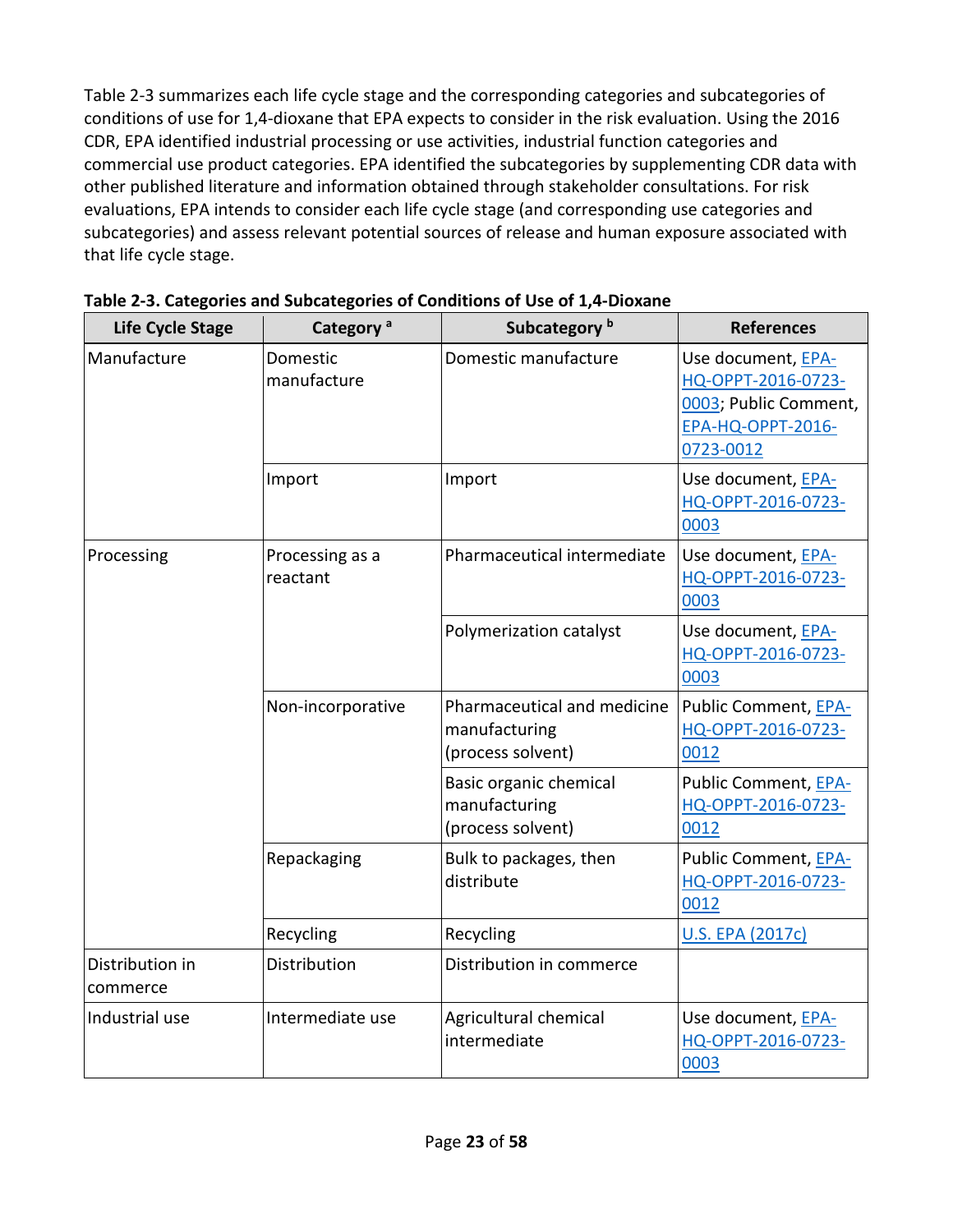| <b>Life Cycle Stage</b>                        | Category <sup>a</sup>                       | Subcategory <sup>b</sup>                                                                    | <b>References</b>                                                                                          |
|------------------------------------------------|---------------------------------------------|---------------------------------------------------------------------------------------------|------------------------------------------------------------------------------------------------------------|
|                                                |                                             | Plasticizer intermediate                                                                    | Use document, EPA-<br>HQ-OPPT-2016-0723-<br>0003                                                           |
|                                                |                                             | Catalysts and reagents for<br>anhydrous acid reactions,<br>brominations and<br>sulfonations | Use document, EPA-<br>HQ-OPPT-2016-0723-<br>0003                                                           |
|                                                | Processing aids, not<br>otherwise listed    | Wood pulping                                                                                | Use document, EPA-<br>HQ-OPPT-2016-0723-<br>0003                                                           |
|                                                |                                             | <b>Extraction of animal and</b><br>vegetable oils                                           | Use document, EPA-<br>HQ-OPPT-2016-0723-<br>0003                                                           |
|                                                |                                             | Wetting and dispersing agent<br>in textile processing                                       | Use document, EPA-<br>HQ-OPPT-2016-0723-<br>0003                                                           |
|                                                |                                             | Polymerization catalyst                                                                     | Use document, EPA-HQ-<br>OPPT-2016-0723-0003                                                               |
|                                                |                                             | Purification of<br>pharmaceuticals                                                          | Use document, EPA-HQ-<br>OPPT-2016-0723-0003                                                               |
|                                                |                                             | <b>Etching of fluoropolymers</b>                                                            | Public Comment, EPA-<br>HQ-OPPT-2016-0723-<br>0012                                                         |
|                                                | <b>Functional fluids</b><br>(closed system) | Polyalkylene glycol lubricant                                                               | Use document, EPA-<br>HQ-OPPT-2016-0723-<br>0003                                                           |
|                                                |                                             | Synthetic metalworking fluid                                                                | Use document, EPA-<br>HQ-OPPT-2016-0723-<br>0003                                                           |
|                                                |                                             | Cutting and tapping fluid                                                                   | Use document, EPA-<br>HQ-OPPT-2016-0723-<br>0003                                                           |
|                                                |                                             | Hydraulic fluid                                                                             | Use document, EPA-<br>HQ-OPPT-2016-0723-<br>0003                                                           |
| Industrial use,<br>potential commercial<br>use | Laboratory chemicals                        | Chemical reagent                                                                            | Use document, EPA-<br>HQ-OPPT-2016-0723-<br>0003; Public Comment,<br><b>EPA-HQ-OPPT-2016-</b><br>0723-0009 |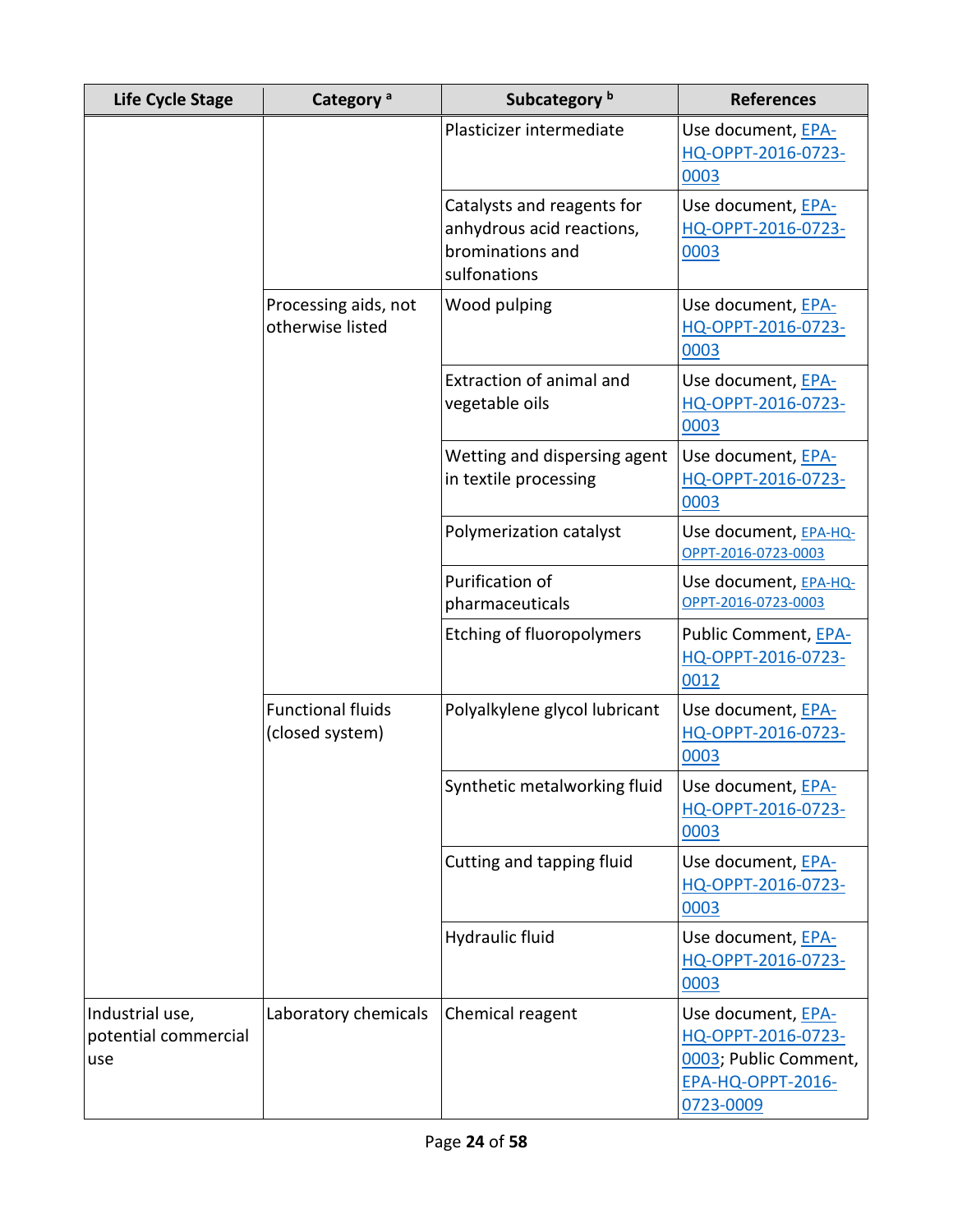| <b>Life Cycle Stage</b> | Category <sup>a</sup>     | Subcategory <sup>b</sup>                                                                            | <b>References</b>                                                                                          |
|-------------------------|---------------------------|-----------------------------------------------------------------------------------------------------|------------------------------------------------------------------------------------------------------------|
|                         |                           | Reference material                                                                                  | Use document, EPA-<br>HQ-OPPT-2016-0723-<br>0003                                                           |
|                         |                           | Spectroscopic and<br>photometric measurement                                                        | Use document, EPA-<br>HQ-OPPT-2016-0723-<br>0003; Public Comment,<br>EPA-HQ-OPPT-2016-<br>0723-0009        |
|                         |                           | Liquid scintillation counting<br>medium                                                             | Use document, EPA-<br>HQ-OPPT-2016-0723-<br>0003                                                           |
|                         |                           | Stable reaction medium                                                                              | Use document, EPA-<br>HQ-OPPT-2016-0723-<br>0003                                                           |
|                         |                           | Cryoscopic solvent for<br>molecular mass<br>determinations                                          | Use document, EPA-<br>HQ-OPPT-2016-0723-<br>0003                                                           |
|                         |                           | Preparation of histological<br>sections for microscopic<br>examination                              | Use document, EPA-<br>HQ-OPPT-2016-0723-<br>0003                                                           |
|                         | Adhesives and<br>sealants | Film cement                                                                                         | Use document, EPA-<br>HQ-OPPT-2016-0723-<br>0003; Public Comment,<br><b>EPA-HQ-OPPT-2016-</b><br>0723-0021 |
|                         | Other uses                | <b>Fuels and fuel additives</b><br>Spray polyurethane foam<br>Printing and printing<br>compositions | Use document, EPA-<br>HQ-OPPT-2016-0723-<br>0003; Public Comment,<br><b>EPA-HQ-OPPT-2016-</b><br>0723-0012 |
| Disposal                | Emissions to air          | Air                                                                                                 | U.S. EPA (2017c)                                                                                           |
|                         | Wastewater                | Industrial pre-treatment                                                                            |                                                                                                            |
|                         |                           | Industrial wastewater<br>treatment                                                                  |                                                                                                            |
|                         |                           | Publicly owned treatment<br>works (POTW)                                                            |                                                                                                            |
|                         |                           | Underground injection                                                                               |                                                                                                            |
|                         | Solid wastes and          | Municipal landfill                                                                                  |                                                                                                            |
|                         | liquid wastes             | Hazardous landfill                                                                                  |                                                                                                            |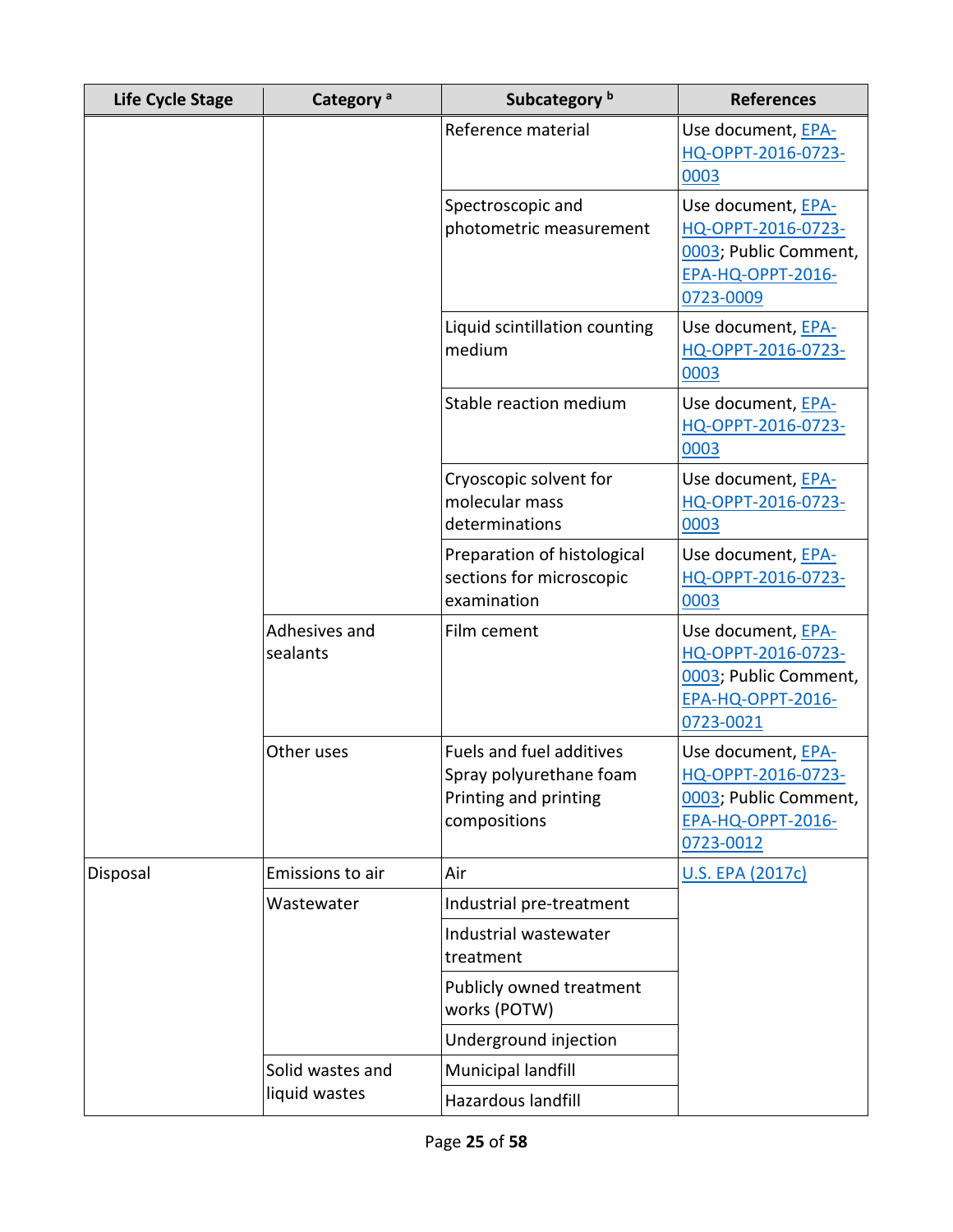| Life Cycle Stage                                                                                                                                                                                                                                                                                           | Category <sup>a</sup> | Subcategory b<br><b>References</b> |  |  |
|------------------------------------------------------------------------------------------------------------------------------------------------------------------------------------------------------------------------------------------------------------------------------------------------------------|-----------------------|------------------------------------|--|--|
|                                                                                                                                                                                                                                                                                                            | Other land disposal   |                                    |  |  |
|                                                                                                                                                                                                                                                                                                            |                       | Municipal waste incinerator        |  |  |
|                                                                                                                                                                                                                                                                                                            |                       | Hazardous waste incinerator        |  |  |
|                                                                                                                                                                                                                                                                                                            |                       | Off-site waste transfer            |  |  |
| $^{\circ}$ These categories of conditions of use appear in the initial life cycle diagram (Figure 2-1), reflect CDR codes and broadly<br>represent conditions of use of 1,4-dioxane in industrial and/or commercial settings.<br>$^{\rm b}$ These subcategories reflect more specific uses of 1,4-dioxane. |                       |                                    |  |  |

# <span id="page-25-0"></span>**2.3 Exposures**

For TSCA exposure assessments, EPA expects to evaluate exposures and releases to the environment resulting from the conditions of use applicable to 1,4-dioxane. Post-release pathways and routes will be described to characterize the relationship or connection between the conditions of use of 1,4 dioxane and the exposure to human receptors, including potentially exposed or susceptible subpopulations, and ecological receptors. EPA will take into account, where relevant, the duration, intensity (concentration), frequency and number of exposures in characterizing exposures to 1,4 dioxane.

# **Fate and Transport**

<span id="page-25-1"></span>Environmental fate includes both transport and transformation processes. Environmental transport is the movement of the chemical within and between environmental media. Transformation occurs through the degradation or reaction of the chemical with other species in the environment. Hence, knowledge of the environmental fate of the chemical informs the determination of the specific exposure pathways and potential human and environmental receptors EPA expects to consider in the risk evaluation. [Table 2-4](#page-25-2) provides environmental fate data that EPA has identified and considered in developing the scope for 1,4-dioxane.

| <b>Property or Endpoint</b>             | Value <sup>a</sup>                                                                                                                                             | <b>References</b>       |
|-----------------------------------------|----------------------------------------------------------------------------------------------------------------------------------------------------------------|-------------------------|
| Direct photodegradation                 | Not expected to undergo direct photolysis                                                                                                                      | <b>U.S. EPA (2015b)</b> |
| Indirect photodegradation               | 4.6 hours (estimated for atmospheric<br>degradation)                                                                                                           | <b>U.S. EPA (2015b)</b> |
| Hydrolysis half-life                    | Does not undergo hydrolysis                                                                                                                                    | U.S. EPA (2015b)        |
| Biodegradation                          | <10% in 29 days (aerobic in water, OECD 301F)<br><5% in 60 days (aerobic in water, OECD 310)<br>0% in 120 days, 60% in 300 days (aerobic in soil<br>microcosm) | <b>U.S. EPA (2015b)</b> |
| <b>Bioconcentration factor</b><br>(BCF) | 0.2-0.7 (OECD 305C)                                                                                                                                            | <b>U.S. EPA (2015b)</b> |

<span id="page-25-2"></span>**Table 2-4. Environmental Fate Characteristics of 1,4-Dioxane**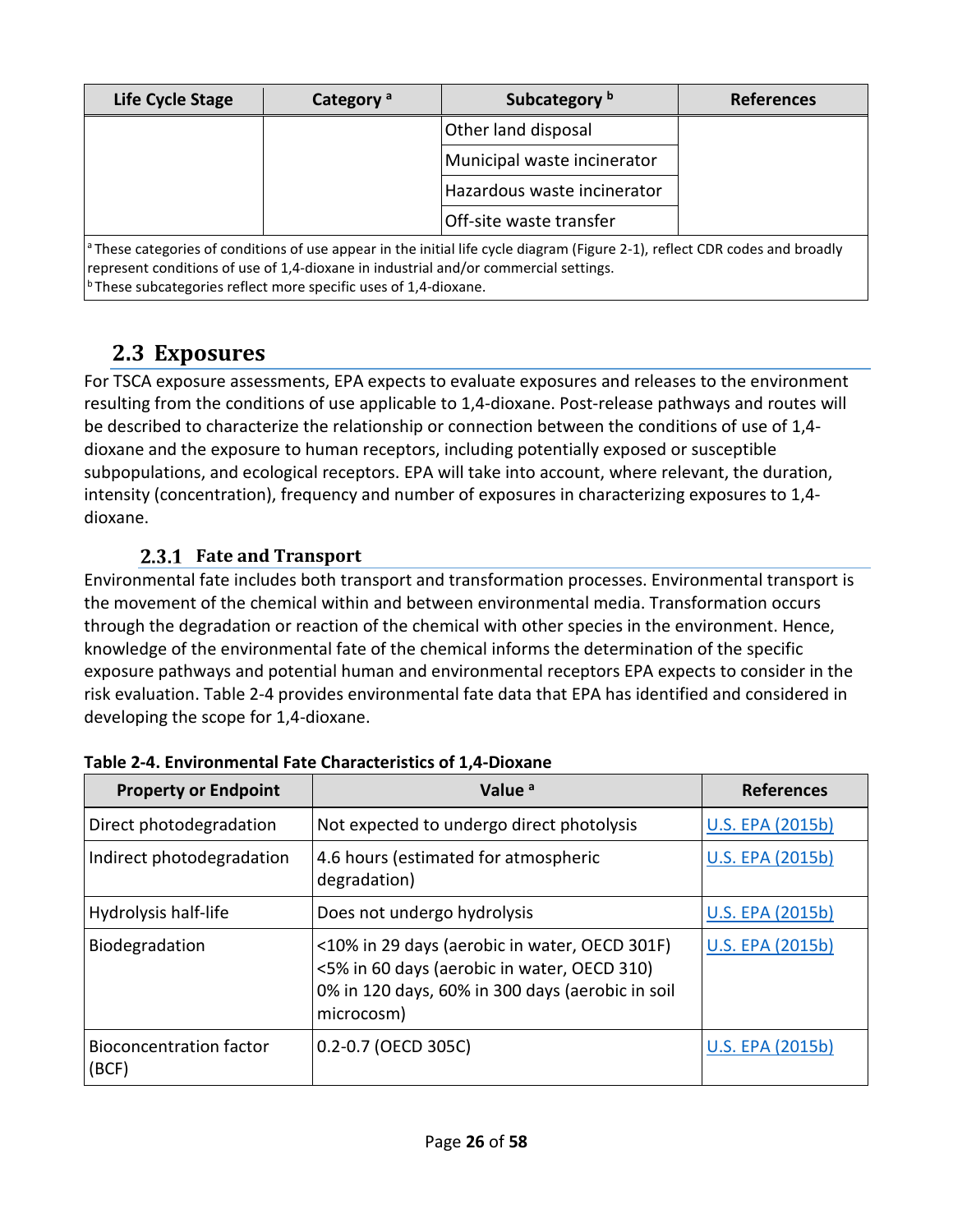| <b>Property or Endpoint</b>                                           | Value <sup>a</sup> | <b>References</b>       |  |  |  |
|-----------------------------------------------------------------------|--------------------|-------------------------|--|--|--|
| <b>Bioaccumulation factor</b><br>(BAF)                                | 0.93 (estimated)   | U.S. EPA (2012b)        |  |  |  |
| Organic carbon: water<br>partition coefficient (log K <sub>oc</sub> ) | 0.4 (estimated)    | <b>U.S. EPA (2015b)</b> |  |  |  |
| <sup>a</sup> Measured unless otherwise noted.                         |                    |                         |  |  |  |

1,4-Dioxane is expected to volatilize from dry surfaces and dry soil due to its vapor pressure of 40 mm Hg at 25 $^{\circ}$ C [\(Table 2-1\)](#page-17-2). It reacts with hydroxyl radicals (OH $\bullet$ ) in the atmosphere with an estimated indirect photolysis half-life on the order of hours. 1,4-Dioxane is not expected to be susceptible to direct photolysis under environmental conditions since this compound lacks functional groups that absorb light at visible-ultraviolet (UV) light wavelengths.

Due to its water solubility (>800 g/L; [Table 2-1\)](#page-17-2) and Henry's Law constant (4.8  $\times$  10<sup>-6</sup> atm-m<sup>3</sup>/mole at 25°C; [Table 2-1\)](#page-17-2), 1,4-dioxane is expected to be slightly volatile from water surfaces and moist soil. Once it enters the environment, 1,4-dioxane is expected to be mobile in soil based on its organic carbon partition coefficient (estimated log  $K_{oc} = 0.4$ ) and may therefore migrate to surface waters and groundwater. 1,4-Dioxane will not hydrolyze in water because it does not have functional hydrolyzable groups.

In experimental studies, 1,4-dioxane has been demonstrated to be not readily biodegradable and was subject to biodegradation after acclimation in a soil microcosm. Measured bioconcentration factors for 1,4-dioxane are 0.7 or below and the estimated bioaccumulation factor is 0.93. Therefore, 1,4-dioxane has low bioaccumulation potential.

# **2.3.2 Releases to the Environment**

<span id="page-26-0"></span>Releases to the environment from conditions of use (e.g., industrial and commercial processes, commercial or consumer uses resulting in down-the-drain releases) are one component of potential exposure and may be derived from reported data that are obtained through direct measurement, calculations based on empirical data and/or assumptions and models.

A source of information that EPA expects to consider in evaluating exposure are data reported under the Toxics Release Inventory (TRI) program. Under the Emergency Planning and Community Right-to-Know Act (EPCRA) Section 313 rule, 1,4-Dioxane is a TRI-reportable substance effective January 1, 1987.

[Table 2-5](#page-27-0) provides production-related waste managed data (also referred to as waste managed) for 1,4-dioxane reported by industrial facilities to the TRI program for 2015. [Table 2-6](#page-27-1) provides more detailed information on the quantities released to air or water or disposed of on land.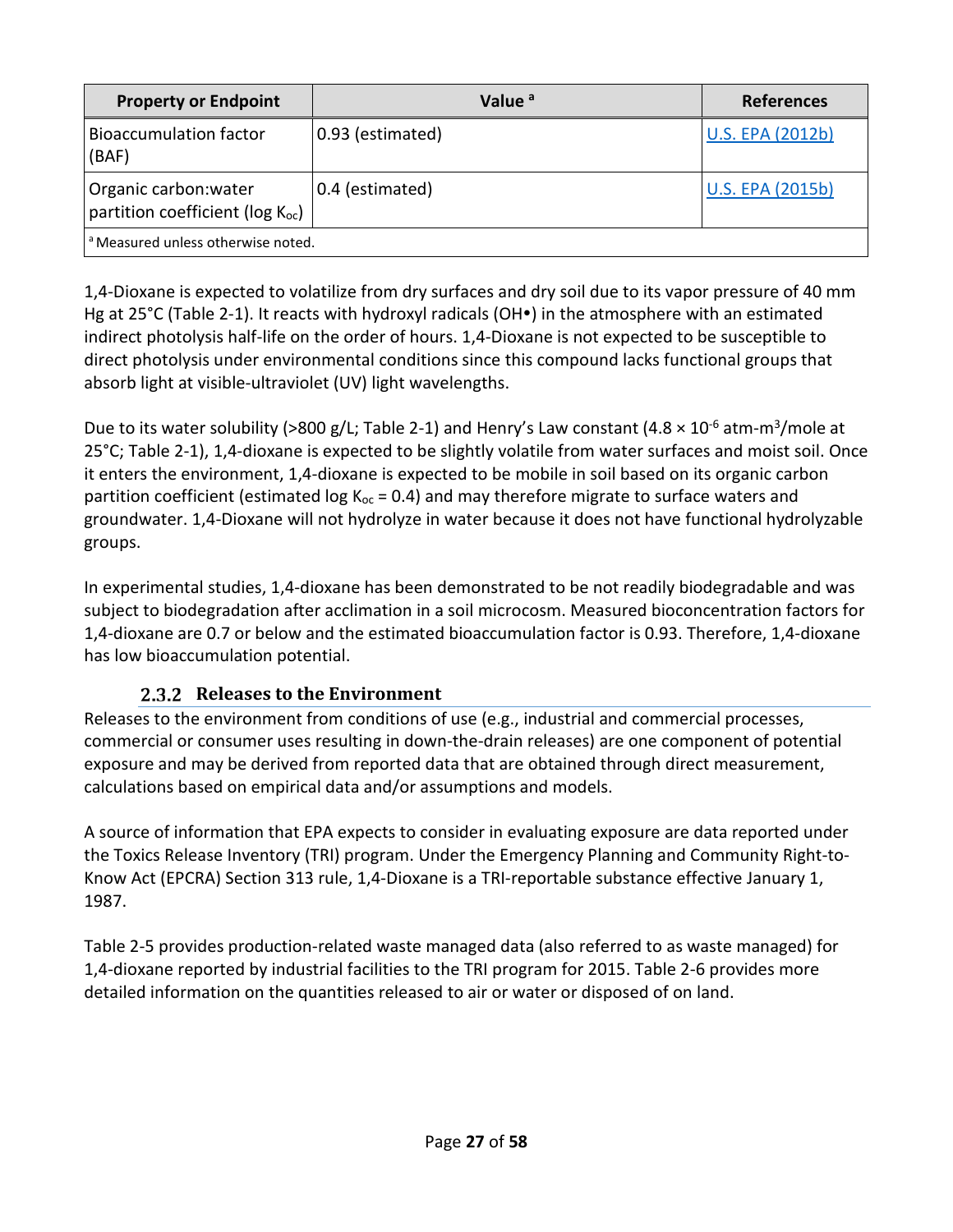<span id="page-27-0"></span>

| Table 2-5. Summary of 1,4-Dioxane TRI Production-Related Waste Managed in 2015 (lbs) |  |
|--------------------------------------------------------------------------------------|--|
|--------------------------------------------------------------------------------------|--|

| <b>Number of</b><br><b>Facilities</b> | <b>Recycling</b>                                                                                                                                                                                                                                                                                                                                                     | <b>Energy</b><br><b>Recovery</b>  | <b>Treatment</b> | Releases a,b,c | <b>Total Production</b><br><b>Related Waste</b> |  |  |
|---------------------------------------|----------------------------------------------------------------------------------------------------------------------------------------------------------------------------------------------------------------------------------------------------------------------------------------------------------------------------------------------------------------------|-----------------------------------|------------------|----------------|-------------------------------------------------|--|--|
| 49                                    | 4,292                                                                                                                                                                                                                                                                                                                                                                | 1,923,623<br>1,591,064<br>705,691 |                  |                | 4,224,670                                       |  |  |
|                                       | Data source: 2015 TRI Data (updated March 2017) U.S. EPA (2017c).<br><sup>a</sup> Terminology used in these columns may not match the more detailed data element names used in the TRI public data<br>and analysis access points.<br>$\vert$ <sup>b</sup> Does not include releases due to one-time event not associated with production such as remedial actions or |                                   |                  |                |                                                 |  |  |

earthquakes.  $c$  Counts all releases including release quantities transferred and release quantities disposed of by a receiving facility reporting to TRI.

Facilities are required to report if they manufacture (including import) or process more than 25,000 pounds of 1,4-dioxane, or if they otherwise use more than 10,000 pounds of 1,4-dioxane. In 2015, 49 facilities reported a total of 4.2 million pounds of 1,4-dioxane waste managed. Of this total, over 4 thousand pounds were recycled, 1.6 million pounds were recovered for energy, 1.9 million pounds were treated and 700 thousand pounds were released to the environment.

Of the almost 700 thousand pounds of total releases, there were both stack and fugitive air releases, water releases, Class I underground injection, release to Resource Conservation and Recovery Act (RCRA) Subtitle C landfills and other land disposal [\(Table 2-6\)](#page-27-1).

|          |                                                 |                     | <b>Air Releases</b>                           |                          | <b>Land Releases</b>                     |                                               |                                            |                                       |                              |
|----------|-------------------------------------------------|---------------------|-----------------------------------------------|--------------------------|------------------------------------------|-----------------------------------------------|--------------------------------------------|---------------------------------------|------------------------------|
|          | <b>Number</b><br><b>of</b><br><b>Facilities</b> | <b>Stack</b><br>Air | <b>Fugitive</b><br>Air<br>Releases   Releases | Water<br><b>Releases</b> | Class I<br>Under-<br>ground<br>Injection | <b>RCRA</b><br>Subtitle C<br><b>Landfills</b> | All other<br>Land<br>Disposal <sup>a</sup> | <b>Other</b><br>Releases <sup>a</sup> | <b>Total</b><br>Releases b,c |
| Subtotal |                                                 | 46,219              | 16,377                                        |                          | 563,976                                  | 13,376                                        | 49                                         |                                       |                              |
| Totals   | 49                                              |                     | 62,596                                        | 35,402                   |                                          | 577,400                                       |                                            | 0                                     | 675,399                      |

<span id="page-27-1"></span>**Table 2-6. Summary of 1,4-Dioxane TRI Releases to the Environment in 2015 (lbs)**

Data source: 2015 TRI Data (updated March 2017) [U.S. EPA \(2017c\).](http://hero.epa.gov/index.cfm?action=search.view&reference_id=3834224)

<sup>a</sup> Terminology used in these columns may not match the more detailed data element names used in the TRI public data and analysis access points.<br><sup>b</sup> These release quantities include releases due to one-time events not asso <sup>c</sup> Counts release quantities once at final disposition, accounting for transfers to other TRI reporting facilities that ultimately dispose of the chemical waste.

While production-related waste managed shown in [Table 2-5](#page-27-0) excludes any quantities reported as catastrophic or one-time releases (TRI section 8 data), release quantities shown in [Table 2-6](#page-27-1) include both production-related and non-routine quantities (TRI section 5 and 6 data). As a result, release quantities may differ slightly and may further reflect differences in TRI calculation methods for reported release range estimates [\(U.S. EPA, 2017c\)](http://hero.epa.gov/index.cfm?action=search.view&reference_id=3834224).

One source EPA will use to quantify releases of 1,4-dioxane is EPA's AP-42, *Compilation of Air Pollutant Emission Factors*. AP-42 section 6.13 on pharmaceuticals production provides general process and emissions information and the ultimate disposition of 1,4-dioxane (air, sewer, incineration, solid waste, product) by pharmaceutical manufacturers. Other sources of information provide evidence of releases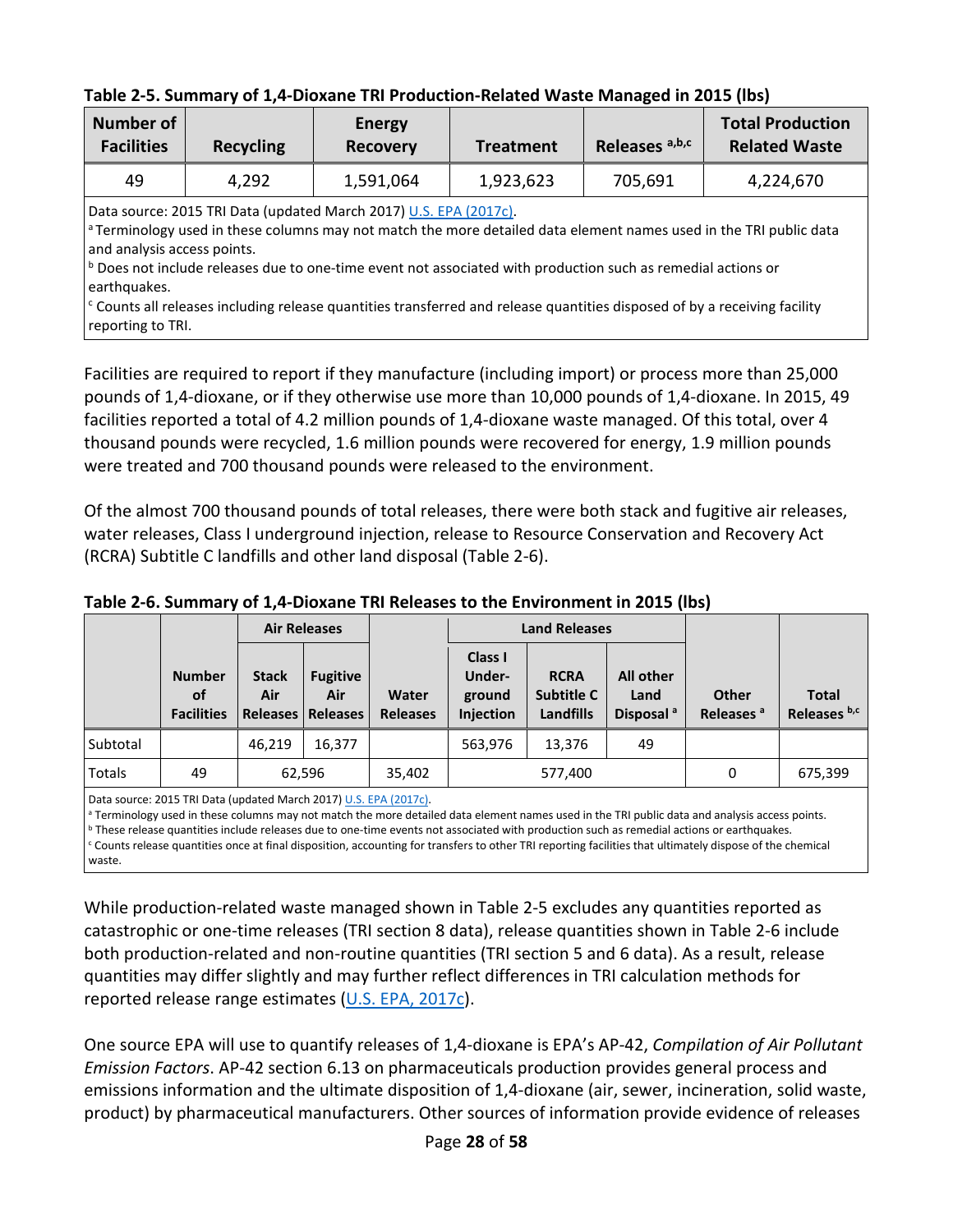of 1,4-dioxane, including National Emission Standards for Hazardous Air Pollutants (NESHAPs) promulgated under the Clean Air Act (CAA) or other EPA standards and regulations that set legal limits on the amount of 1,4-dioxane that can be emitted to a particular media. EPA expects to consider these and other available data in conducting the exposure assessment component of the risk evaluation for 1,4-dioxane.

# **Presence in the Environment and Biota**

<span id="page-28-0"></span>Monitoring studies or a collection of relevant and reliable monitoring studies provide(s) information that can be used in an exposure assessment. Monitoring studies that measure environmental concentrations or concentrations of chemical substances in biota provide evidence of exposure. Monitoring data were identified in EPA's data search for 1,4-dioxane.

Monitoring data (measured) from EPA's Air Quality System (AQS) and the open literature, as well as modeled estimates based on the National Air Toxics Assessment (NATA) and TRI emissions data suggest that 1,4-dioxane is present in ambient air. Monitored and modeled air concentrations from these sources suggest that many air concentrations may be low (i.e.,  $\langle 1 \mu g/m^3 \rangle$  and appear to have been higher in the past, possibly reflecting past uses [\(U.S. EPA, 2015a,](http://hero.epa.gov/index.cfm?action=search.view&reference_id=3809026) [2011\)](http://hero.epa.gov/index.cfm?action=search.view&reference_id=786546).

Indoor air monitoring data are available. One recent study reported annual average concentrations of 1,4-dioxane ranging from 0.01 to 0.11  $\mu$ g/m<sup>3</sup> in several hundred homes in Germany (Wissenbach et al., [2016\)](http://hero.epa.gov/index.cfm?action=search.view&reference_id=3491289). Older indoor air monitoring studies are summarized in the U.S. EPA Voluntary Children's Chemical Evaluation Program (VCCEP) submission and report slightly higher concentrations, possibly reflecting past uses [\(Sapphire Group, 2007\)](http://hero.epa.gov/index.cfm?action=search.view&reference_id=3809038).

EPA's third Unregulated Contaminant Monitoring Rule (UCMR 3), published in 2012, required monitoring for 1,4-dioxane, along with 29 other contaminants. Over 28,000 drinking water samples were collected for chemicals suspected to be present in drinking water that lack health-based standards under the Safe Drinking Water Act.

Reported levels of 1,4-dioxane in groundwater range from 3 to 31,000 µg/L [\(ATSDR, 2012;](http://hero.epa.gov/index.cfm?action=search.view&reference_id=1787229) [USGS, 2002\)](http://hero.epa.gov/index.cfm?action=search.view&reference_id=3827393). Such instances of ground water contamination with 1,4-dioxane are documented in the states of California and Michigan. These data provide a basis for including groundwater in the scope of the 1,4-dioxane risk evaluation from manufacturing, processing, distribution and use unless otherwise regulated or managed.

There are relatively fewer data available on 1,4-dioxane levels in surface water, though some studies of groundwater contamination also reported levels in nearby surface water. 1,4-Dioxane is released into surface water and some studies have examined 1,4-dioxane levels in sewage treatment or chemical plant effluent, combined collection treatments from apartment homes, and in river basin systems [\(ATSDR, 2012\)](http://hero.epa.gov/index.cfm?action=search.view&reference_id=1787229). 1,4-Dioxane has also been detected in landfill leachate. These data are consistent with including releases to surface water within the scope of 1,4-dioxane.

1,4-Dioxane has not been measured and is unlikely to be present in sediment, sludge, soil or dust, based on its physical and chemical properties. 1,4-Dioxane has a low bioaccumulation potential for accumulation in aquatic organisms and is short-lived in humans and few biomonitoring data are available.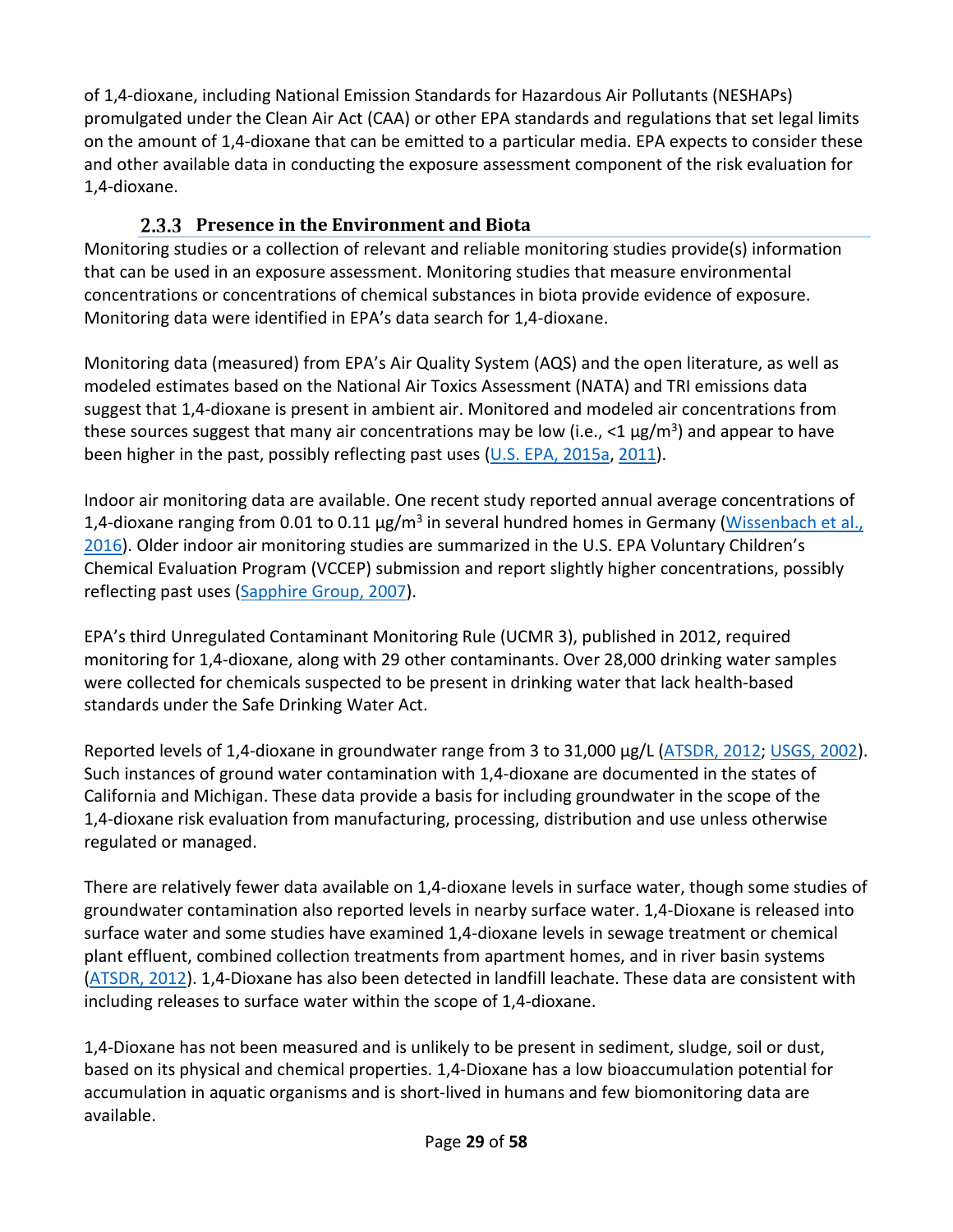## **Environmental Exposures**

<span id="page-29-0"></span>The manufacturing, processing, use and disposal of 1,4-dioxane can result in releases to the environment. EPA expects to consider exposures to the environment and ecological receptors that occur via the exposure pathways or media shown in [Figure 2-3](#page-37-0) in conducting the risk evaluation for 1,4-dioxane.

### **Human Exposures**

<span id="page-29-1"></span>EPA expects to consider three broad categories of human exposures: occupational exposures, consumer exposures and general population exposures. Subpopulations within these exposure categories will also be considered as described herein.

## **2.3.5.1 Occupational Exposures**

<span id="page-29-2"></span>EPA expects to consider worker activities where there is a potential for exposure under the various conditions of use described in Section [2.2.](#page-18-0) In addition, EPA expects to consider exposure to occupational non-users, who do not directly handle the chemical but perform work in an area where the chemical is present. When data and information are available to support the analysis, EPA also expects to consider the effect(s) that engineering controls and/or personal protective equipment have on occupational exposure levels.

Workers and occupational non-users may be exposed to 1,4-dioxane when performing activities associated with the conditions of use described in Section [2.2,](#page-18-0) including, but not limited to:

- Unloading and transferring 1,4-dioxane to and from storage containers to process vessels.
- Using 1,4-dioxane in process equipment.
- Cleaning and maintaining equipment.
- Sampling chemical, formulations or products containing 1,4-dioxane for quality control.
- Repackaging chemicals, formulations or products containing 1,4-dioxane.
- Handling, transporting and disposing waste containing 1,4-dioxane.
- Performing other work activities in or near areas where 1,4-dioxane is used.

Based on these activities, EPA expects to consider inhalation exposure to vapors and mists and dermal exposure, including skin contact with vapors, liquids and mists for workers and occupational non-users. EPA also expects to consider potential worker exposure through mists that deposit in the upper respiratory tract and are swallowed.

The United States has several regulatory and non-regulatory exposure limits for 1,4-dioxane: An Occupational Safety and Health Administration (OSHA) Permissible Exposure Limit (PEL) of 100 ppm 8-hour time-weighted average (TWA) (360 mg/m<sup>3</sup>) with a skin notation, a National Institute of Occupational Safety and Health (NIOSH) Recommended Exposure Limit (REL) of 1 ppm (3.6 mg/m<sup>3</sup>) as a 30-minute ceiling and an American Conference of Government Industrial Hygienists (ACGIH) Threshold Limit Value (TLV) of 20 ppm TWA (72 mg/m<sup>3</sup>) [\(OSHA, 2005\)](http://hero.epa.gov/index.cfm?action=search.view&reference_id=3827417). The influence of these exposure limits on occupation exposures will be considered in the occupational exposure assessment.

Key data that inform occupational exposure assessment and which EPA expects to consider include: the OSHA Chemical Exposure Health Data (CEHD) and NIOSH Health Hazard Evaluation (HHE) program data. OSHA data are workplace monitoring data from OSHA inspections. The inspections can be random or targeted, or can be the result of a worker complaint. OSHA data can be obtained through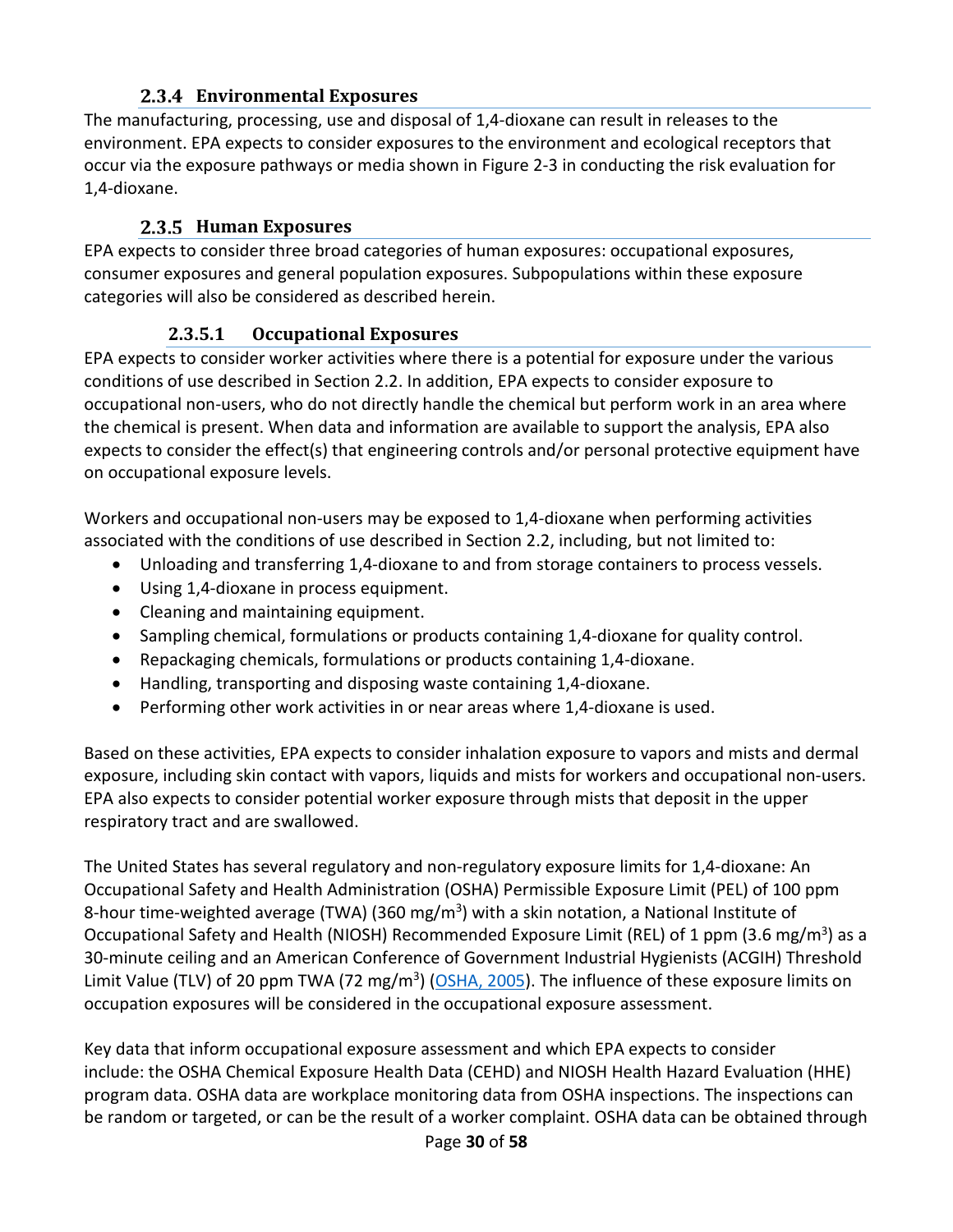the OSHA Integrated Management Information System (IMIS) at

[https://www.osha.gov/oshstats/index.html.](https://www.osha.gov/oshstats/index.html) [Table\\_Apx B-1](#page-57-0) in Appendix [B.2](#page-57-1) provides a summary of industry sectors with 1,4-dioxane personal monitoring air samples obtained from OSHA inspections conducted between 2002 and 2016. NIOSH HHEs are conducted at the request of employees, union officials, or employers and help inform potential hazards at the workplace. HHEs can be downloaded at [https://www.cdc.gov/niosh/hhe/.](https://www.cdc.gov/niosh/hhe/) During the problem formulation, EPA will review these data and evaluate their utility in the risk evaluation.

# **2.3.5.2 Consumer Exposures**

<span id="page-30-0"></span>No consumer uses for 1,4-dioxane were reported to EPA [\(U.S. EPA, 2017a,](http://hero.epa.gov/index.cfm?action=search.view&reference_id=3827336) [2016b\)](http://hero.epa.gov/index.cfm?action=search.view&reference_id=3827204). 1,4-Dioxane may be found as a contaminant in consumer products and/or commercial products that are readily available for public purchase. However, it is present as a result of by-product formation during manufacture of ethoxylated chemicals that are subsequently formulated into products.

EPA does not expect to consider exposures to consumers and bystanders from by-product or contaminant exposure in the risk evaluation for 1,4-dioxane. Rather, EPA anticipates that 1,4-dioxane by-product and contaminant issues will be considered in the scope of any risk evaluation of ethoxylated chemicals.

# **2.3.5.3 General Population Exposures**

<span id="page-30-1"></span>Wastewater/liquid wastes, solid wastes or air emissions of 1,4-dioxane could result in potential pathways for oral, dermal or inhalation exposure to the general population. EPA expects to consider each media, route and pathway to estimate general population exposures.

### *Inhalation*

There is inhalation exposure potential to 1,4-dioxane by breathing ambient air and indoor air. Ambient air exposures may occur from releases from industrial/commercial sources. Indoor air exposures may occur from infiltration from ambient air or emissions from tap water during activities such as showering and bathing. Based on the relatively high water solubility and relatively low Henry's law constant for 1,4-dioxane, 1,4-dioxane is only slightly volatile from water, though water temperature can also influence volatilization.

Based on these potential sources and pathways of exposure, EPA expects to consider inhalation exposures of the general population to 1,4-dioxane in air that may result from the conditions of use of 1,4-dioxane.

### *Oral*

The general population may ingest 1,4-dioxane via contaminated drinking water. Based on reported uses, down-the-drain sources may contribute to surface water and drinking water levels. Therefore, there is potential oral exposure to 1,4-dioxane by ingestion of drinking water from surface water and ground water sources.

Based on these potential sources and pathways of exposure, EPA expects to consider oral exposures to the general population that may result from the conditions of use of 1,4-dioxane.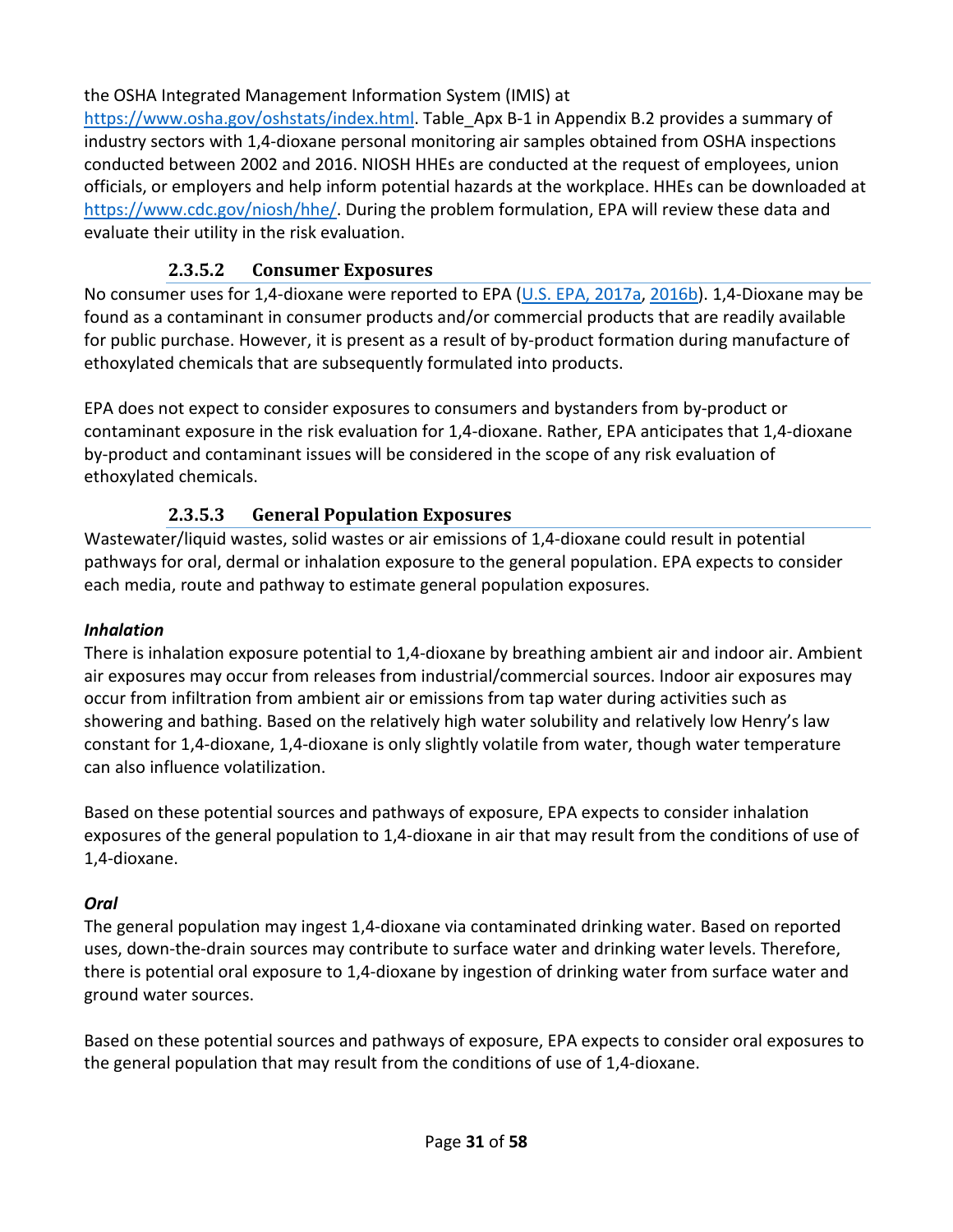### *Dermal*

Dermal exposure via water could occur through contact, such as washing and bathing, with tap water containing 1,4-dioxane. The source of the contaminated water could either be contaminated surface or ground waters.

Based on these potential sources and pathways of exposure, EPA expects to consider dermal exposures to the general population that may result from the conditions of use of 1,4-dioxane.

# **2.3.5.4 Potentially Exposed or Susceptible Subpopulations**

<span id="page-31-0"></span>TSCA requires that the determination of whether a chemical substance presents an unreasonable risk include consideration of unreasonable risk to "a potentially exposed or susceptible subpopulation identified as relevant to the risk evaluation" by EPA. TSCA  $\S 3(12)$  states that "the term 'potentially exposed or susceptible subpopulation' means a group of individuals within the general population identified by the Administrator who, due to either greater susceptibility or greater exposure, may be at greater risk than the general population of adverse health effects from exposure to a chemical substance or mixture, such as infants, children, pregnant women, workers, or the elderly."

In this section, EPA addresses the potentially exposed or susceptible subpopulations identified as relevant based on greater exposure. EPA will address the subpopulations identified as relevant based on greater susceptibility in the hazard section.

Of the human receptors identified in the previous sections, EPA identifies the following as potentially exposed or susceptible subpopulations due to their *greater exposure* that EPA expects to consider in the risk evaluation:

- Workers and occupational non-users.
- Other groups of individuals within the general population who may experience greater exposures due to their proximity to conditions of use identified in Section [2.2](#page-18-0) that result in releases to the environment and subsequent exposures (e.g., individuals who live or work near manufacturing, processing, distribution, use or disposal sites).

In developing exposure scenarios, EPA will evaluate available data to ascertain whether some human receptor groups may be exposed via exposure pathways that may be distinct to a particular subpopulation or lifestage (e.g., children's crawling, mouthing or hand-to-mouth behaviors) and whether some human receptor groups may have higher exposure via identified pathways of exposure due to unique characteristics (e.g., activities, duration or location of exposure) when compared with the general population [\(U.S. EPA, 2006\)](http://hero.epa.gov/index.cfm?action=search.view&reference_id=194567).

In summary, in the risk evaluation for 1,4-dioxane, EPA expects to consider the following potentially exposed groups of human receptors: workers and occupational non-users. As described above, EPA may also identify additional potentially exposed or susceptible subpopulations that will be considered based on greater exposure.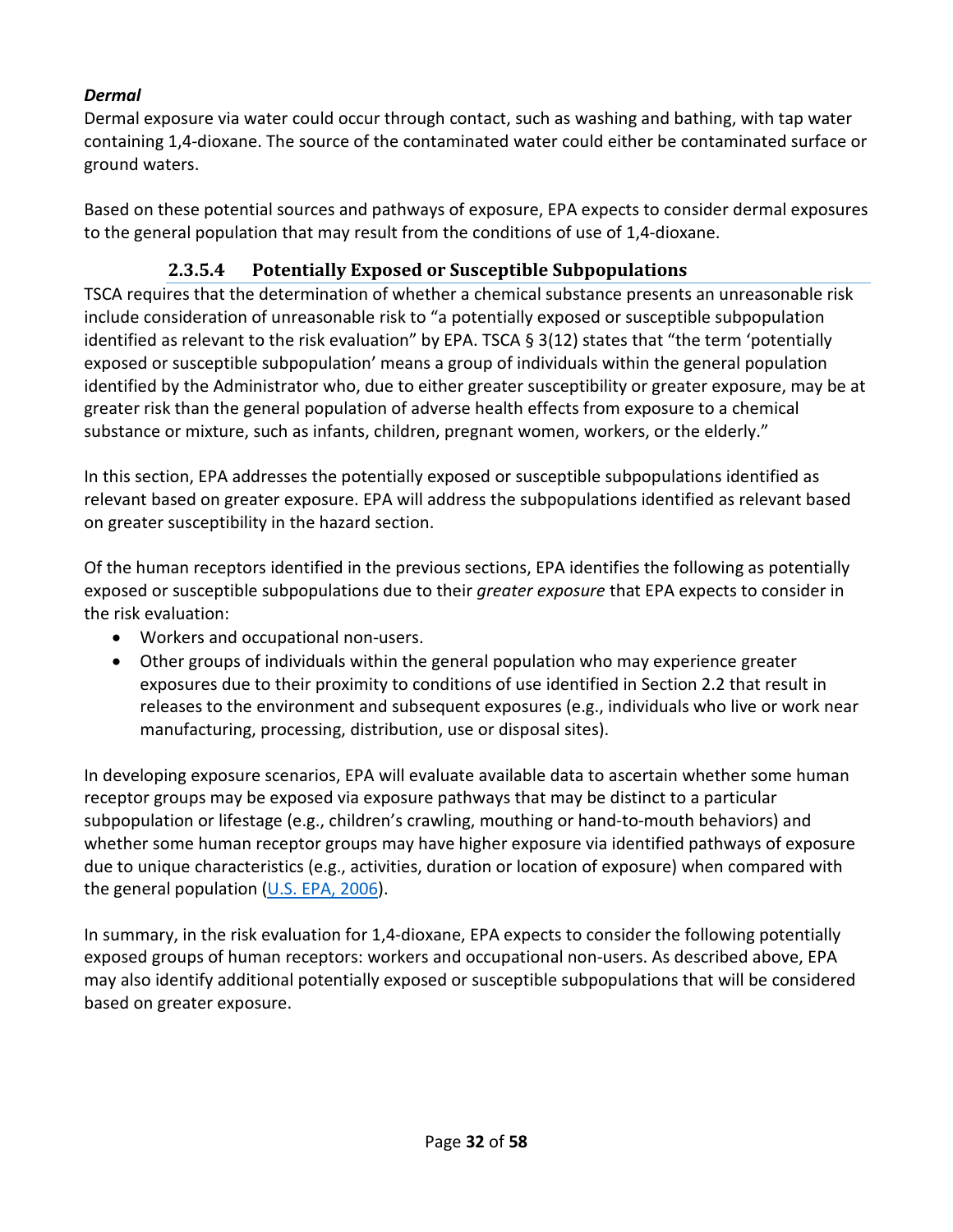# <span id="page-32-0"></span>**2.4 Hazards (Effects)**

For scoping, EPA conducted comprehensive searches for data on hazards of 1,4-dioxane, as described in *Strategy for Conducting Literature Searches for 1,4-Dioxane: Supplemental File for the TSCA Scope Document* [\(EPA-HQ-OPPT-2016-0723\)](https://www.regulations.gov/docket?D=EPA-HQ-OPPT-2016-0723). Based on initial screening, EPA expects to consider the hazards of 1,4-dioxane identified in this scope document. However, when conducting the risk evaluation, the relevance of each hazard within the context of a specific exposure scenario will be judged for appropriateness. For example, hazards that occur only as a result of chronic exposures may not be applicable for acute exposure scenarios. This means that it is unlikely that every hazard identified in the scope will be considered for every exposure scenario.

# **Environmental Hazards**

<span id="page-32-1"></span>For scoping purposes, EPA consulted the following sources of environmental hazard data for 1,4-dioxane: [Health Canada \(2010\);](http://hero.epa.gov/index.cfm?action=search.view&reference_id=3809085) [OECD \(1999\);](http://hero.epa.gov/index.cfm?action=search.view&reference_id=3827411) [ECJRC \(2002\);](http://hero.epa.gov/index.cfm?action=search.view&reference_id=196351) [NICNAS \(1998\).](http://hero.epa.gov/index.cfm?action=search.view&reference_id=3827412) However, EPA also expects to consider other studies (e.g., more recently published, alternative test data) that have been published since these reviews, as identified in the literature search conducted by the Agency for 1,4 dioxane [*1,4-Dioxane (CASRN 123-91-1) Bibliography: Supplemental File for the TSCA Scope Document*, [EPA-HQ-OPPT-2016-0723\]](https://www.regulations.gov/docket?D=EPA-HQ-OPPT-2016-0723). The OECD's High Production Volume (HPV) Chemicals program assessed environmental hazards from 1,4-dioxane to fish, aquatic invertebrates and aquatic plants exposed under acute and chronic exposure conditions. Exposure to 1,4-dioxane indicated acute toxicity to aquatic invertebrates, based on mortality and immobilization, chronic toxicity to aquatic invertebrates (growth and reproduction) and toxicity to aquatic plants (growth rate). No chronic effects occurred in fish exposed to 1,4-dioxane.

EPA expects to consider the hazards of 1,4-dioxane to aquatic organisms including fish, aquatic invertebrates and algae exposed to relevant media under acute and chronic exposure conditions. EPA does not expect to consider the hazards of 1,4-dioxane to sediment invertebrates and terrestrial organisms including soil invertebrates, birds and mammals because the physical and chemical properties and high mobility in soil make presence in these media unlikely (see Section [2.3.1\)](#page-25-1).

# **Human Health Hazards**

<span id="page-32-2"></span>1,4-Dioxane has an existing EPA IRIS Assessment [\(U.S. EPA, 2013,](http://hero.epa.gov/index.cfm?action=search.view&reference_id=1935959) [2010\)](http://hero.epa.gov/index.cfm?action=search.view&reference_id=625580), ATSDR Toxicological Profile [\(ATSDR, 2012\)](http://hero.epa.gov/index.cfm?action=search.view&reference_id=1787229), Canada Screening Assessment [\(Health Canada, 2010\)](http://hero.epa.gov/index.cfm?action=search.view&reference_id=3809085), European Union (EU) Risk Assessment Report [\(ECJRC, 2002\)](http://hero.epa.gov/index.cfm?action=search.view&reference_id=196351) and Interim AEGL [\(U.S. EPA, 2005b\)](http://hero.epa.gov/index.cfm?action=search.view&reference_id=3809072); hence, many of the hazards of 1,4-dioxane have been previously compiled and reviewed. EPA has relied heavily on these comprehensive reviews in preparing this scope. EPA also expects to consider other studies (e.g., more recently published, alternative test data) that have been published since these reviews, as identified in the literature search conducted by the Agency for 1,4-dioxane [*1,4-Dioxane* (*CASRN 123-91-1*) *Bibliography: Supplemental File for the TSCA Scope Document*[, EPA-HQ-OPPT-2016-0723\]](https://www.regulations.gov/docket?D=EPA-HQ-OPPT-2016-0723). EPA expects to consider all potential hazards associated with 1,4-dioxane. Based on reasonably available information, the following are the hazards that have been identified in previous government documents and that EPA currently expects will likely be the focus of its analysis.

# **2.4.2.1 Non-Cancer Hazards**

### <span id="page-32-3"></span>*Acute Toxicity*

Effects following acute exposures were evaluated [\(U.S. EPA, 2005b\)](http://hero.epa.gov/index.cfm?action=search.view&reference_id=3809072). The Interim AEGLs [\(U.S. EPA,](http://hero.epa.gov/index.cfm?action=search.view&reference_id=3809072)  [2005b\)](http://hero.epa.gov/index.cfm?action=search.view&reference_id=3809072) evaluated acute toxicity and irritation and concluded that, in animals, acute toxic effects of 1,4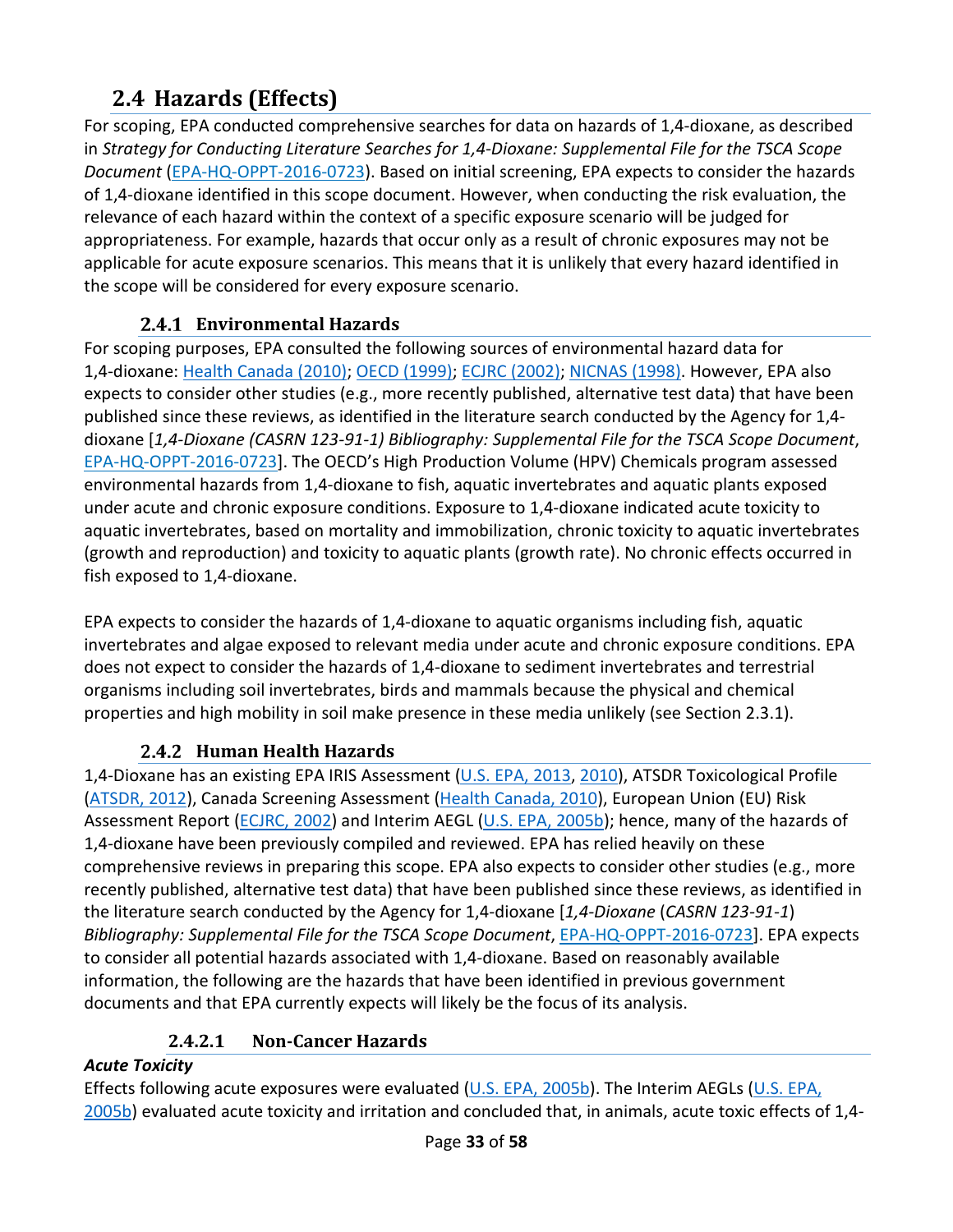dioxane include central nervous system depression, kidney and liver damage and irritation. Humans acutely exposed to 1,4-dioxane experienced irritation of the eyes, nose and throat, nausea and vomiting, coma and death. Also, 1,4-dioxane can cause narcosis in animals inhaling very high concentrations [\(U.S. EPA, 2005b\)](http://hero.epa.gov/index.cfm?action=search.view&reference_id=3809072).

## *Irritation*

Acute inhalation studies in human volunteers noted irritation of the eyes, nose and throat [\(U.S. EPA,](http://hero.epa.gov/index.cfm?action=search.view&reference_id=3809072)  [2005b\)](http://hero.epa.gov/index.cfm?action=search.view&reference_id=3809072). In rats, 2 years of inhalation exposure to 1,4-dioxane, resulted in metaplasia, hyperplasia, atrophy, hydropic change, vacuolic change and preneoplastic cell proliferation in the nasal cavity  $(U.S.$ [EPA, 2013\)](http://hero.epa.gov/index.cfm?action=search.view&reference_id=1935959).

## *Liver Toxicity*

In subchronic and chronic repeated exposure studies conducted in rats and mice by the oral (via drinking water) and inhalation routes, evidence shows that 1,4-dioxane is toxic to the liver  $(U.S. EPA, EPA)$  $(U.S. EPA, EPA)$ [2013\)](http://hero.epa.gov/index.cfm?action=search.view&reference_id=1935959). Chronic administration of 1,4-dioxane via the drinking water resulted in hepatocellular degeneration and preneoplastic changes. Inhalation exposure to 1,4-dioxane resulted in necrosis of the centrilobular region and preneoplastic changes in the liver.

## *Kidney Toxicity*

In subchronic and chronic repeated exposure studies conducted in rats and mice by the oral (via drinking water) and inhalation routes, evidence shows that 1,4-dioxane is toxic to the kidney [\(U.S. EPA,](http://hero.epa.gov/index.cfm?action=search.view&reference_id=1935959)  [2013\)](http://hero.epa.gov/index.cfm?action=search.view&reference_id=1935959). Kidney damage following drinking water exposure to 1,4-dioxane includes degeneration of cortical tubule cells, necrosis with hemorrhage and glomerulonephritis.

# **2.4.2.2 Genotoxicity and Cancer Hazards**

<span id="page-33-0"></span>[U.S. EPA \(2013\)](http://hero.epa.gov/index.cfm?action=search.view&reference_id=1935959) concluded that overall, the available literature indicates that 1,4-dioxane is nongenotoxic or weakly genotoxic. Per EPA's Cancer Guidelines [\(U.S. EPA, 2005a\)](http://hero.epa.gov/index.cfm?action=search.view&reference_id=86237), EPA concluded that "there is insufficient biological support for potential key events and to have reasonable confidence in the sequence of events and how they relate to the development of nasal tumors following exposure to 1,4-dioxane". The mode of action by which 1,4-dioxane produces liver, nasal, peritoneal (mesotheliomas) and mammary gland tumors was not conclusive, and the available data did not support any hypothesized carcinogenic mode of action for 1,4-dioxane.

EPA evaluated the weight of the evidence for cancer in humans and animals and concluded that 1,4-dioxane is "likely to be carcinogenic to humans" based on evidence of carcinogenicity in several 2-year bioassays (oral and inhalation) conducted in four strains of rats, two strains of mice and in guinea pigs [\(U.S. EPA, 2013\)](http://hero.epa.gov/index.cfm?action=search.view&reference_id=1935959). Human occupational studies into the association between 1,4-dioxane exposure and increased cancer risk are inconclusive because they are limited by small cohort size and a small number of reported cancer cases.

# **2.4.2.3 Potentially Exposed or Susceptible Subpopulations**

<span id="page-33-1"></span>TSCA requires that the determination of whether a chemical substance presents an unreasonable risk include consideration of unreasonable risk to "a potentially exposed or susceptible subpopulation identified as relevant to the risk evaluation" by EPA. TSCA § 3(12) states that "the term 'potentially exposed or susceptible subpopulation' means a group of individuals within the general population identified by the Administrator who, due to either greater susceptibility or greater exposure, may be at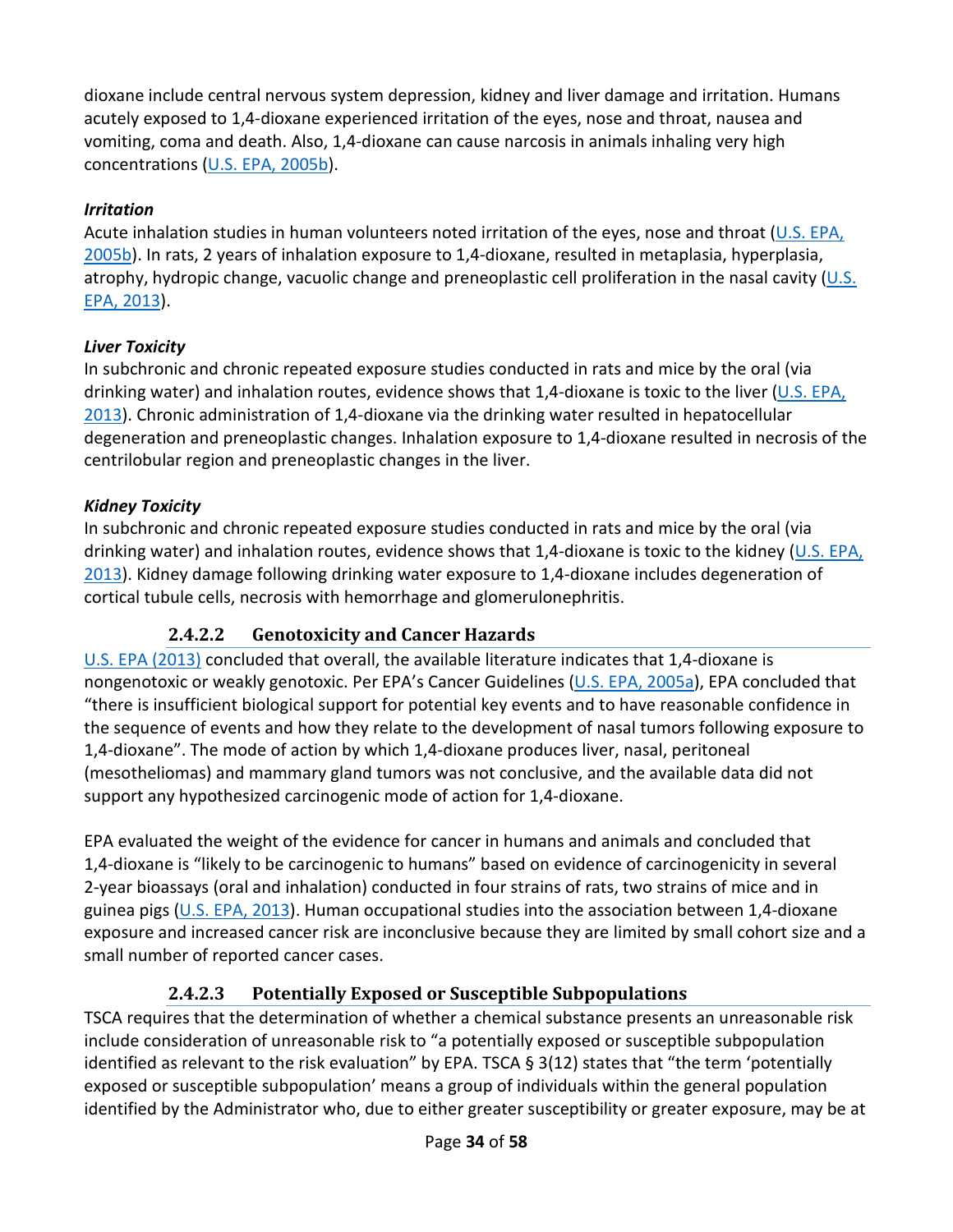greater risk than the general population of adverse health effects from exposure to a chemical substance or mixture, such as infants, children, pregnant women, workers, or the elderly." In developing the hazard assessments, EPA will evaluate available data to ascertain whether some human receptor groups may have greater susceptibility than the general population to the chemical's hazard(s).

The IRIS assessment for 1,4-dioxane [U.S. EPA \(2013\)](http://hero.epa.gov/index.cfm?action=search.view&reference_id=1935959) found no direct evidence that certain populations and lifestages may be more susceptible to 1,4-dioxane. Information on induction of liver enzymes, genetic polymorphisms and gender differences was inadequate to quantitatively assess toxicokinetic or toxicodynamic differences in 1,4-dioxane hazard between animals and humans and the potential variability in human susceptibility.

# <span id="page-34-0"></span>**2.5 Initial Conceptual Models**

A conceptual model describes the actual or predicted relationships between the chemical substance and receptors, either human or environmental. These conceptual models are integrated depictions of the conditions of use, exposures (pathways and routes), hazards and receptors. As part of the scope for 1,4-dioxane, EPA developed three conceptual models, presented here.

## <span id="page-34-1"></span>**Initial Conceptual Model for Industrial and Commercial Activities and Uses: Potential Exposures and Hazards**

[Figure 2-2](#page-35-0) presents the initial conceptual model for human receptors from industrial and commercial activities and uses of 1,4-dioxane. EPA expects that workers and occupational non-users may be exposed to 1,4-dioxane via dermal and inhalation routes during manufacturing, processing, distribution, use and disposal of 1,4-dioxane. EPA also expects to consider potential worker exposure through mists that deposit in the upper respiratory tract and are swallowed.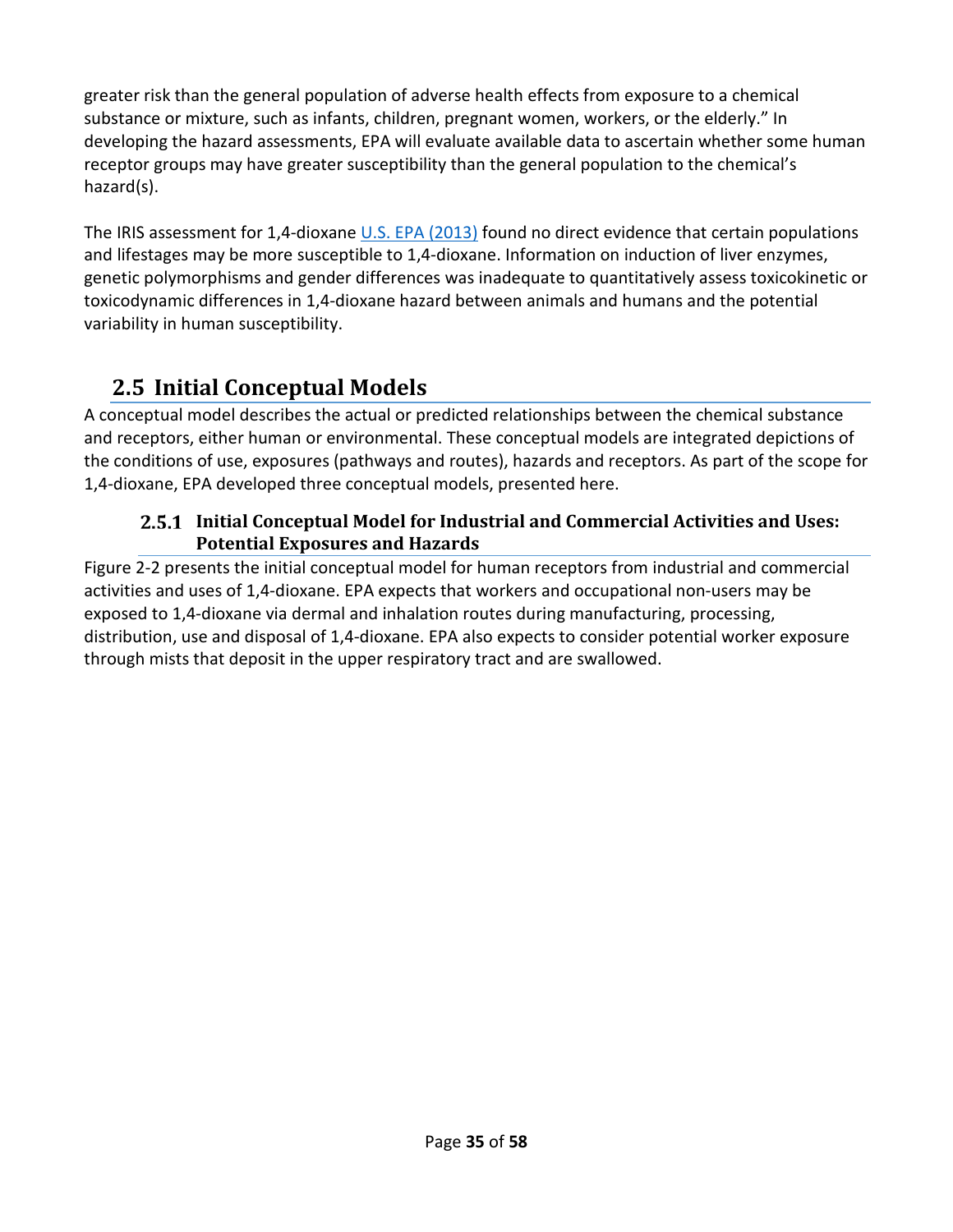

Wastewater, Liquid Wastes, Solid Wastes (See Figure 2-3)

Figure 2-2. Initial 1,4-Dioxane Conceptual Model for Industrial and Commercial Activities and Uses: Potential Exposures and Hazards The conceptual model presents the exposure pathways, exposure routes and hazards to human receptors from industrial and commercial activities and uses of 1,4-dioxane.

<sup>a</sup> Additional uses of 1,4-dioxane are included in [Table 2-3.](#page-22-1)

 $b$  Stack air emissions are emissions that occur through stacks, confined vents, ducts, pipes or other confined air streams. Fugitive air emissions are those that are not stack emissions, and include fugitive equipment leaks from valves, pump seals, flanges, compressors, sampling connections, open-ended lines; evaporative losses from surface impoundment and spills; and releases from building ventilation systems.

<sup>c</sup> Exposure may occur through mists that deposit in the upper respiratory tract and are swallowed.

<sup>d</sup> Receptors include potentially exposed or susceptible subpopulations.

<span id="page-35-0"></span>e When data and information are available to support the analysis, EPA also considers the effect that engineering controls and/or personnel protective equipment have on occupational exposure levels.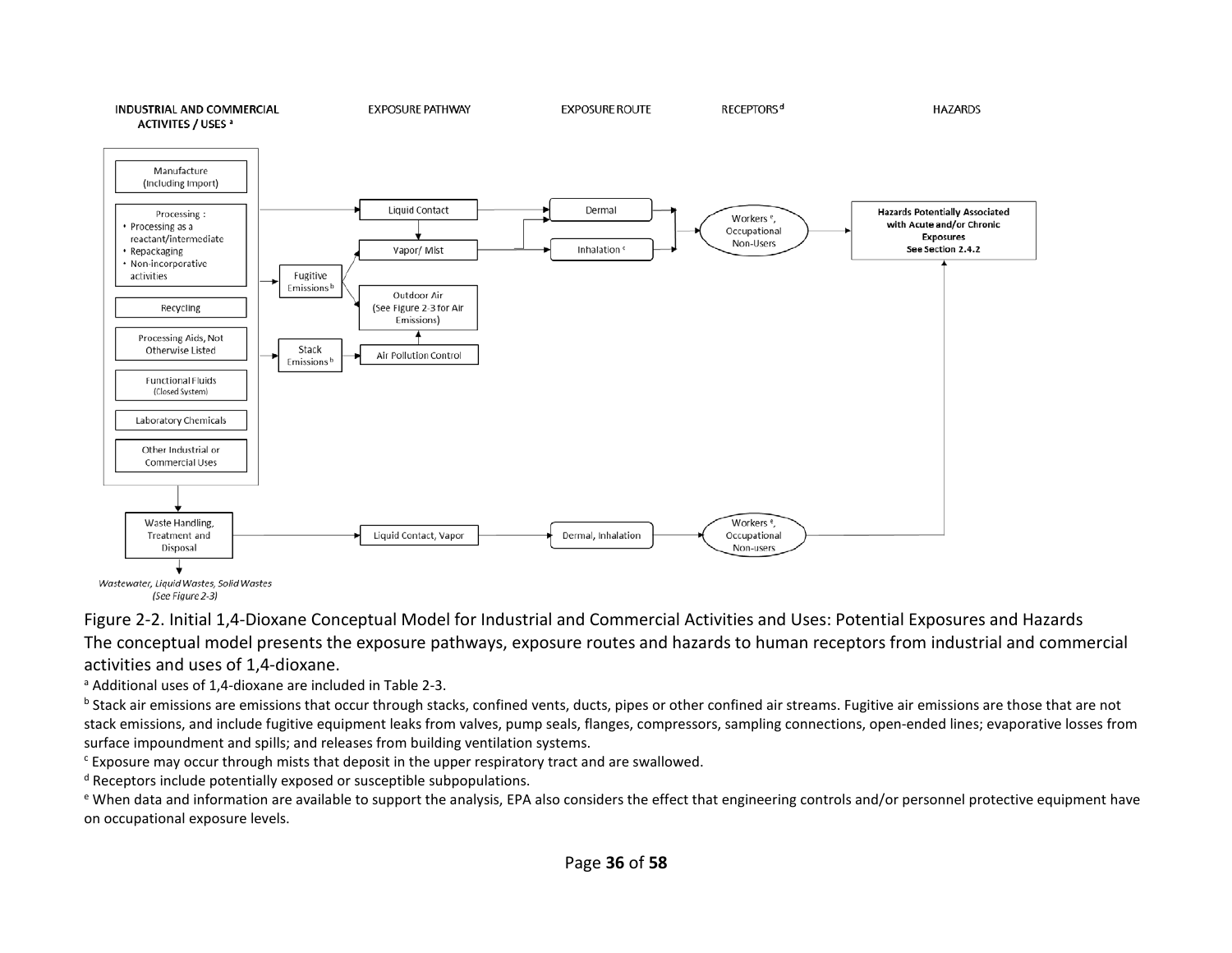### <span id="page-36-0"></span>**Initial Conceptual Model for Consumer Activities and Uses: Potential Exposures and Hazards**

<span id="page-36-1"></span>As shown in the 1,4-dioxane initial life cycle diagram [\(Figure 2-1\)](#page-21-0), no uses of 1,4-dioxane in consumer products have been identified.

## **Initial Conceptual Model for Environmental Releases and Wastes: Potential Exposures and Hazards**

[Figure 2-3](#page-37-0) illustrates exposure pathways for human and ecological receptors from environmental releases and waste disposal activities.

As shown in [Figure 2-3,](#page-37-0) the potential pathways from industrial and commercial activities and waste streams reflect the possible exposures to human and ecological receptors. EPA expects the general populations living near industrial and commercial facilities using 1,4-dioxane will be exposed via inhalation of outdoor air. General populations may also be exposed via ingestion of contaminated drinking water, dermal and inhalation exposure from showering/bathing with contaminated drinking water, and inhalation exposure from the migration of vapor in air, soil, or ground water to air. Aquatic and terrestrial life may be exposed to 1,4-dioxane via contaminated surface water.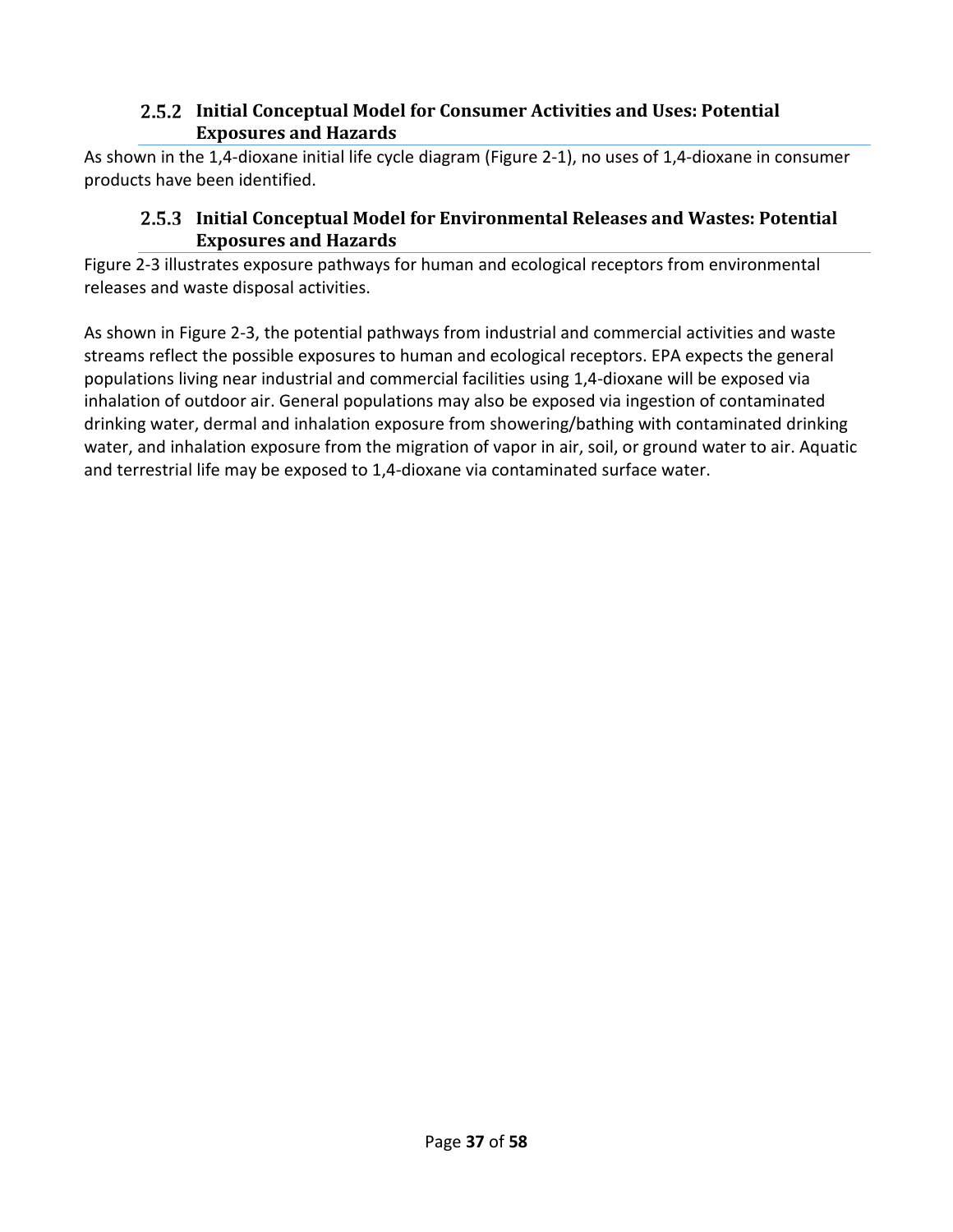

#### **Figure 2-3. Initial 1,4-Dioxane Conceptual Model for Environmental Releases and Wastes: Potential Exposures and Hazards**

The conceptual model presents the exposure pathways, exposure routes and hazards to human and environmental receptors from environmental releases and wastes of 1,4-dioxane.

a Industrial wastewater or liquid wastes may be treated on-site and then released to surface water (direct discharge), or pre-treated and released to POTW (indirect discharge). Drinking water will undergo further treatment in drinking water treatment plants. Ground water may also be a source of drinking water.

**b** Additional releases may occur from recycling and other waste treatment.

 $d$  Volatilization from or liquid contact with tap water in the home during showering, bathing, washing, etc. represents another potential in-home exposure pathway.

<sup>e</sup> Presence of mist is not expected; dermal and oral exposure are negligible.

<span id="page-37-0"></span><sup>f</sup> Receptors include potentially exposed or susceptible subpopulations.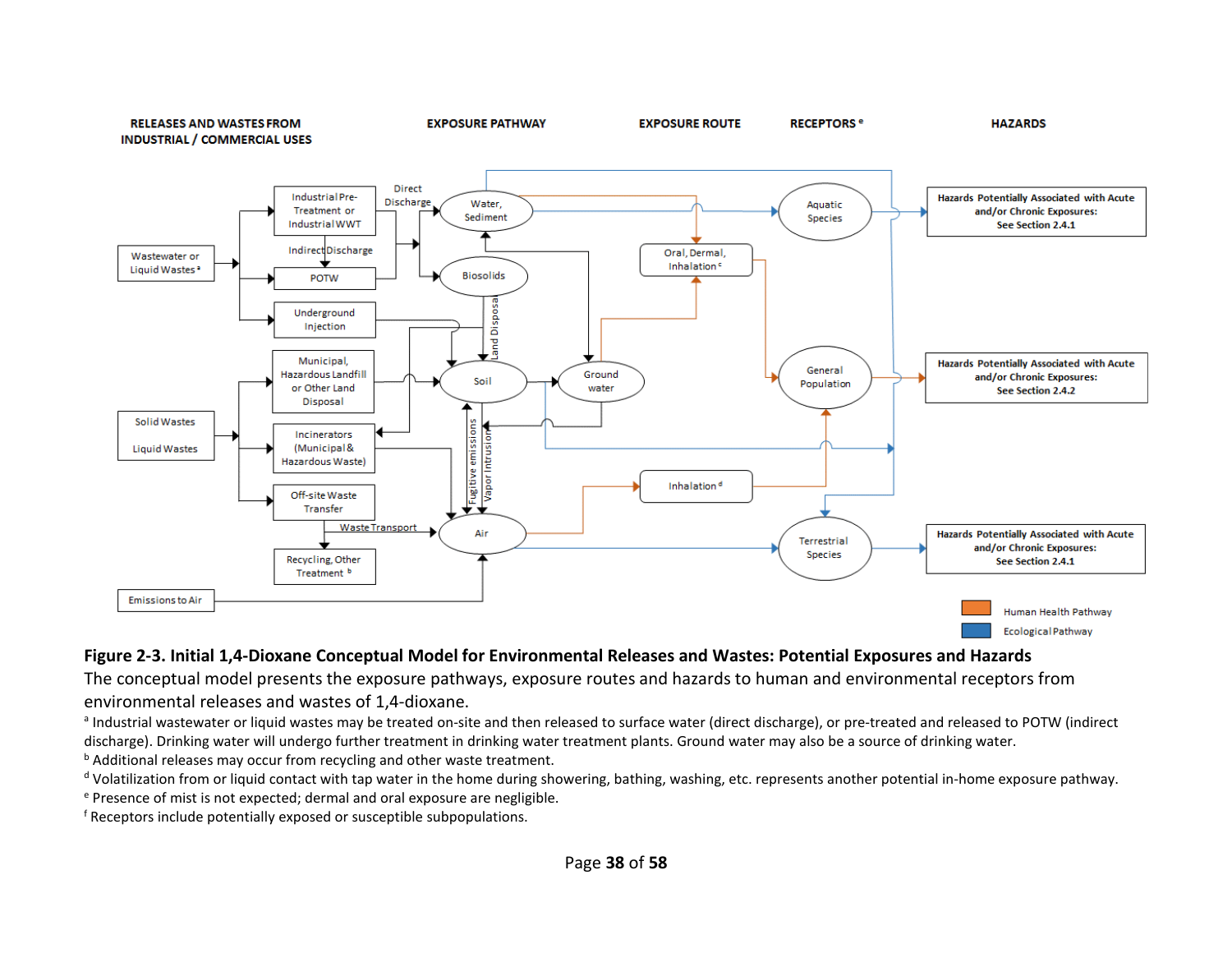# <span id="page-38-0"></span>**2.6 Initial Analysis Plan**

The initial analysis plan will be used to develop the eventual problem formulation and final analysis plan for the risk evaluation. While EPA has conducted a search for readily available data and information from public sources as described in Section [1.3,](#page-14-0) EPA encourages submission of additional existing data, such as full study reports or workplace monitoring from industry sources, that may be relevant for refining conditions of use, exposures, hazards and potentially exposed or susceptible subpopulations.

The analysis plan outlined here is based on the conditions of use of 1,4-dioxane, as described in Section [2.2](#page-18-0) of this scope. The analysis plan may be refined as EPA proceeds with the systematic review of the information in the *1,4-Dioxane (CASRN 123-91-1) Bibliography: Supplemental File for the TSCA Scope Document* [\(EPA-HQ-OPPT-2016-0723](https://www.regulations.gov/docket?D=EPA-HQ-OPPT-2016-0723)*).* EPA will be evaluating the weight of the scientific evidence for both hazard and exposure. Consistent with this approach, EPA will also use a systematic review approach. As such, EPA will use explicit, pre-specified criteria and approaches to identify, select, assess, and summarize the findings of studies. This approach will help to ensure that the review is complete, unbiased, reproducible, and transparent.

# <span id="page-38-1"></span>**Exposure**

## **2.6.1.1 Environmental Releases**

<span id="page-38-2"></span>EPA expects to consider and analyze releases to environmental media as follows:

- 1) Review reasonably available published literature or information on processes and activities associated with the conditions of use to evaluate the types of releases and wastes generated.
- 2) Review reasonably available chemical-specific release data, including measured or estimated release data (e.g., data collected under the TRI and National Emissions Inventory [NEI] programs).
- 3) Review reasonably available measured or estimated release data for surrogate chemicals that have similar uses, volatility, chemical and physical properties.
- 4) Understand and consider regulatory limits that may inform estimation of environmental releases.
- 5) Review and determine applicability of OECD Emission Scenario Documents and EPA Generic Scenarios to estimation of environmental releases.
- 6) Evaluate the weight of the evidence of environmental release data.
- <span id="page-38-3"></span>7) Map or group each condition(s) of use to a release assessment scenario.

# **2.6.1.2 Environmental Fate**

EPA expects to consider and analyze fate and transport in environmental media as follows:

- 1) Review reasonably available measured or estimated environmental fate endpoint data collected through the literature search.
- 2) Using measured data and/or modeling, determine the influence of environmental fate endpoints (e.g., persistence, bioaccumulation, partitioning, transport) on exposure pathways and routes of exposure to human and environmental receptors.
- 3) Evaluate the weight of the evidence of environmental fate data.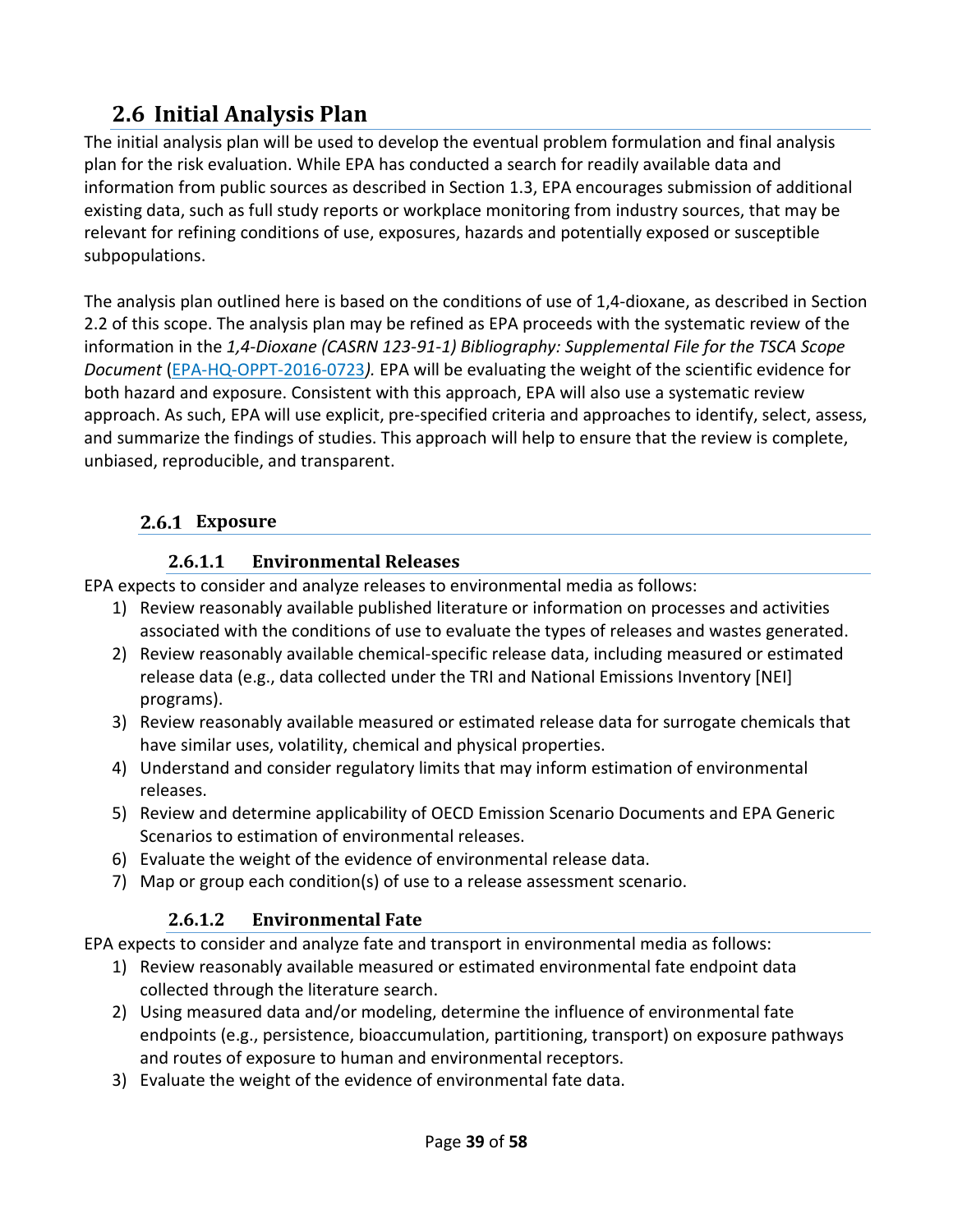## **2.6.1.3 Environmental Exposures**

<span id="page-39-0"></span>EPA expects to consider the following in developing its environmental exposure assessment of 1,4-dioxane:

- 1) Review reasonably available environmental and biological monitoring data for all media relevant to environmental exposure.
- 2) Review reasonably available information on releases to determine how modeled estimates of concentrations near industrial point sources compare with available monitoring data. Available exposure models will be evaluated and considered alongside available monitoring data to characterize environmental exposures. Modeling approaches to estimate surface water concentrations, sediment concentrations and soil concentrations generally consider the following inputs: release into the media of interest, fate and transport and characteristics of the environment.
- 3) Review reasonably available biomonitoring data. Consider whether these monitoring data could be used to compare with species or taxa-specific toxicological benchmarks.
- 4) Determine applicability of existing additional contextualizing information for any monitored data or modeled estimates during risk evaluation. Review and characterize the spatial and temporal variability, to extent data are available, and characterize exposed aquatic and terrestrial populations.
- 5) Evaluate the weight of evidence of environmental occurrence data and modeled estimates.
- <span id="page-39-1"></span>6) Map or group each condition(s) of use to environmental assessment scenario(s).

# **2.6.1.4 Occupational Exposures**

EPA expects to consider and analyze both worker and occupational non-user exposures as follows:

- 1) Review reasonably available exposure monitoring data for specific condition(s) of use. Exposure data to be reviewed may include workplace monitoring data collected by government agencies such as OSHA and the NIOSH, and monitoring data found in published literature (e.g., personal exposure monitoring data (direct measurements) and area monitoring data (indirect measurements).
- 2) Review reasonably available exposure data for surrogate chemicals that have uses, volatility and chemical and physical properties similar to 1,4-dioxane.
- 3) For conditions of use where data are limited or not available, review existing exposure models that may be applicable in estimating exposure levels.
- 4) Review reasonably available data that may be used in developing, adapting or applying exposure models to the particular risk evaluation.
- 5) Consider and incorporate applicable engineering controls and/or personal protective equipment into exposure scenarios.
- 6) Evaluate the weight of the evidence of occupational exposure data. Map or group each condition of use to occupational exposure assessment scenario(s).

# **2.6.1.5 Consumer Exposures**

<span id="page-39-2"></span>EPA does not expect to consider and analyze consumer exposures in the risk evaluation (see Section [2.3.5.2\)](#page-30-0).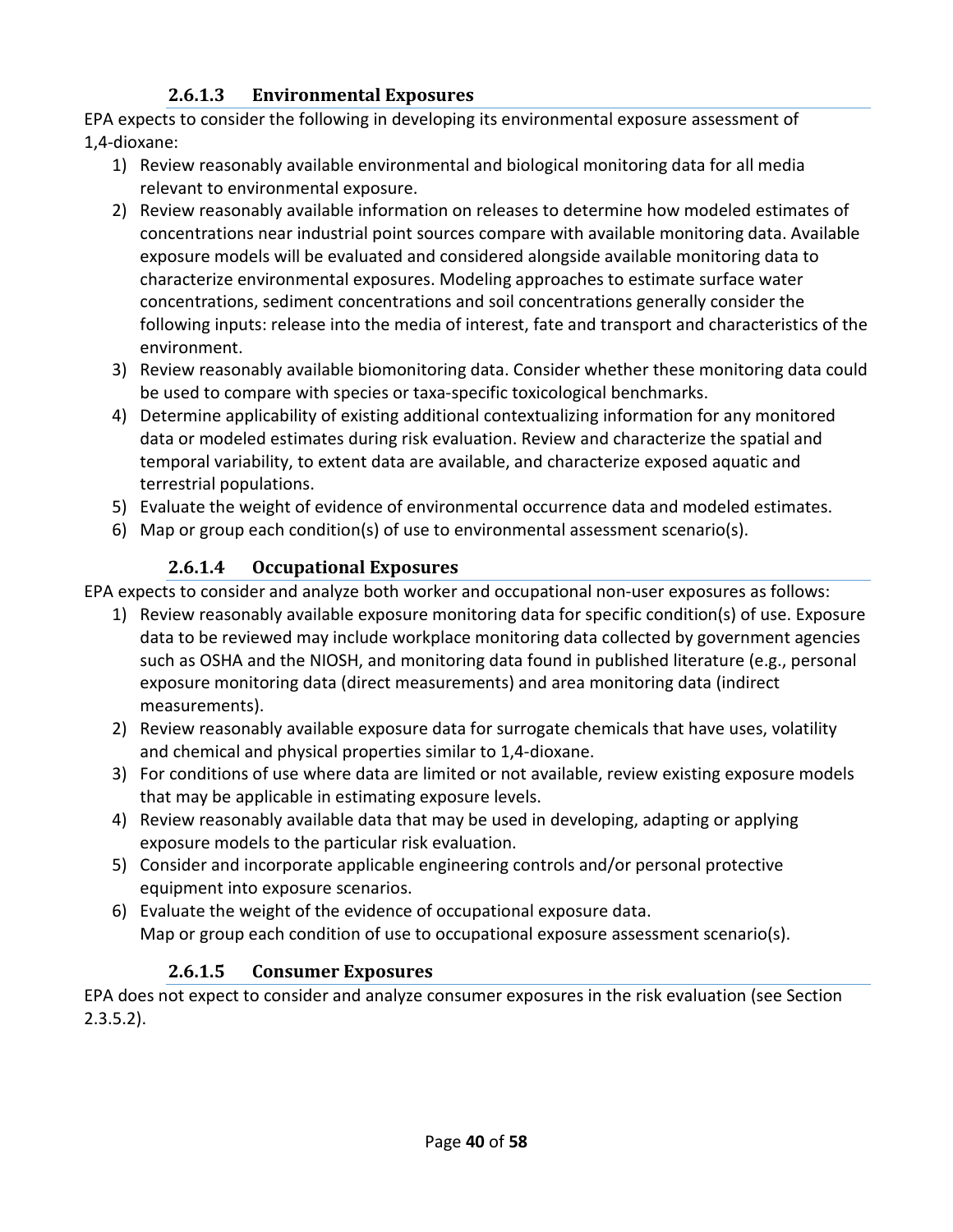# **2.6.1.6 General Population**

<span id="page-40-0"></span>EPA expects to consider and analyze general population exposures as follows:

- 1) Review reasonably available environmental and biological monitoring data for media to which general population exposures are expected.
- 2) For exposure pathways where data are not available, review existing exposure models that may be applicable in estimating exposure levels.
- 3) Consider and incorporate applicable media-specific regulations into exposure scenarios or modeling.
- 4) Review reasonably available data that may be used in developing, adapting or applying exposure models to the particular risk evaluation. For example, existing models developed for a chemical assessment may be applicable to another chemical assessment if model parameter data are available.
- 5) Review reasonably available information on releases to determine how modeled estimates of concentrations near industrial point sources compare with available monitoring data.
- 6) Review reasonably available population- or subpopulation-specific exposure factors and activity patterns to determine if potentially exposed or susceptible subpopulations need be further defined.
- 7) Evaluate the weight of the evidence of general population exposure data.
- <span id="page-40-1"></span>8) Map or group each condition of use to general population exposure assessment scenario(s).

# **Hazards (Effects)**

# **2.6.2.1 Environmental Hazards**

<span id="page-40-2"></span>EPA expects to conduct an environmental hazard assessment of 1,4-dioxane as follows:

- 1) Review reasonably available environmental hazard data, including data from alternative test methods (e.g., computational toxicology and bioinformatics; high-throughput screening methods; data on categories and read-across; *in vitro* studies).
- 2) Conduct hazard identification (the qualitative process of identifying acute and chronic endpoints) and concentration-response assessment (the quantitative relationship between hazard and exposure) for all identified environmental hazard endpoints.
- 3) Derive concentrations of concern (COC) for all identified ecological endpoints.
- 4) Evaluate the weight of the evidence of environmental hazard data.
- 5) Consider the route(s) of exposure, available biomonitoring data and available approaches to integrate exposure and hazard assessments.

# **2.6.2.2 Human Health Hazards**

<span id="page-40-3"></span>EPA expects to consider and analyze human health hazards as follows:

- 1) Review reasonably available human health hazard data, including data from alternative test methods (e.g., computational toxicology and bioinformatics; high-throughput screening methods; data on categories and read-across; *in vitro* studies; systems biology).
- 2) In evaluating reasonably available data, determine whether particular human receptor groups may have greater susceptibility to the chemical's hazard(s) than the general population.
- 3) Conduct hazard identification (the qualitative process of identifying non-cancer and cancer endpoints) and dose-response assessment (the quantitative relationship between hazard and exposure) for all identified human health hazard endpoints.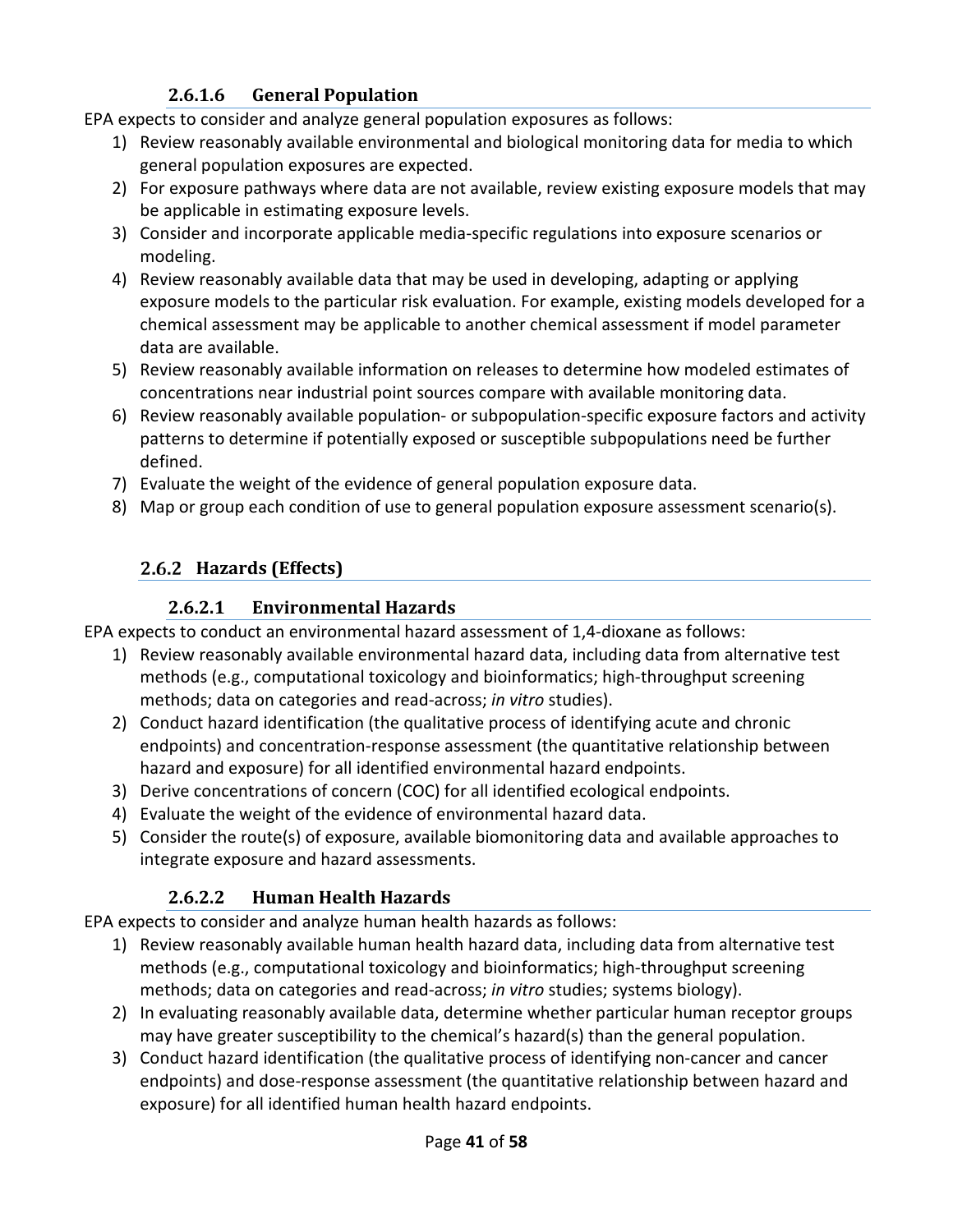- 4) Derive points of departure (PODs) where appropriate; conduct benchmark dose modeling depending on the available data. Adjust the PODs as appropriate to conform (e.g., adjust for duration of exposure) to the specific exposure scenarios evaluated.
- 5) Evaluate the weight of the evidence of human health hazard data.
- 6) Consider the route(s) of exposure (oral, inhalation, dermal), available route-to-route extrapolation approaches, available biomonitoring data and available approaches to correlate internal and external exposures to integrate exposure and hazard assessment.

## **Risk Characterization**

<span id="page-41-0"></span>Risk characterization is an integral component of the risk assessment process for both ecological and human health risks. EPA will derive the risk characterization in accordance with EPA's *Risk Characterization Handbook* [\(U.S. EPA, 2000\)](http://hero.epa.gov/index.cfm?action=search.view&reference_id=52149). As defined in EPA's *Risk Characterization Policy*, "the risk characterization integrates information from the preceding components of the risk evaluation and synthesizes an overall conclusion about risk that is complete, informative and useful for decision makers." Risk characterization is considered to be a conscious and deliberate process to bring all important considerations about risk, not only the likelihood of the risk but also the strengths and limitations of the assessment, and a description of how others have assessed the risk into an integrated picture.

Risk characterization at EPA assumes different levels of complexity depending on the nature of the risk assessment being characterized. The level of information contained in each risk characterization varies according to the type of assessment for which the characterization is written. Regardless of the level of complexity or information, the risk characterization for TSCA risk evaluations will be prepared in a manner that is transparent, clear, consistent and reasonable (TCCR) [\(U.S. EPA, 2000\)](http://hero.epa.gov/index.cfm?action=search.view&reference_id=52149). EPA will also present information in this section consistent with approaches described in the Risk Evaluation Framework Rule.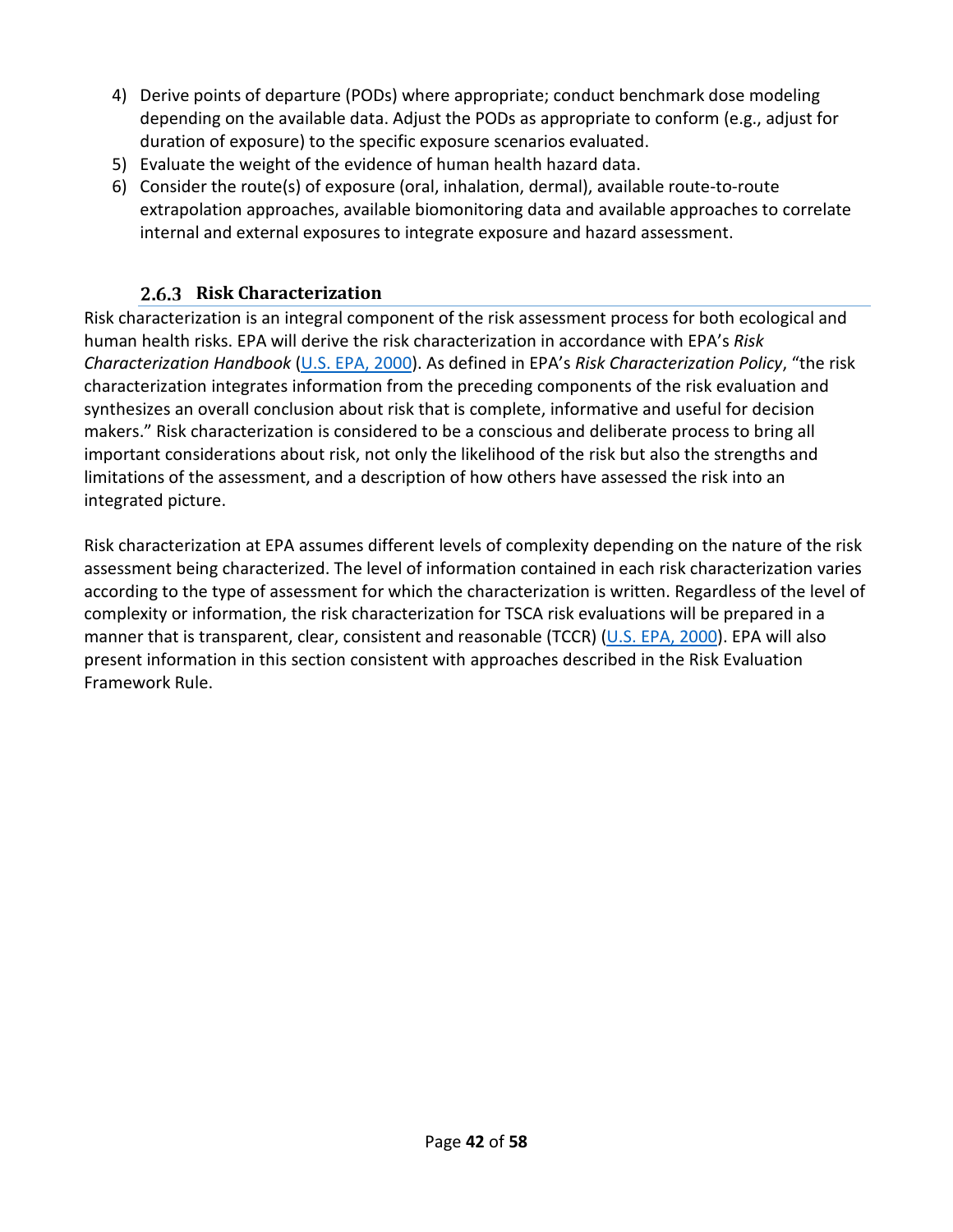# <span id="page-42-0"></span>**REFERENCES**

[Atkins, PW.](http://hero.epa.gov/index.cfm?action=search.view&reference_id=3827369) (1986). Physical Chemistry. Oxford, England: Oxford University Press.

- [ATSDR](http://hero.epa.gov/index.cfm?action=search.view&reference_id=1787229) (Agency for Toxic Substances and Disease Registry). (2012). Toxicological profile for 1,4 dioxane [ATSDR Tox Profile]. Atlanta, GA: U.S. Department of Health and Human Services, Public Health Service.<http://www.atsdr.cdc.gov/toxprofiles/tp.asp?id=955&tid=199>
- [BASF.](http://hero.epa.gov/index.cfm?action=search.view&reference_id=3827415) (2017). Information in Response to the "Preliminary Information on Manufacturing, Processing, Distribution, Use, and Disposal: 1,4-Dioxane" Document.

<https://www.regulations.gov/document?D=EPA-HQ-OPPT-2016-0723-0012>

- [Bruno, TJ; PDN,](http://hero.epa.gov/index.cfm?action=search.view&reference_id=3839962) S. (2006). CRC Handbook of Fundamental Spectroscopic Correlation Charts. Boca Raton, FL: CRC Press[. http://www.hbcpnetbase.com/](http://www.hbcpnetbase.com/)
- [EC](http://hero.epa.gov/index.cfm?action=search.view&reference_id=3827409) (European Commission). (2004). Recommendation from the Scientific Committee on Occupational Exposure Limits for 1,4-dioxane. Employment, Social Affairs and Inclusion. file:///C:/Users/26161/Saved%20Games/Downloads/SUM%20112%20new%20template%20WE B%20ready.pdf
- [ECJRC](http://hero.epa.gov/index.cfm?action=search.view&reference_id=196351) (European Commission, Joint Research Centre). (2002). European Union risk assessment report: 1,4-dioxane. (EUR 19833 EN). Luxembourg: Office for Official Publications of the European Communities. [https://echa.europa.eu/documents/10162/a4e83a6a-c421-4243-a8df-](https://echa.europa.eu/documents/10162/a4e83a6a-c421-4243-a8df-3e84893082aa)[3e84893082aa](https://echa.europa.eu/documents/10162/a4e83a6a-c421-4243-a8df-3e84893082aa)
- [FDA](http://hero.epa.gov/index.cfm?action=search.view&reference_id=3809083) (U.S. Food and Drug Administration). (2007). 1,4-Dioxane- A Manufacturing Byproduct. Food and Drug Administration.

<http://www.fda.gov/cosmetics/productsingredients/potentialcontaminants/ucm101566.htm>

- [Hansch, C; Leo, A; Hoekman, D.](http://hero.epa.gov/index.cfm?action=search.view&reference_id=51424) (1995). Exploring QSAR: Hydrophobic, electronic, and steric constants. In C Hansch; A Leo; DH Hoekman (Eds.), Exploring QSAR: Hydrophobic, Electronic, and Steric Constants. Washington, DC: American Chemical Society.
- [Haynes, WM.](http://hero.epa.gov/index.cfm?action=search.view&reference_id=2828348) (2014). CRC handbook of chemistry and physics. In WM Haynes (Ed.), (95th ed.). Boca Raton, FL: CRC Press[. https://www.crcpress.com/CRC-Handbook-of-Chemistry-and-Physics-](https://www.crcpress.com/CRC-Handbook-of-Chemistry-and-Physics-95th-Edition/Haynes/p/book/9781482208689)[95th-Edition/Haynes/p/book/9781482208689](https://www.crcpress.com/CRC-Handbook-of-Chemistry-and-Physics-95th-Edition/Haynes/p/book/9781482208689)
- [Health Canada.](http://hero.epa.gov/index.cfm?action=search.view&reference_id=3809085) (2010). Screening Assessment for the Challenge: 1,4-Dioxane. Environment Canada, Health Canada. [http://www.ec.gc.ca/ese-ees/789BC96E-F970-44A7-B306-](http://www.ec.gc.ca/ese-ees/789BC96E-F970-44A7-B306-3E32419255A6/batch7_123-91-1_en.pdf) [3E32419255A6/batch7\\_123-91-1\\_en.pdf](http://www.ec.gc.ca/ese-ees/789BC96E-F970-44A7-B306-3E32419255A6/batch7_123-91-1_en.pdf)
- [Howard, PH.](http://hero.epa.gov/index.cfm?action=search.view&reference_id=82190) (1990). Handbook of environmental fate and exposure data for organic chemicals: Volume II: Solvents. Syracuse, NY: CRC Press.
- [IARC](http://hero.epa.gov/index.cfm?action=search.view&reference_id=2817762) (International Agency for Research on Cancer). (1999). IARC monographs on the evaluation of carcinogenic risks to humans: Re-evaluation of some organic chemicals, hydrazine and hydrogen peroxide [IARC Monograph]. Lyon, France: World Health Organization.
- [ICCR](http://hero.epa.gov/index.cfm?action=search.view&reference_id=3827373) (International Cooperation on Cosmetics Regulation). (2017). Considerations on acceptable trace level of 1,4-dioxane in cosmetic products, final report. Report of the ICCR Working Group. [http://www.iccrnet.org/files/2414/8717/1555/ICCR\\_14-Dioxane\\_Final\\_2017.pdf](http://www.iccrnet.org/files/2414/8717/1555/ICCR_14-Dioxane_Final_2017.pdf)
- [Lewis, RJ, Sr.](http://hero.epa.gov/index.cfm?action=search.view&reference_id=625540) (2000). Sax's dangerous properties of industrial materials. In Sax's Dangerous Properties of Industrial Materials (10 ed.). New York, NY: John Wiley & Sons, Inc.
- [Lewis, RJ, Sr.](http://hero.epa.gov/index.cfm?action=search.view&reference_id=3840105) (2012). Sax's dangerous properties of industrial materials. In RJ Lewis, Sr. (Ed.), (12th ed.). Hoboken, NJ: John Wiley & Sons, Inc.

<http://onlinelibrary.wiley.com/book/10.1002/0471701343>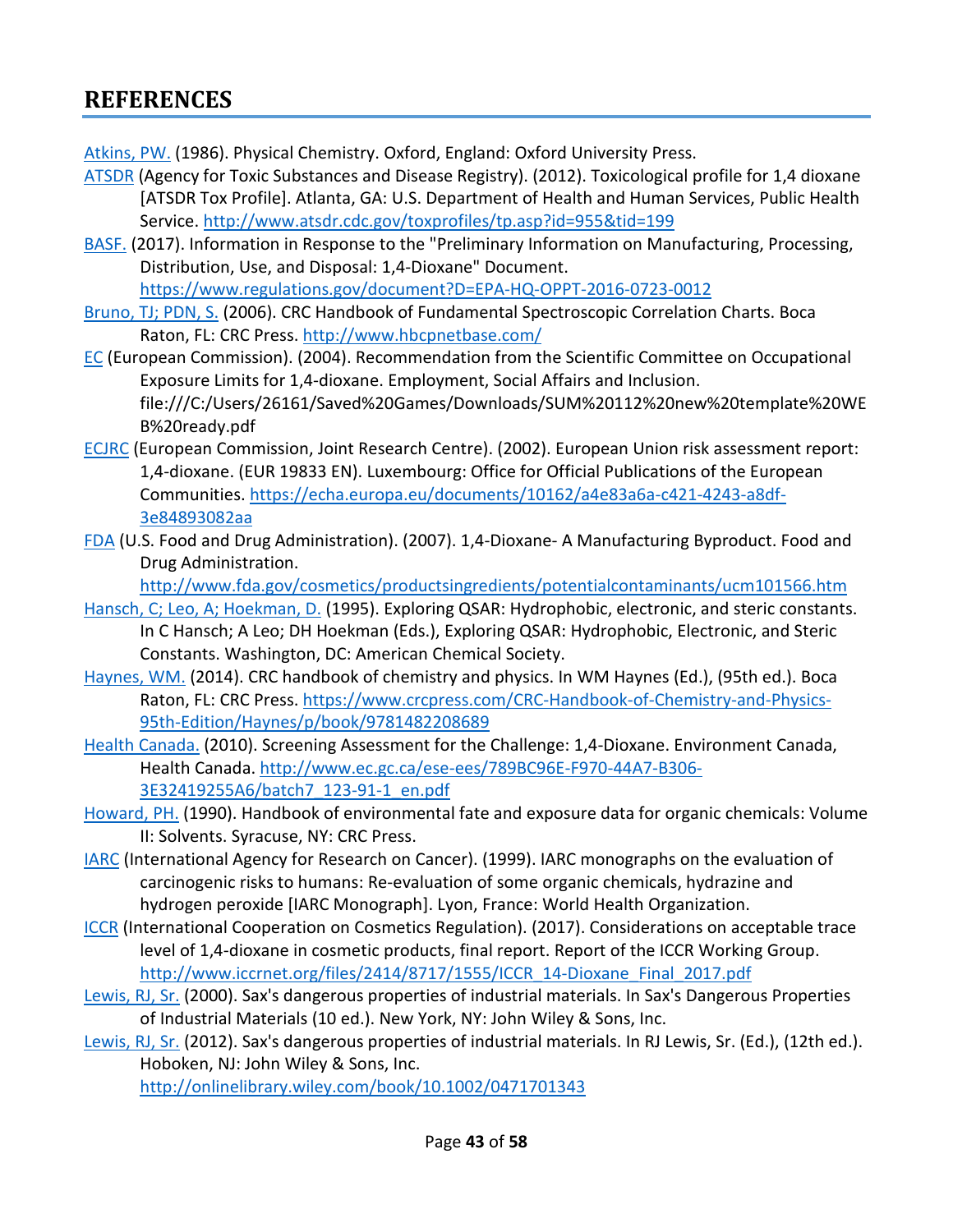[Makino, R; Kawasaki, H; Kishimoto, A; Gamo, M; Nakanishi, J.](http://hero.epa.gov/index.cfm?action=search.view&reference_id=3660508) (2006). Estimating health risk from exposure to 1,4-dioxane in Japan. Environ Sci 13: 43-58.

[NICNAS](http://hero.epa.gov/index.cfm?action=search.view&reference_id=3827412) (National Industrial Chemicals Notification and Assessment Scheme). (1998). 1, 4-Dioxane. Priority existing chemical assessment report No. 7. Canberra, ACT: National Occupational Health and Safety Commission, Commonwealth of Australia. <https://www.nicnas.gov.au/chemical-information/pec-assessments>

[NTP](http://hero.epa.gov/index.cfm?action=search.view&reference_id=3827262) (National Toxicology Program). (2016). 14th Report On Carcinogens. Research Triangle Park, NC: U.S. Department of Health and Human Services, Public Health Service.

<https://ntp.niehs.nih.gov/pubhealth/roc/index-1.html>

- [O'Neil, MJ.](http://hero.epa.gov/index.cfm?action=search.view&reference_id=3827335) (2013). The Merck index: An encyclopedia of chemicals, drugs, and biologicals. In MJ O'Neil (Ed.), (15th ed.). Cambridge, UK: Royal Society of Chemistry.
- [O'Neil, MJ; Heckelman, PE; Koch, CB.](http://hero.epa.gov/index.cfm?action=search.view&reference_id=737461) (2006). The Merck index: An encyclopedia of chemicals, drugs, and biologicals (14th ed.). Whitehouse Station, NJ: Merck & Co.
- [O'Neil, MJ; Smith, A; Heckelman, PE; Obenchain, JR; Gallipeau, JR; D'Arecca, MA.](http://hero.epa.gov/index.cfm?action=search.view&reference_id=3840096) (2001). Dioxane. In MJ O'Neil; A Smith; PE Heckelman; JR Obenchain; JR Gallipeau; MA D'Arecca (Eds.), The Merck Index: An Encyclopedia of Chemicals, Drugs, and Biologicals (13th ed., pp. 3332). Whitehouse Station, NJ: Merck & Co., Inc.
- [OECD](http://hero.epa.gov/index.cfm?action=search.view&reference_id=3827411) (Organisation for Economic Co-operation and Development). (1999). Screening information dataset (SIDS) initial assessment profile: 1,4 Dioxane. <http://webnet.oecd.org/Hpv/UI/handler.axd?id=59ef0859-2583-4a94-ab54-00fcab06d81c>

[OECD](http://hero.epa.gov/index.cfm?action=search.view&reference_id=3827410) (Organisation for Economic Co-operation and Development). (2015). Emission scenari0 document (ESD) on the use of adhesives. In Series on Emission Scenario Documents No 34. (ENV/JM/MONO(2015)4). Paris: ENVIRONMENT DIRECTORATE JOINT MEETING OF THE CHEMICALS COMMITTEE AND THE WORKING PARTY ON CHEMICALS, PESTICIDES AND BIOTECHNOLOGY.

[http://www.oecd.org/officialdocuments/publicdisplaydocumentpdf/?cote=ENV/JM/MONO\(20](http://www.oecd.org/officialdocuments/publicdisplaydocumentpdf/?cote=ENV/JM/MONO(2015)4&doclanguage=en) [15\)4&doclanguage=en](http://www.oecd.org/officialdocuments/publicdisplaydocumentpdf/?cote=ENV/JM/MONO(2015)4&doclanguage=en)

- [OSHA](http://hero.epa.gov/index.cfm?action=search.view&reference_id=3827417) (Occupational Safety & Health Administration). (2005). Chemical Sampling Information: Dioxane. Retrieved from [https://www.osha.gov/dts/chemicalsampling/data/CH\\_237200.html](https://www.osha.gov/dts/chemicalsampling/data/CH_237200.html)
- [OSHA](http://hero.epa.gov/index.cfm?action=search.view&reference_id=3827269) (Occupational Safety & Health Administration). (2017a). Chemical exposure health data (CEHD). Washington, DC: U.S. Department of Labor. Retrieved from <https://www.osha.gov/opengov/healthsamples.html>
- [OSHA](http://hero.epa.gov/index.cfm?action=search.view&reference_id=3827305) (Occupational Safety & Health Administration). (2017b). Chemical Exposure Health Data (CEHD) provided by OSHA to EPA. U.S. Occupational Safety and Health Administration.
- [Sander, R.](http://hero.epa.gov/index.cfm?action=search.view&reference_id=3840122) (2017). Henry's Law Constants in NIST chemistry WebBook: NIST standard reference database number 69. Available online at<http://webbook.nist.gov/>
- [Sapphire Group](http://hero.epa.gov/index.cfm?action=search.view&reference_id=3809038) (Sapphire Group Inc.). (2007). Voluntary Children's Chemical Evaluation Program [VCCEP]. Tiers 1, 2, and 3 Pilot Submission For 1,4-Dioxane. Cleveland, OH: Sponsored by Ferro Corporation, Inc[. http://www.tera.org/Peer/VCCEP/p-Dioxane/p-Dioxane%20Submission.pdf](http://www.tera.org/Peer/VCCEP/p-Dioxane/p-Dioxane%20Submission.pdf)
- [U.S. EPA](http://hero.epa.gov/index.cfm?action=search.view&reference_id=52149) (U.S. Environmental Protection Agency). (2000). Science policy council handbook: Risk characterization (pp. 1-189). (EPA/100/B-00/002). Washington, D.C.: U.S. Environmental Protection Agency, Science Policy Council. [https://www.epa.gov/risk/risk-characterization](https://www.epa.gov/risk/risk-characterization-handbook)[handbook](https://www.epa.gov/risk/risk-characterization-handbook)
- [U.S. EPA](http://hero.epa.gov/index.cfm?action=search.view&reference_id=86237) (U.S. Environmental Protection Agency). (2005a). Guidelines for carcinogen risk assessment [EPA Report] (pp. 1-166). (EPA/630/P-03/001F). Washington, DC: U.S. Environmental Protection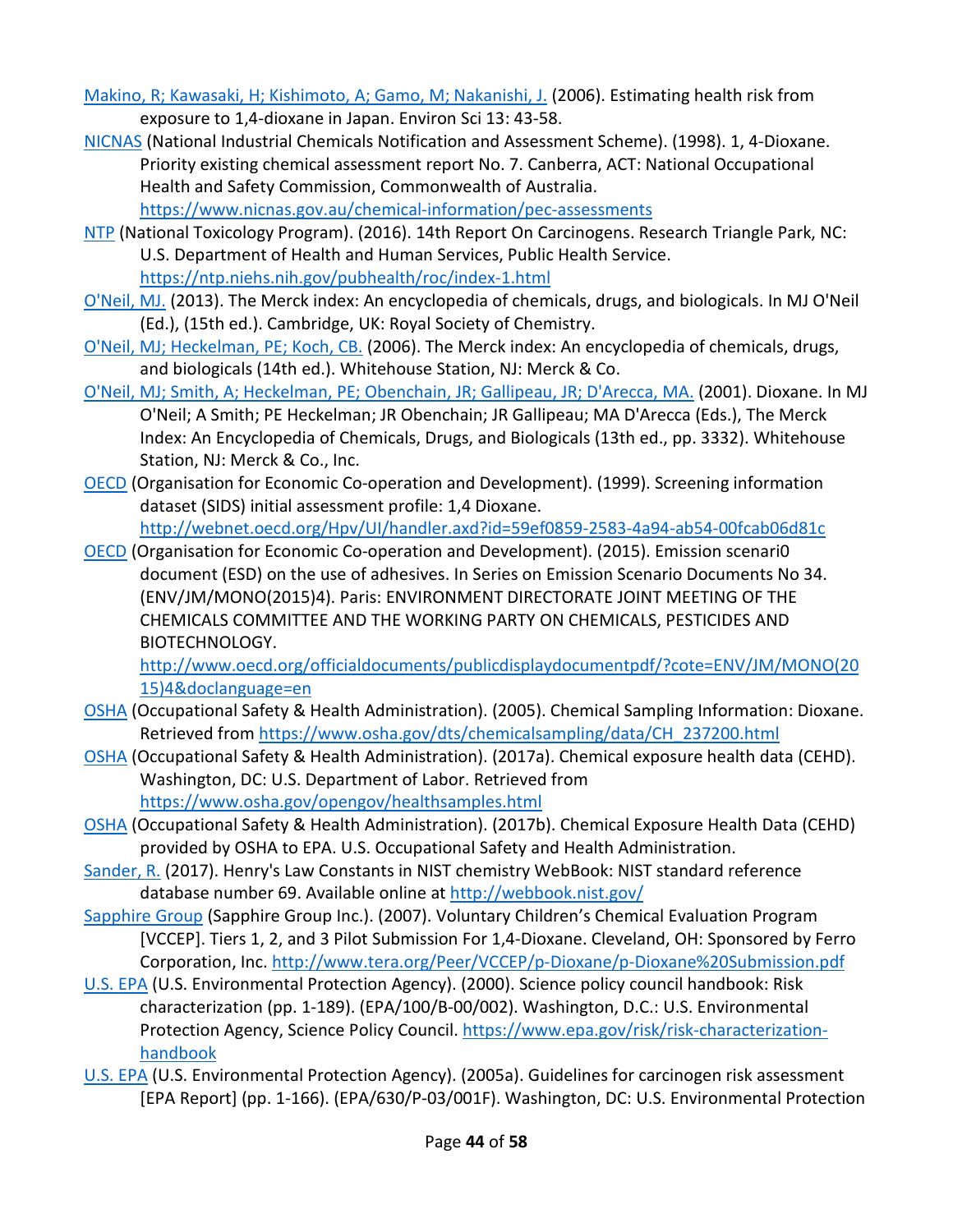Agency, Risk Assessment Forum. [http://www2.epa.gov/osa/guidelines-carcinogen-risk](http://www2.epa.gov/osa/guidelines-carcinogen-risk-assessment)[assessment](http://www2.epa.gov/osa/guidelines-carcinogen-risk-assessment)

- [U.S. EPA](http://hero.epa.gov/index.cfm?action=search.view&reference_id=3809072) (U.S. Environmental Protection Agency). (2005b). Interim Acute Exposure Guideline Levels (AEGLs) 1,4-Dioxane. Washington, DC: NAS/COT Subcommittee for AEGLs. <https://www.epa.gov/aegl/14-dioxane-results-aegl-program>
- [U.S. EPA](http://hero.epa.gov/index.cfm?action=search.view&reference_id=194567) (U.S. Environmental Protection Agency). (2006). A framework for assessing health risk of environmental exposures to children (pp. 1-145). (EPA/600/R-05/093F). Washington, DC: U.S. Environmental Protection Agency, Office of Research and Development, National Center for Environmental Assessment[. http://cfpub.epa.gov/ncea/cfm/recordisplay.cfm?deid=158363](http://cfpub.epa.gov/ncea/cfm/recordisplay.cfm?deid=158363)
- [U.S. EPA](http://hero.epa.gov/index.cfm?action=search.view&reference_id=625580) (U.S. Environmental Protection Agency). (2010). Toxicological review of 1,4-Dioxane (CAS No. 123-91-1) in support of summary information on the Integrated Risk Information System (IRIS) [EPA Report]. (EPA-635/R-09-005-F). Washington, DC. <http://www.epa.gov/iris/toxreviews/0326tr.pdf>
- [U.S. EPA](http://hero.epa.gov/index.cfm?action=search.view&reference_id=786546) (U.S. Environmental Protection Agency). (2011). Exposure factors handbook: 2011 edition (final). (EPA/600/R-090/052F). Washington, DC: U.S. Environmental Protection Agency, Office of Research and Development, National Center for Environmental Assessment. <http://cfpub.epa.gov/ncea/cfm/recordisplay.cfm?deid=236252>
- [U.S. EPA](http://hero.epa.gov/index.cfm?action=search.view&reference_id=1785310) (U.S. Environmental Protection Agency). (2012a). 2012 Edition of the drinking water standards and health adivsories. (EPA/822/S-12/001). Washington, DC: Office of Water. <http://water.epa.gov/action/advisories/drinking/upload/dwstandards2012.pdf>
- [U.S. EPA](http://hero.epa.gov/index.cfm?action=search.view&reference_id=2347246) (U.S. Environmental Protection Agency). (2012b). Estimation Programs Interface (EPI) Suite™ for Microsoft® Windows (Version 4.11). Washington D.C.: Environmental Protection Agency. Retrieved from<http://www.epa.gov/opptintr/exposure/pubs/episuite.htm>
- [U.S. EPA](http://hero.epa.gov/index.cfm?action=search.view&reference_id=1935959) (U.S. Environmental Protection Agency). (2013). Toxicological review of 1,4-Dioxane (with inhalation update) (CAS No. 123-91-1) in support of summary information on the Integrated Risk Information System (IRIS) [EPA Report]. (EPA-635/R-11/003-F). Washington, DC.
- [U.S. EPA](http://hero.epa.gov/index.cfm?action=search.view&reference_id=3809026) (U.S. Environmental Protection Agency). (2015a). Air Quality System (AQS). Available online at <http://www.epa.gov/aqs>
- [U.S. EPA](http://hero.epa.gov/index.cfm?action=search.view&reference_id=3809027) (U.S. Environmental Protection Agency). (2015b). TSCA Work Plan Chemical Problem Formulation and Initial Assessment. 1,4-Dioxane. (740-R1-5003). Washington, DC: Environmental Protection Agency, Office of Chemical Safety and Pollution Prevention. <http://nepis.epa.gov/Exe/ZyPURL.cgi?Dockey=P100MDC1.TXT>
- [U.S. EPA](http://hero.epa.gov/index.cfm?action=search.view&reference_id=3839188) (U.S. Environmental Protection Agency). (2016a). Instructions for reporting 2016 TSCA chemical data reporting. [https://www.epa.gov/chemical-data-reporting/instructions-reporting-](https://www.epa.gov/chemical-data-reporting/instructions-reporting-2016-tsca-chemical-data-reporting)[2016-tsca-chemical-data-reporting](https://www.epa.gov/chemical-data-reporting/instructions-reporting-2016-tsca-chemical-data-reporting)
- [U.S. EPA](http://hero.epa.gov/index.cfm?action=search.view&reference_id=3827204) (U.S. Environmental Protection Agency). (2016b). Public database 2016 chemical data reporting (May 2017 release). Washington, DC: US Environmental Protection Agency, Office of Pollution Prevention and Toxics. Retrieved fro[m https://www.epa.gov/chemical-data-reporting](https://www.epa.gov/chemical-data-reporting)
- [U.S. EPA](http://hero.epa.gov/index.cfm?action=search.view&reference_id=3827336) (U.S. Environmental Protection Agency). (2017a). Internal communication. Washington, DC: U.S. Environmental Protection Agency, Office of Pollution Prevention and Toxics.
- [U.S. EPA](http://hero.epa.gov/index.cfm?action=search.view&reference_id=3827407) (U.S. Environmental Protection Agency). (2017b). Preliminary information on manufacturing, processing, distribution, use, and disposal: 1,4 Dioxane. (EPA-HQ-OPPT-2016-0723). Office of Pollution Prevention and Toxics (OPPT), Office of Chemical Safety and Pollution Prevention (OCSPP). file:///C:/Users/26161/Saved%20Games/Downloads/EPA-HQ-OPPT-2016-0723- 0003.pdf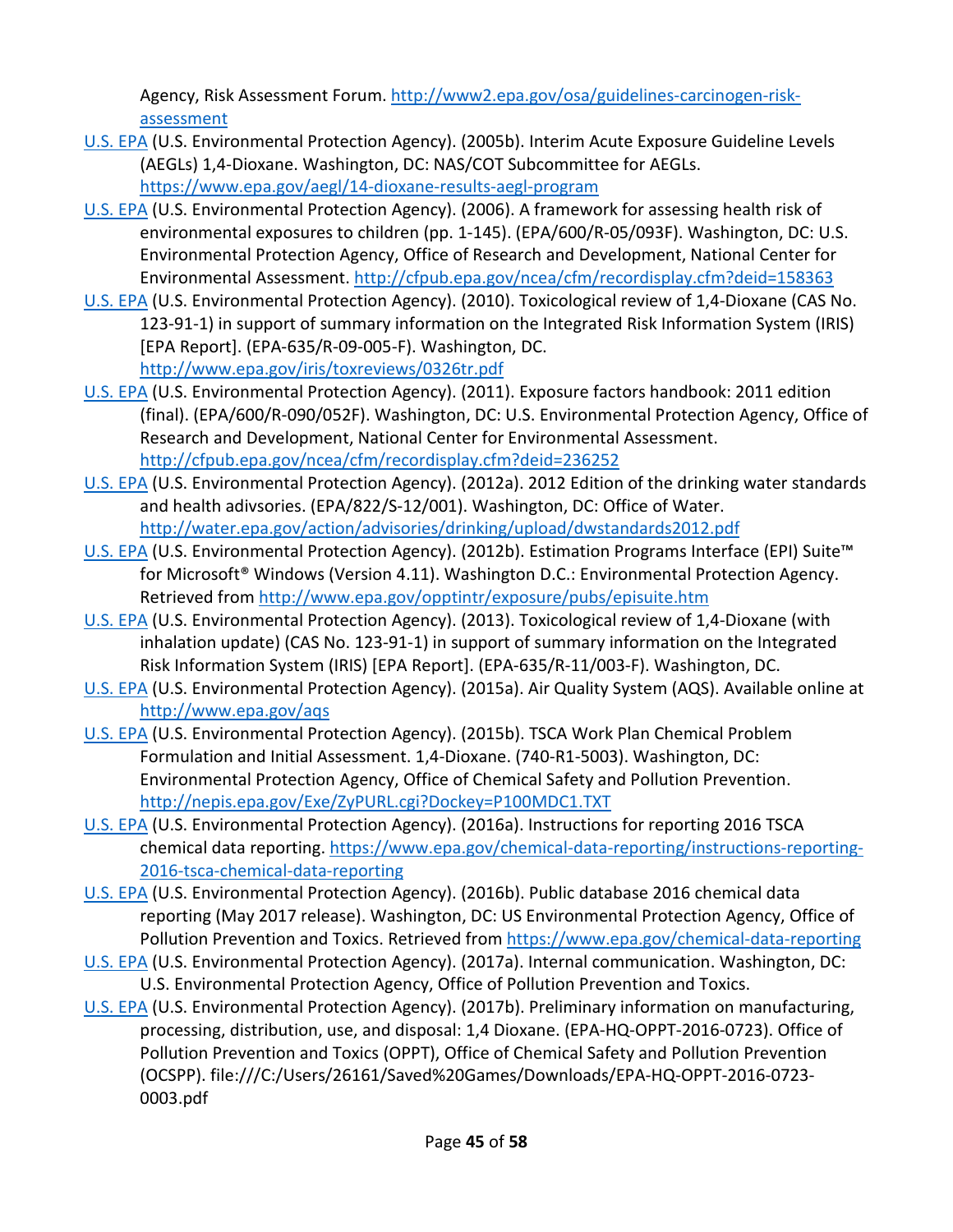- [U.S. EPA](http://hero.epa.gov/index.cfm?action=search.view&reference_id=3834224) (U.S. Environmental Protection Agency). (2017c). Toxics Release Inventory (TRI). Retrieved from<https://www.epa.gov/toxics-release-inventory-tri-program/tri-data-and-tools>
- [USGS](http://hero.epa.gov/index.cfm?action=search.view&reference_id=3827393) (U.S. Geological Survey). (2002). Geohydrology, Water Quality, and Simulation of Ground-Water Flow in the Vicinity of a Former Waste-Oil Refinery near Westville, Indiana, 1997–2000. (Water-Resources Investigations Report 01-4221). Indianapolis, Indiana: U.S. Department of the Interior.<https://in.water.usgs.gov/newreports/camor.pdf>
- [WHO](http://hero.epa.gov/index.cfm?action=search.view&reference_id=1010969) (World Health Organization). (2005). 1,4-Dioxane in drinking water. (WHO/SDE/WSH/05.08/120). Geneva, Switzerland.
- [Wissenbach, DK; Winkler, B; Otto, W; Kohajda, T; Roeder, S; Mueller, A; Hoeke, H; Matysik, S; Schlink,](http://hero.epa.gov/index.cfm?action=search.view&reference_id=3491289)  [U; Borte, M; Herbarth, O; Lehmann, I; Von-Bergen, M.](http://hero.epa.gov/index.cfm?action=search.view&reference_id=3491289) (2016). Long-term indoor VOC concentrations assessment a trend analysis of distribution, disposition, and personal exposure in cohort study samples. Air Qual Atmos Health 9: 941-950. [http://dx.doi.org/10.1007/s11869-](http://dx.doi.org/10.1007/s11869-016-0396-1) [016-0396-1](http://dx.doi.org/10.1007/s11869-016-0396-1)
- [Yalkowsky, SH; He, Y; Jain, P.](http://hero.epa.gov/index.cfm?action=search.view&reference_id=2990992) (2010). Handbook of aqueous solubility data (2nd ed.). Boca Raton, FL: CRC Press.<http://dx.doi.org/10.1201/EBK1439802458>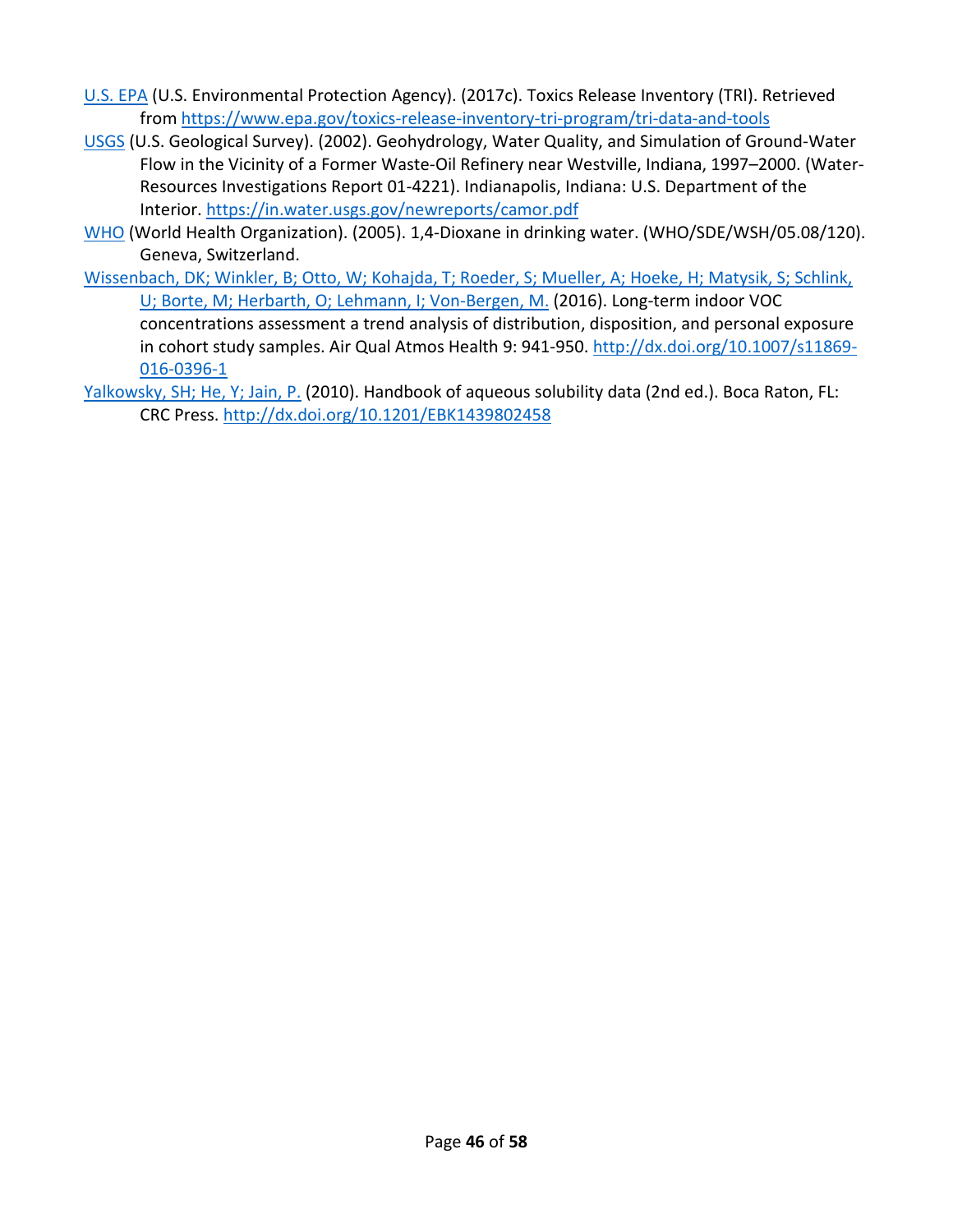# <span id="page-46-1"></span><span id="page-46-0"></span>**Appendix A REGULATORY HISTORY**

#### <span id="page-46-3"></span>**Federal Laws and Regulations**  $A.1$

| rabic_Ap^ A-1. I cucrar caws and negulations<br><b>Statutes/Regulations</b> | <b>Description of</b><br><b>Authority/Regulation</b>                                                                                                                                                                                                                                  | <b>Description of Regulation</b>                                                                                                                                                                         |
|-----------------------------------------------------------------------------|---------------------------------------------------------------------------------------------------------------------------------------------------------------------------------------------------------------------------------------------------------------------------------------|----------------------------------------------------------------------------------------------------------------------------------------------------------------------------------------------------------|
| <b>EPA Regulations</b>                                                      |                                                                                                                                                                                                                                                                                       |                                                                                                                                                                                                          |
| $TSCA - Section 6(b)$                                                       | EPA is directed to identify and<br>begin risk evaluations on 10<br>chemical substances drawn from<br>the 2014 update of the TSCA<br>Work Plan for Chemical<br>Assessments.                                                                                                            | 1,4-Dioxane is on the initial list of<br>chemicals to be evaluated for risk<br>under TSCA (81 FR 91927, December<br>19, 2016).                                                                           |
| $TSCA - Section 8(a)$                                                       | The TSCA section 8(a) CDR Rule<br>requires manufacturers<br>(including importers) to give EPA<br>basic exposure-related<br>information on the types,<br>quantities and uses of chemical<br>substances produced<br>domestically and imported into<br>the United States.                | 1,4-Dioxane manufacturing (including<br>importing), processing distribution<br>and use information is reported under<br>the CDR rule information about<br>chemicals in commerce in the United<br>States. |
| TSCA - Section 8(b)                                                         | EPA must compile, keep current<br>and publish a list (the TSCA<br>Inventory) of each chemical<br>substance manufactured or<br>processed in the United States.                                                                                                                         | 1,4-Dioxane was on the initial TSCA<br>Inventory and therefore was not<br>subject to EPA's new chemicals review<br>process.                                                                              |
| $TSCA - Section 8(e)$                                                       | Manufacturers (including<br>importers), processors and<br>distributors must immediately<br>notify EPA if they obtain<br>information that supports the<br>conclusion that a chemical<br>substance or mixture presents a<br>substantial risk of injury to<br>health or the environment. | Ten substantial risk reports from 1989<br>to 2004 (US EPA, ChemView. Accessed<br>April 13, 2017).                                                                                                        |
| EPCRA - Section 313                                                         | Requires annual reporting from<br>facilities in specific industry                                                                                                                                                                                                                     | 1,4-Dioxane is a listed substance<br>subject to reporting requirements                                                                                                                                   |

<span id="page-46-2"></span>**Table\_Apx A-1. Federal Laws and Regulations**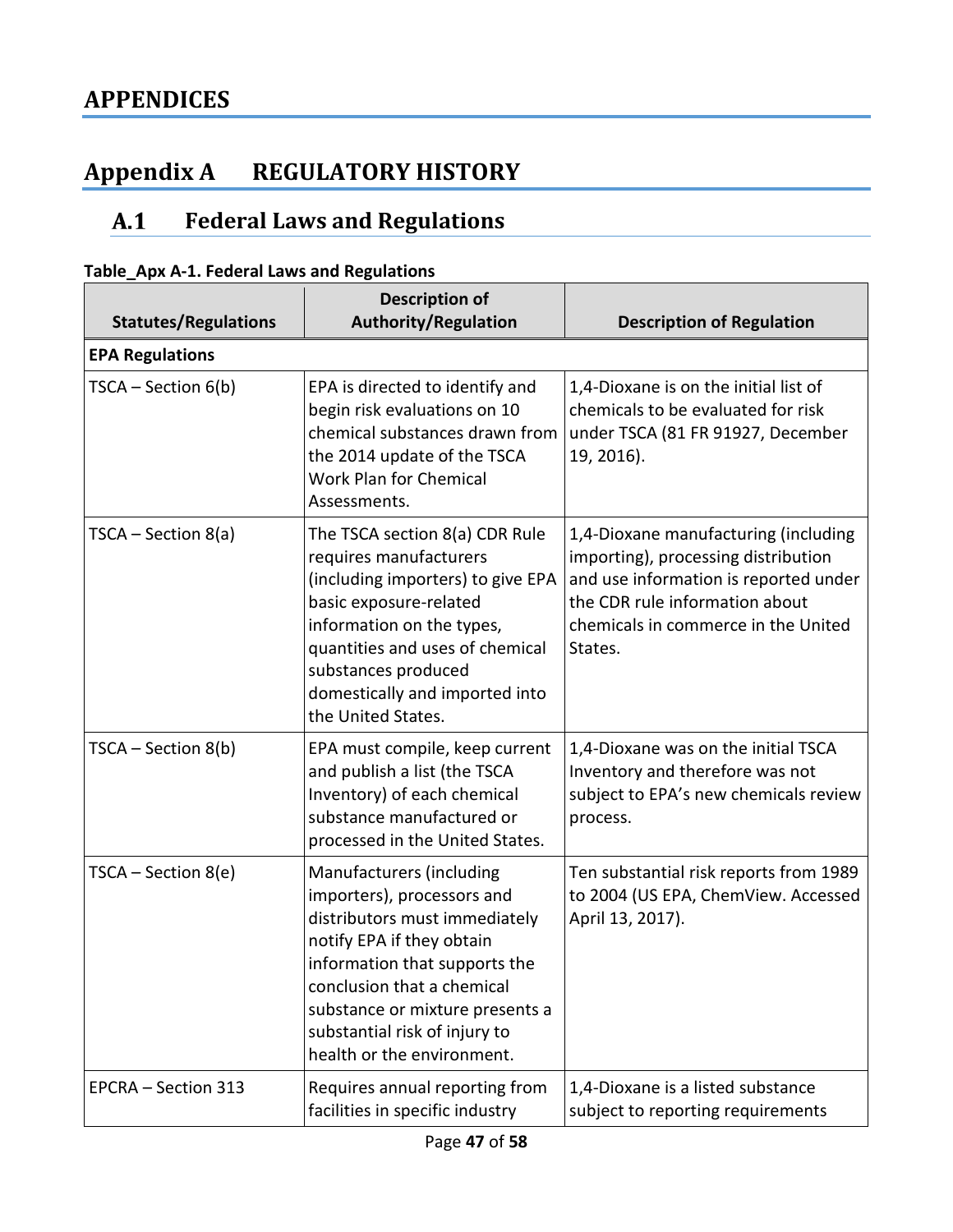| <b>Statutes/Regulations</b>                                      | <b>Description of</b><br><b>Authority/Regulation</b>                                                                                                                                                                                                                                                                                                                                                                                                                                                                                                                                                                                                                                                                                                                                                                                                                                                                                                                                                                                                                                                                                                                                                           | <b>Description of Regulation</b>                                                                                                                                                                                                                                                                                                                            |
|------------------------------------------------------------------|----------------------------------------------------------------------------------------------------------------------------------------------------------------------------------------------------------------------------------------------------------------------------------------------------------------------------------------------------------------------------------------------------------------------------------------------------------------------------------------------------------------------------------------------------------------------------------------------------------------------------------------------------------------------------------------------------------------------------------------------------------------------------------------------------------------------------------------------------------------------------------------------------------------------------------------------------------------------------------------------------------------------------------------------------------------------------------------------------------------------------------------------------------------------------------------------------------------|-------------------------------------------------------------------------------------------------------------------------------------------------------------------------------------------------------------------------------------------------------------------------------------------------------------------------------------------------------------|
|                                                                  | sectors that employ 10 or more<br>full time equivalent employees<br>and that manufacture, process<br>or otherwise use a TRI-listed<br>chemical in quantities above<br>threshold levels.                                                                                                                                                                                                                                                                                                                                                                                                                                                                                                                                                                                                                                                                                                                                                                                                                                                                                                                                                                                                                        | under 40 CFR 372.65 effective as of<br>January 01, 1987.                                                                                                                                                                                                                                                                                                    |
| Federal Food, Drug, and<br>Cosmetic Act (FFDCA) -<br>Section 408 | FFDCA governs the allowable<br>residues of pesticides in food.<br>Section 408 of the FFDCA<br>provides EPA with the authority<br>to set tolerances (rules that<br>establish maximum allowable<br>residue limits) or exemptions<br>from the requirement of a<br>tolerance, for all residues of a<br>pesticide (including both active<br>and inert ingredients) that are in<br>or on food. Prior to issuing a<br>tolerance or exemption from<br>tolerance, EPA must determine<br>that the tolerance or exemption<br>is "safe." Sections 408(b) and (c)<br>of the FFDCA define "safe" to<br>mean the Agency has reasonable<br>certainty that no harm will result<br>from aggregate exposures to the<br>pesticide residue, including all<br>dietary exposure and all other<br>exposure (e.g., non-occupational<br>exposures) for which there is<br>reliable information. Pesticide<br>tolerances or exemptions from<br>tolerance that do not meet the<br>FFDCA safety standard are<br>subject to revocation. In the<br>absence of a tolerance or an<br>exemption from tolerance, a<br>food containing a pesticide<br>residue is considered<br>adulterated and may not be<br>distributed in interstate<br>commerce. | In 1998, 1,4-dioxane was removed<br>from the list of pesticide product inert<br>ingredients because it was no longer<br>being used in pesticide products.<br>1,4-Dioxane is also no longer exempt<br>from the requirement of a tolerance<br>(the maximum residue level that can<br>remain on food or feed commodities<br>under 40 CFR Part 180, Subpart D). |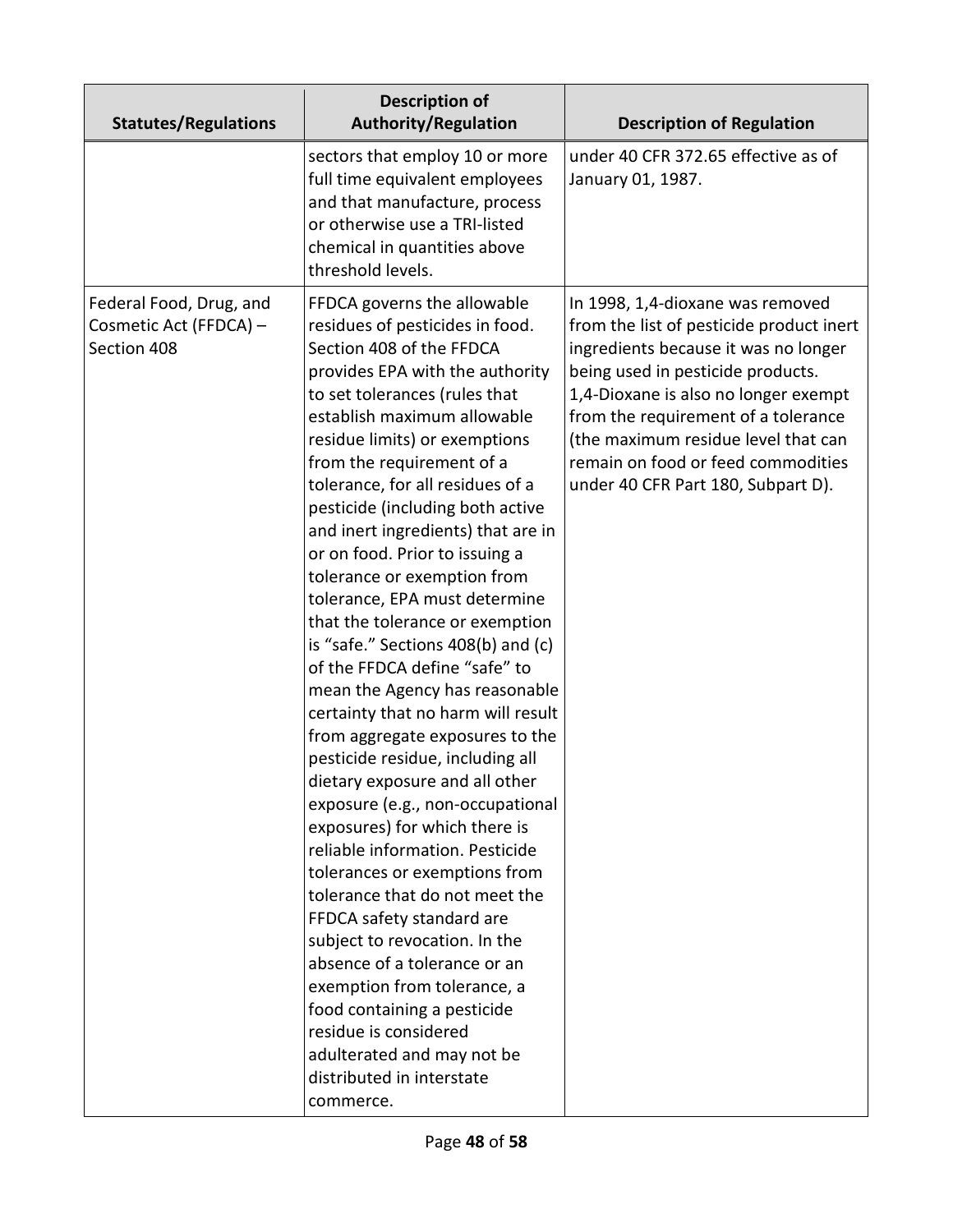| <b>Statutes/Regulations</b> | <b>Description of</b><br><b>Authority/Regulation</b>                                                                                                                                                                                                                                                                                                                                                                                                                                                                                                                                                                                                    | <b>Description of Regulation</b>                                                                                                                                                                                                                                                                                   |
|-----------------------------|---------------------------------------------------------------------------------------------------------------------------------------------------------------------------------------------------------------------------------------------------------------------------------------------------------------------------------------------------------------------------------------------------------------------------------------------------------------------------------------------------------------------------------------------------------------------------------------------------------------------------------------------------------|--------------------------------------------------------------------------------------------------------------------------------------------------------------------------------------------------------------------------------------------------------------------------------------------------------------------|
| CAA - Section 111(b)        | Requires EPA to establish new<br>source performance standards<br>(NSPS) for any category of new<br>or modified stationary sources<br>that EPA determines causes, or<br>contributes significantly to, air<br>pollution, which may reasonably<br>be anticipated to endanger<br>public health or welfare. The<br>standards are based on the<br>degree of emission limitation<br>achievable through the<br>application of the best system of<br>emission reduction (BSER) which<br>(taking into account the cost of<br>achieving reductions and<br>environmental impacts and<br>energy requirements) EPA<br>determines has been adequately<br>demonstrated. | 1,4-Dioxane is subject to the NSPS for<br>equipment leaks of volatile organic<br>compounds (VOCs) in the synthetic<br>organic chemicals manufacturing<br>industry for which construction,<br>reconstruction or modification began<br>after 1/5/1981 and on or before<br>11/7/2006 (40 CFR Part 60, Subpart<br>VV). |
| CAA - Section 112(b)        | Defines the original list of 189<br>hazardous air pollutants (HAP).<br>Under 112(c) of the CAA, EPA<br>must identify and list source<br>categories that emit HAP and<br>then set emission standards for<br>those listed source categories<br>under CAA section 112(d). CAA<br>section 112(b)(3)(A) specifies<br>that any person may petition the<br>Administrator to modify the list<br>of HAP by adding or deleting a<br>substance.                                                                                                                                                                                                                    | 1,4-Dioxane is listed as a HAP under<br>section 112 (42 U.S.C. § 7412) of the<br>CAA.                                                                                                                                                                                                                              |
| $CAA - Section 112(d)$      | Section 112(d) states that the<br>EPA must establish (NESHAPs for<br>each category or subcategory of<br>major sources and area sources<br>of HAPs [listed pursuant to<br>Section 112(c)]. The standards<br>must require the maximum<br>degree of emission reduction<br>that the EPA determines to be                                                                                                                                                                                                                                                                                                                                                    | There are a number of source-specific<br>NESHAPs that are applicable to 1,4-<br>dioxane, including:<br>Organic Hazardous Air Pollutants<br>from the Synthetic Organic<br><b>Chemical Manufacturing Industry</b><br>(40 CFR Part 63, Subpart F),<br>Organic Hazardous Air Pollutants<br>from the Synthetic Organic  |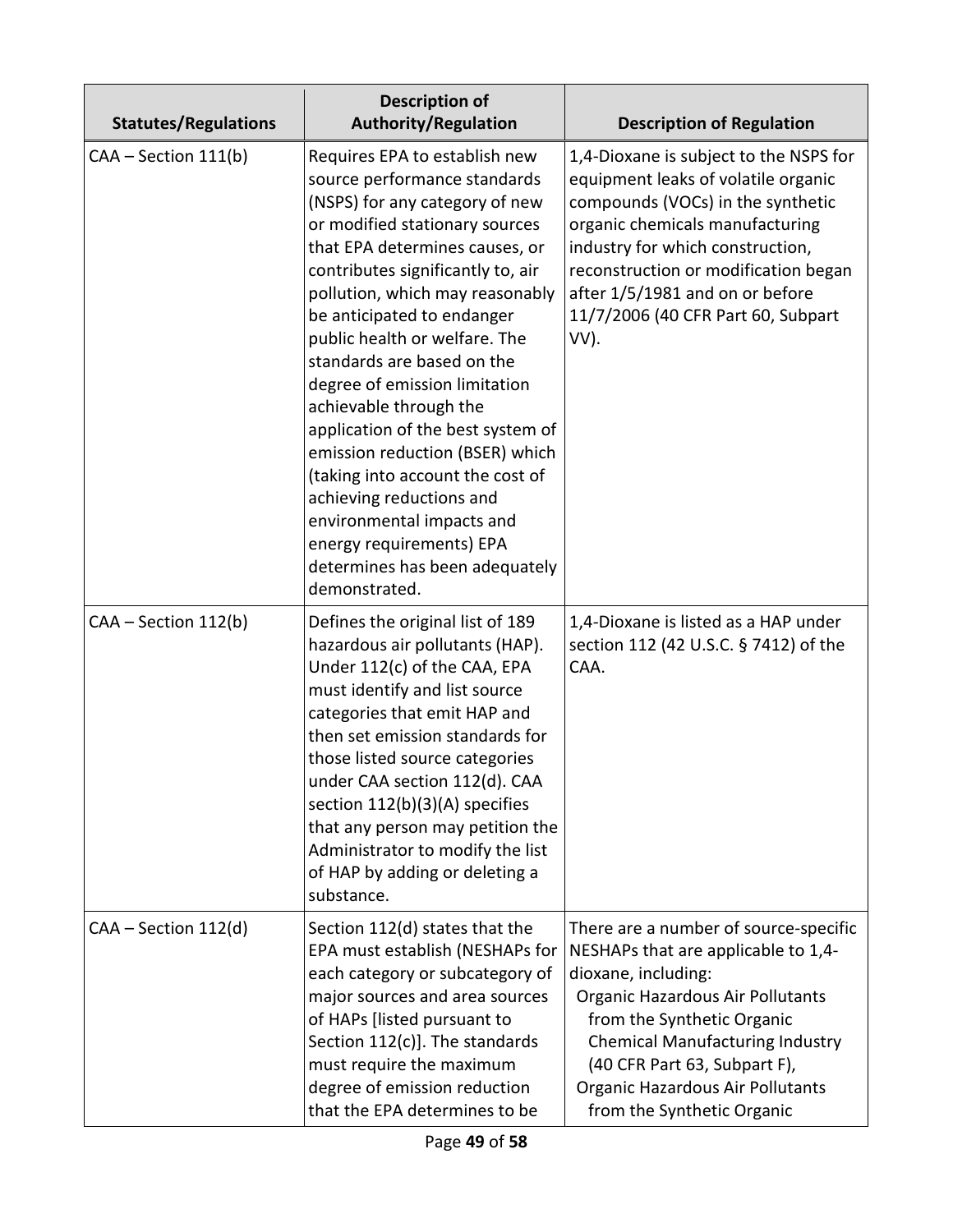| <b>Statutes/Regulations</b>                                                                                                    | <b>Description of</b><br><b>Authority/Regulation</b>                                                                                                                                                                                                                                                                                                            | <b>Description of Regulation</b>                                                                                                                                                                                                                                                                                                                                                                                                                                                                                                                                                                                                                                                                                                                                                                                                                                                                                           |
|--------------------------------------------------------------------------------------------------------------------------------|-----------------------------------------------------------------------------------------------------------------------------------------------------------------------------------------------------------------------------------------------------------------------------------------------------------------------------------------------------------------|----------------------------------------------------------------------------------------------------------------------------------------------------------------------------------------------------------------------------------------------------------------------------------------------------------------------------------------------------------------------------------------------------------------------------------------------------------------------------------------------------------------------------------------------------------------------------------------------------------------------------------------------------------------------------------------------------------------------------------------------------------------------------------------------------------------------------------------------------------------------------------------------------------------------------|
|                                                                                                                                | achievable by each particular<br>source category. Different<br>criteria for maximum achievable<br>control technology (MACT) apply<br>for new and existing sources.<br>Less stringent standards, known<br>as generally available control<br>technology (GACT) standards,<br>are allowed at the<br>Administrator's discretion for<br>area sources.                | <b>Chemical Manufacturing Industry</b><br>for Process Vents, Storage Vessels,<br>Transfer Operations, and<br>Wastewater (40 CFR Part 63,<br>Subpart G)<br>Off-Site Waste and Recovery<br>Operations (40 CFR Part 63, Subpart<br>DD),<br><b>Wood Furniture Manufacturing</b><br>Operations (40 CFR Part 63, Subpart<br>JJ),<br>Pharmaceuticals Production (40 CFR<br>Part 63, Subpart GGG),<br><b>Group IV Polymers and Resins</b><br>(thermoplastic product<br>manufacturing) (40 CFR Part 63,<br>Subpart JJJ),<br><b>Organic Liquids Distribution (Non-</b><br>gasoline) (40 CFR Part 63, Subpart<br>EEEE),<br>Miscellaneous Organic Chemical<br>Manufacturing (40 CFR Part 63,<br>Subpart FFFF),<br><b>Rubber Tire Manufacturing (40 CFR</b><br>Part 63, Subpart XXXX),<br>Site Remediation (40 CFR Part 63,<br>Subpart GGGGG), and<br><b>Miscellaneous Coating</b><br>Manufacturing (40 CFR Part 63,<br>Subpart HHHHH). |
| Comprehensive<br>Environmental Response,<br><b>Compensation and Liability</b><br>Act (CERCLA) - Sections<br>$102(a)$ and $103$ | Authorizes EPA to promulgate<br>regulations designating as<br>hazardous substances those<br>substances which, when<br>released into the environment,<br>may present substantial danger<br>to the public health or welfare or<br>the environment. EPA must also<br>promulgate regulations<br>establishing the quantity of any<br>hazardous substance the release | 1,4-Dioxane is a hazardous substance<br>under CERCLA. Releases of 1,4-<br>dioxane in excess of 100 pounds must<br>be reported (40 CFR 302.4).                                                                                                                                                                                                                                                                                                                                                                                                                                                                                                                                                                                                                                                                                                                                                                              |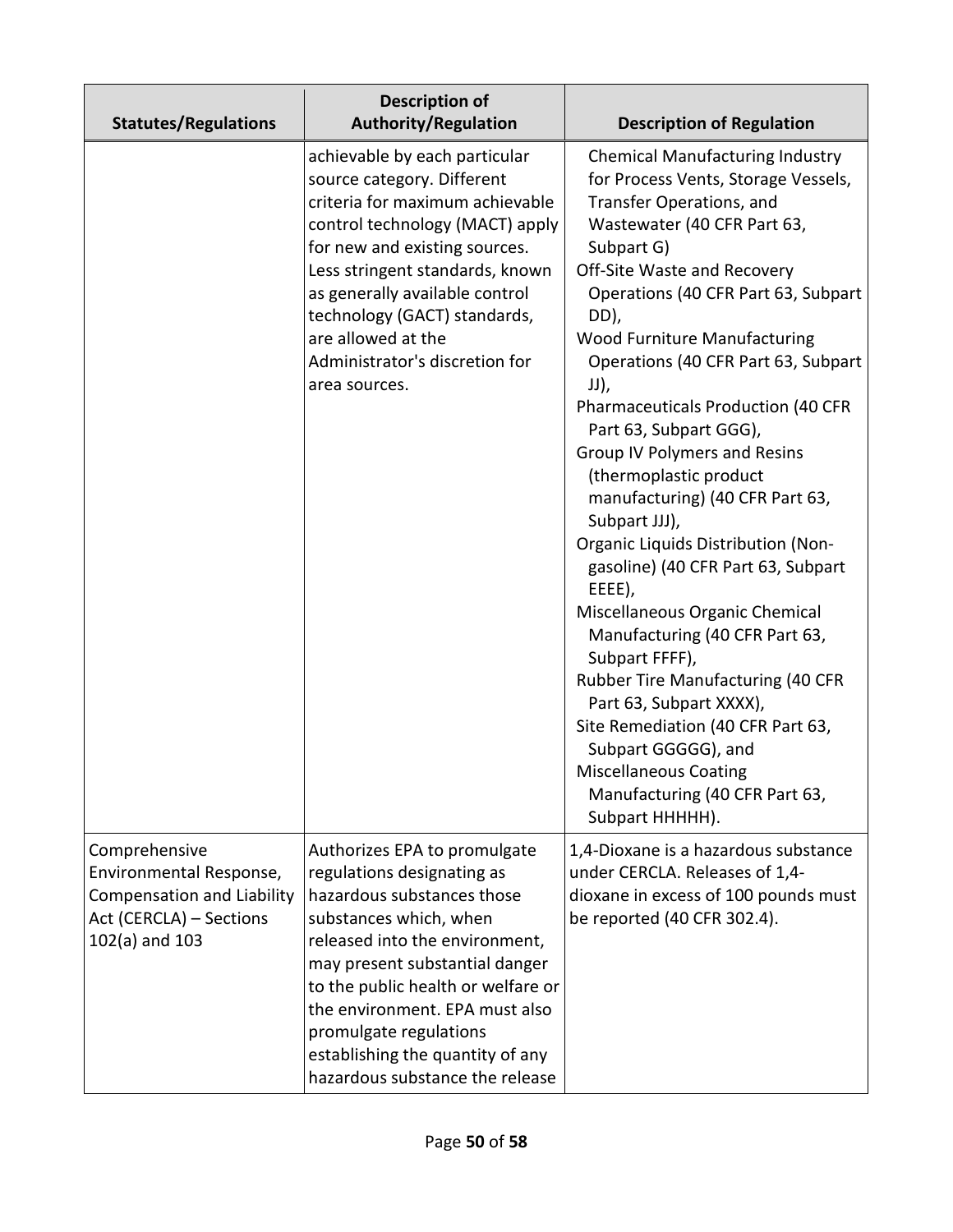| <b>Statutes/Regulations</b>                           | <b>Description of</b><br><b>Authority/Regulation</b>                                                                                                                                                                                                                                                                                                                                      | <b>Description of Regulation</b>                                                                                                                                                                                               |
|-------------------------------------------------------|-------------------------------------------------------------------------------------------------------------------------------------------------------------------------------------------------------------------------------------------------------------------------------------------------------------------------------------------------------------------------------------------|--------------------------------------------------------------------------------------------------------------------------------------------------------------------------------------------------------------------------------|
|                                                       | of which must be reported under<br>Section 103.<br>Section 103 requires persons in<br>charge of vessels or facilities to<br>report to the National Response<br>Center if they have knowledge of<br>a release of a hazardous<br>substance above the reportable<br>quantity threshold.                                                                                                      |                                                                                                                                                                                                                                |
| Safe Drinking Water Act<br>$(SDWA)$ – Section 1412(b) | Every 5 years, EPA must publish<br>a list of contaminants that: (1)<br>are currently unregulated, (2)<br>are known or anticipated to<br>occur in public water systems<br>(PWSs) and (3) may require<br>regulations under SDWA. EPA<br>must also determine whether to<br>regulate at least five<br>contaminants from the list every<br>5 years.                                            | 1,4-dioxane was identified on both the<br>Third (2009) and Fourth (2016)<br>Contaminant Candidate List (CCL) (74<br>FR 51850, October 8, 2009) (81 FR<br>81099, November 17, 2016).                                            |
| $SDWA - Section 1445(a)$                              | Every 5 years, EPA must issue a<br>new list of no more than<br>30 unregulated contaminants to<br>be monitored by PWSs. The data<br>obtained must be entered into<br>the National Drinking Water<br><b>Contaminant Occurrence</b><br>Database.                                                                                                                                             | 1,4-dioxane was identified in the third<br>UCMR, issued in 2012 (77 FR 26072,<br>May 2, 2012).                                                                                                                                 |
| RCRA - Section 3001                                   | Directs EPA to develop and<br>promulgate criteria for<br>identifying the characteristics of<br>hazardous waste, and for listing<br>hazardous waste, taking into<br>account toxicity, persistence,<br>and degradability in nature,<br>potential for accumulation in<br>tissue and other related factors<br>such as flammability,<br>corrosiveness, and other<br>hazardous characteristics. | In 1980, 1,4-dioxane became a listed<br>hazardous waste in 40 CFR 261.33 -<br>Discarded commercial chemical<br>products, off-specification species,<br>container residues, and spill residues<br>thereof (U108) (45 FR 33084). |
| <b>Other federal regulations</b>                      |                                                                                                                                                                                                                                                                                                                                                                                           |                                                                                                                                                                                                                                |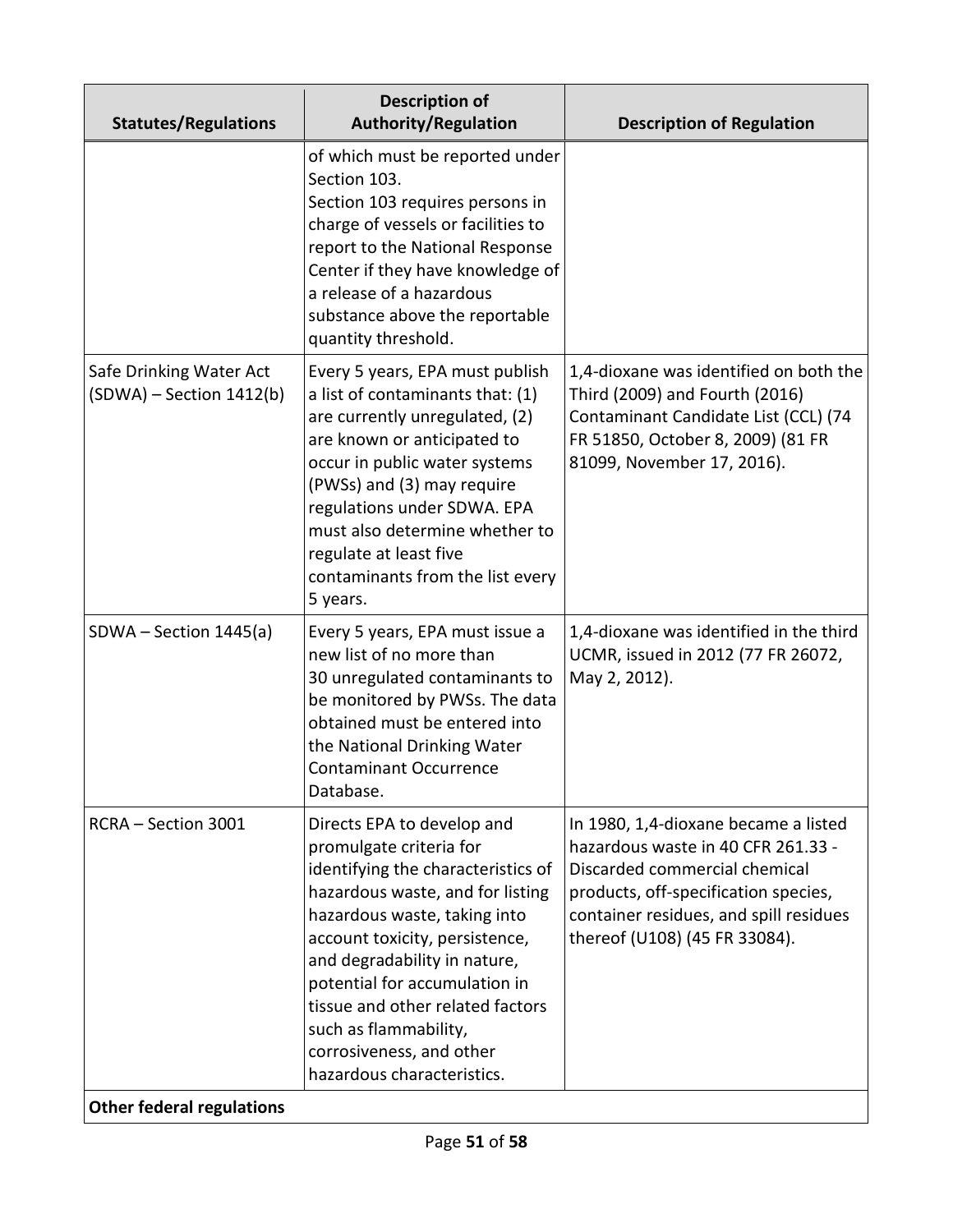| <b>Statutes/Regulations</b>                                        | <b>Description of</b><br><b>Authority/Regulation</b>                                                                                                                                                                                                                                                                                                                                                                                                                                                          | <b>Description of Regulation</b>                                                                                                                                                                                                                                                                                                                                                                                                                                                                                                                                               |
|--------------------------------------------------------------------|---------------------------------------------------------------------------------------------------------------------------------------------------------------------------------------------------------------------------------------------------------------------------------------------------------------------------------------------------------------------------------------------------------------------------------------------------------------------------------------------------------------|--------------------------------------------------------------------------------------------------------------------------------------------------------------------------------------------------------------------------------------------------------------------------------------------------------------------------------------------------------------------------------------------------------------------------------------------------------------------------------------------------------------------------------------------------------------------------------|
| <b>FFDCA</b>                                                       | Provides the U.S. Food and Drug<br>Administration (FDA) with<br>authority to oversee the safety<br>of food, drugs and cosmetics.                                                                                                                                                                                                                                                                                                                                                                              | FDA established a limit of 10 mg/kg on<br>the amount of 1,4-dioxane that can be<br>present in the food additive glycerides<br>and polyglycides of hydrogenated<br>vegetable oils (21 CFR 172.736 and 71<br>FR 12618, March 13, 2006).                                                                                                                                                                                                                                                                                                                                          |
| Occupational Safety and<br><b>Health Act</b>                       | Requires employers to provide<br>their workers with a place of<br>employment free from<br>recognized hazards to safety and<br>health, such as exposure to toxic<br>chemicals, excessive noise levels,<br>mechanical dangers, heat or cold<br>stress or unsanitary conditions.<br>Under the Act, OSHA can issue<br>occupational safety and health<br>standards including such<br>provisions as PELs, exposure<br>monitoring, engineering and<br>administrative control measures<br>and respiratory protection. | In 1989, OSHA established a PEL for<br>1,4-dioxane of 100 ppm or 360 mg/m <sup>3</sup><br>as an 8-hour, TWA (29 CFR<br>1910.1001).<br>While OSHA has established a PEL for<br>1,4-dioxane, OSHA has recognized<br>that many of its PELs are outdated and<br>inadequate for ensuring the<br>protection of worker health. 1,4-<br>Dioxane appears in OSHA's annotated<br>PEL tables, wherein OSHA<br>recommends that employers follow<br>the California OSHA limit of 0.28 ppm,<br>the NIOSH REL of 1 ppm as a 30-<br>minute ceiling or the ACGIH TLV of<br>20 ppm (8-hour TWA). |
| <b>Atomic Energy Act</b>                                           | The Atomic Energy Act<br>authorizes the Department of<br>Energy to regulate the health<br>and safety of its contractor<br>employees                                                                                                                                                                                                                                                                                                                                                                           | 10 CFR 851.23, Worker Safety and<br>Health Program, requires the use of<br>the 2005 ACGIH TLVs if they are more<br>protective than the OSHA PEL.                                                                                                                                                                                                                                                                                                                                                                                                                               |
| <b>Federal Hazardous</b><br><b>Materials Transportation</b><br>Act | Section 5103 of the Act directs<br>the Secretary of Transportation<br>to:<br>Designate material (including<br>an explosive, radioactive<br>material, infectious<br>substance, flammable or<br>combustible liquid, solid or<br>gas, toxic, oxidizing or<br>corrosive material and<br>compressed gas) as<br>hazardous when the<br>Secretary determines that<br>transporting the material in                                                                                                                     | The Department of Transportation<br>(DOT) has designated 1,4-dioxane as a<br>hazardous material, and there are<br>special requirements for marking,<br>labeling and transporting it (49 CFR<br>Part 171, 40 CFR 173.202 and 40 CFR<br>173.242).                                                                                                                                                                                                                                                                                                                                |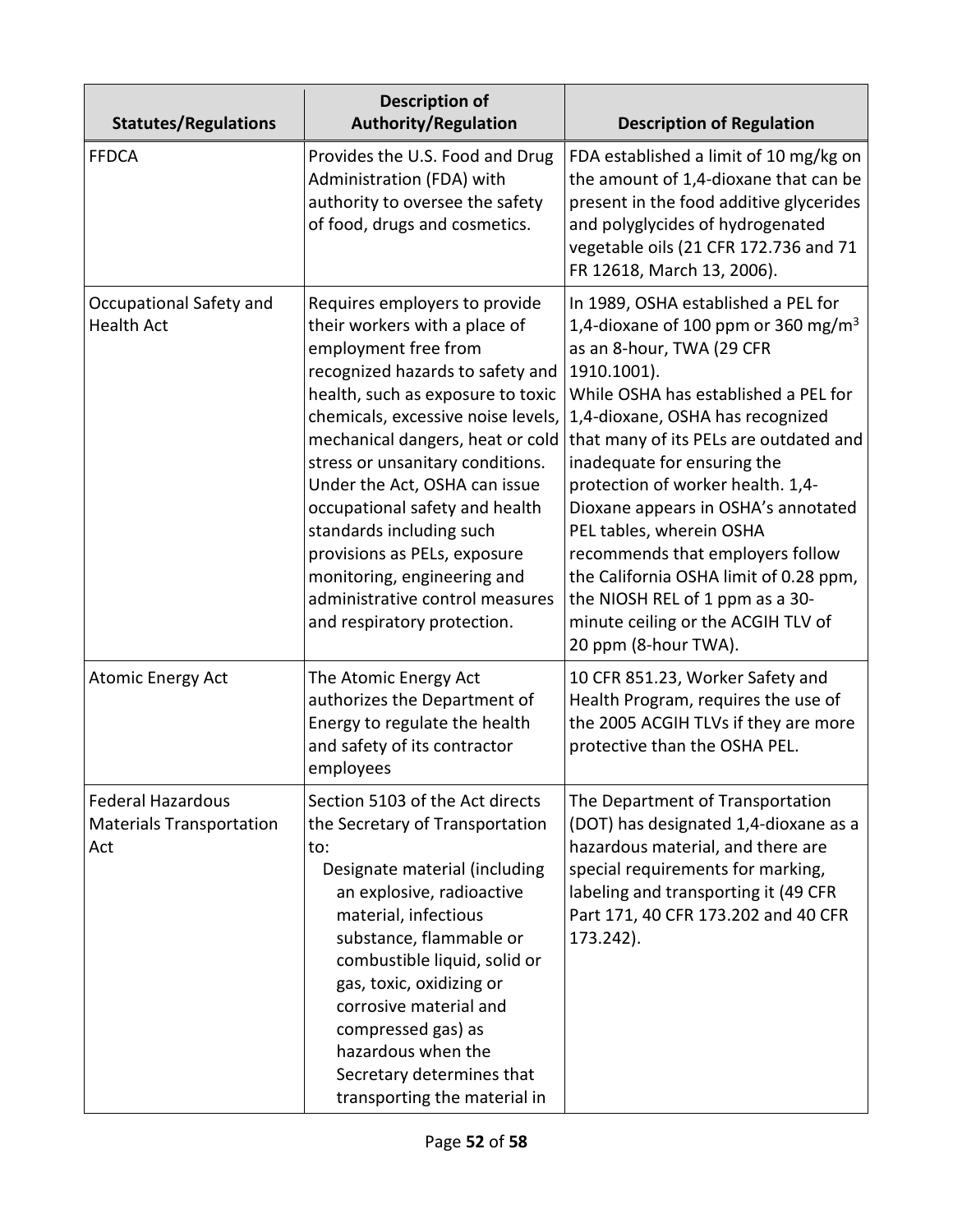| <b>Statutes/Regulations</b> | <b>Description of</b><br><b>Authority/Regulation</b>                                                                                                                                                                                      | <b>Description of Regulation</b> |
|-----------------------------|-------------------------------------------------------------------------------------------------------------------------------------------------------------------------------------------------------------------------------------------|----------------------------------|
|                             | commerce may pose an<br>unreasonable risk to health<br>and safety or property.<br>Issue regulations for the safe<br>transportation, including<br>security, of hazardous<br>material in intrastate,<br>interstate and foreign<br>commerce. |                                  |

#### <span id="page-52-2"></span> $A.2$ **State Laws and Regulations**

<span id="page-52-0"></span>

| Table_Apx A-2. State Laws and Regulations |  |  |  |  |  |
|-------------------------------------------|--|--|--|--|--|
|-------------------------------------------|--|--|--|--|--|

| <b>State Actions</b>                     | <b>Description of Action</b>                                                                                                                                                                                                                                                  |
|------------------------------------------|-------------------------------------------------------------------------------------------------------------------------------------------------------------------------------------------------------------------------------------------------------------------------------|
| <b>State PELs</b>                        | California PEL: 0.28 ppm (Cal Code Regs. Title 8, § 5155).                                                                                                                                                                                                                    |
| State Right-to-Know Acts                 | New Jersey (8:59 N.J. Admin. Code § 9.1), Pennsylvania (34 Pa.<br>Code § 323).                                                                                                                                                                                                |
| State air regulations                    | Allowable Ambient Levels (AAL): New Hampshire (RSA 125-1:6,<br>ENV-A Chap. 1400), Rhode Island (12 R.I. Code R. 031-022).                                                                                                                                                     |
| State drinking/ground water limits       | Massachusetts (310 Code Mass. Regs. § 22.00), Michigan (DEQ<br>$2016$ ).                                                                                                                                                                                                      |
| Chemicals of high concern to<br>children | Several states have adopted reporting laws for chemicals in<br>children's products that include 1,4-dioxane, such as Oregon<br>(Toxic-Free Kids Act, Senate Bill 478, 2015) Vermont (Code Vt. R. §<br>13-140-077) and Washington State (Wash. Admin. Code § 173-<br>334-130). |
| Other                                    | In California, 1,4-dioxane was added to the Proposition 65 list in<br>1988 (Cal. Code Regs. title 27, § 27001).                                                                                                                                                               |

#### <span id="page-52-3"></span> $A.3$ **International Laws and Regulations**

## <span id="page-52-1"></span>**Table\_Apx A-3. Regulatory Actions by other Governments and Tribes**

| Country/Organization | <b>Requirements and Restrictions</b>                                                                                                                                                                        |
|----------------------|-------------------------------------------------------------------------------------------------------------------------------------------------------------------------------------------------------------|
| Canada               | 1,4-Dioxane is on the Cosmetic Ingredient Hotlist as a substance<br>prohibited for use in cosmetics. 1,4-Dioxane is also included in<br>Canada's National Pollutant Release Inventory (NPRI), the publicly- |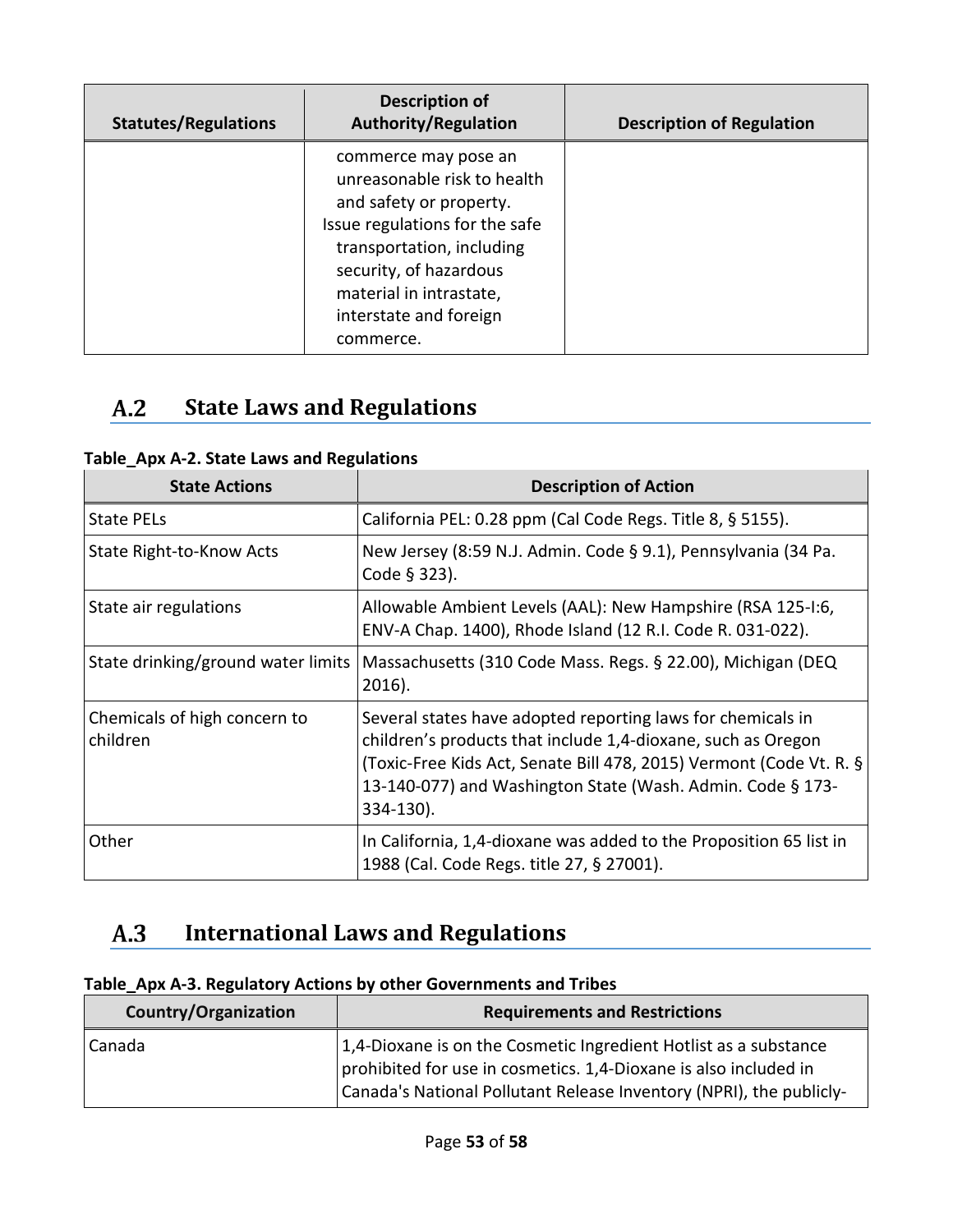| <b>Country/Organization</b>                                                                                                                                                                                                                                                                                  | <b>Requirements and Restrictions</b>                                                                                                                                                                                                                                                                                                                                                                                                                                                                                                                                                                                                       |
|--------------------------------------------------------------------------------------------------------------------------------------------------------------------------------------------------------------------------------------------------------------------------------------------------------------|--------------------------------------------------------------------------------------------------------------------------------------------------------------------------------------------------------------------------------------------------------------------------------------------------------------------------------------------------------------------------------------------------------------------------------------------------------------------------------------------------------------------------------------------------------------------------------------------------------------------------------------------|
|                                                                                                                                                                                                                                                                                                              | accessible inventory of pollutants released, disposed of and sent for<br>recycling by facilities across the country (Government of Canada,<br>2010. 1,4-Dioxane. Accessed April 18, 2017).                                                                                                                                                                                                                                                                                                                                                                                                                                                 |
| Australia                                                                                                                                                                                                                                                                                                    | In 1994, 1,4-dioxane was assessed. A workplace product containing<br>more than 0.1% 1,4-dioxane is classed as a hazardous substance.<br>1,4-Dioxane is in Class 3, (Packing Group II) under the Australian<br>Dangerous Goods Code (National Industrial Chemicals Notification<br>and Assessment Scheme, NICNAS, 2013, Dioxane (1,4-Dioxane).<br>Accessed April, 18 2017).                                                                                                                                                                                                                                                                 |
| Japan                                                                                                                                                                                                                                                                                                        | 1,4-dioxane is regulated in Japan under the following legislation:<br>Act on the Evaluation of Chemical Substances and Regulation<br>of Their Manufacture, etc. (Chemical Substances Control<br>Law; CSCL)<br>Act on Confirmation, etc. of Release Amounts of Specific<br>$\bullet$<br>Chemical Substances in the Environment and Promotion of<br>Improvements to the Management Thereof<br>Industrial Safety and Health Act (ISHA)<br>Air Pollution Control Law<br><b>Water Pollution Control Law</b><br>(National Institute of Technology and Evaluation (NITE) Chemical<br>Risk Information Platform (CHIRP), Accessed April 18, 2017). |
| Republic of Korea                                                                                                                                                                                                                                                                                            | The Ministry of the Environment recently adopted a provisional<br>water quality standard for human health of 50 µg/L 1,4-dioxane in<br>drinking water (An et al, 2014).                                                                                                                                                                                                                                                                                                                                                                                                                                                                    |
| Australia, Austria, Belgium,<br>Canada, Denmark, European<br>Union (EU), Finland, France,<br>Germany, Hungary, Ireland,<br>Italy, Japan, Latvia, New<br>Zealand, People's Republic of<br>China, Poland, Singapore, South<br>Korea, Spain, Sweden,<br>Switzerland, The Netherlands,<br>Turkey, United Kingdom | Occupational exposure limits for 1,4-dioxane (GESTIS International<br>limit values for chemical agents (Occupational exposure limits, OELs)<br>database. Accessed April 18, 2017).                                                                                                                                                                                                                                                                                                                                                                                                                                                         |
| <b>WHO</b>                                                                                                                                                                                                                                                                                                   | Established a tolerable daily intake of 16 $\mu$ g 1,4-dioxane/kg body<br>weight based on a no-observed-adverse-effect level (NOAEL) of 16<br>mg/kg body weight per day for hepatocellular tumors observed in a<br>long-term drinking-water study in rats. The WHO water quality<br>guideline is 0.05 mg/L 1,4-dioxane in drinking water (WHO 2005).                                                                                                                                                                                                                                                                                       |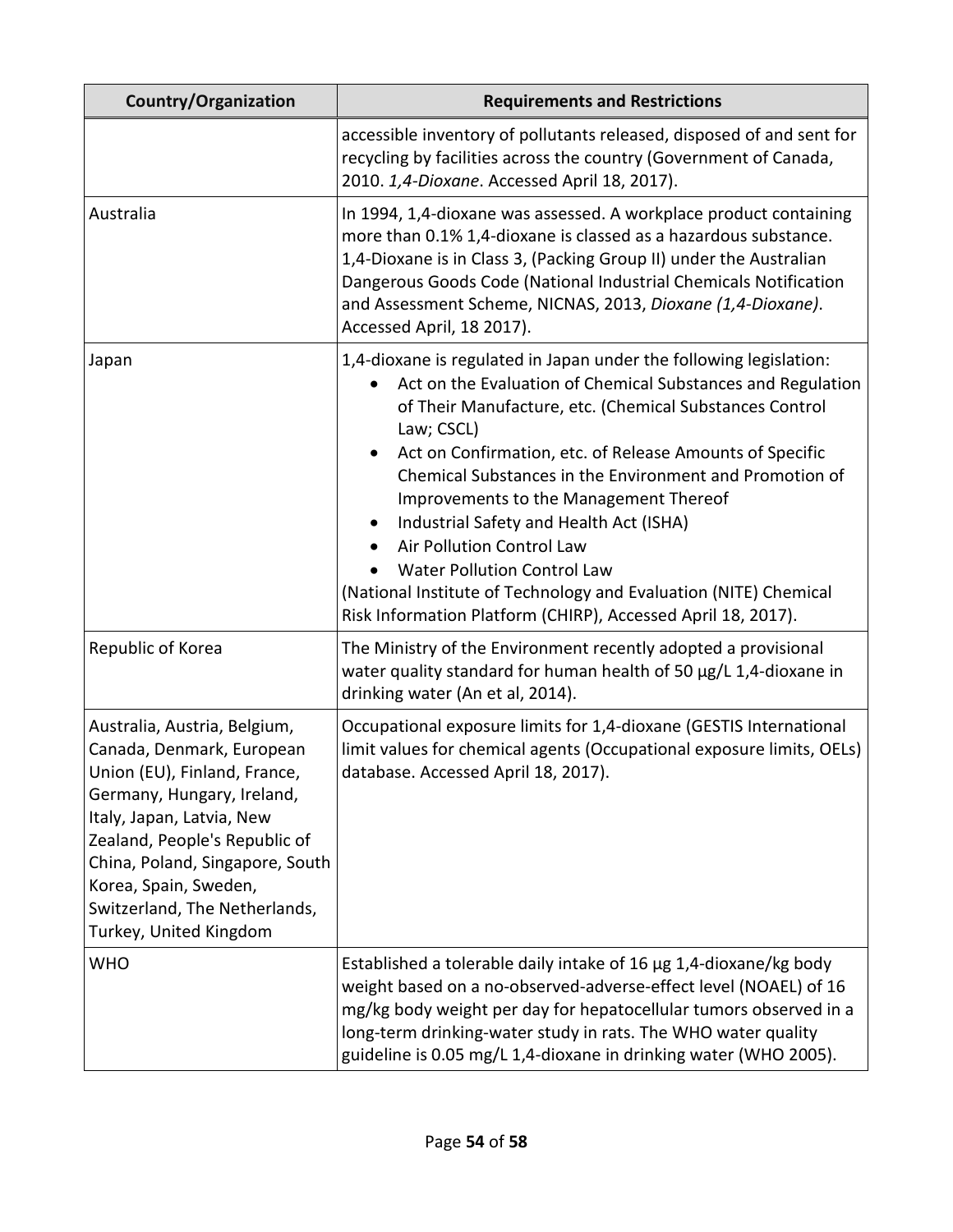# <span id="page-54-0"></span>**Appendix B PROCESS, RELEASE AND OCCUPATIONAL EXPOSURE INFORMATION**

This appendix provides information and data found in preliminary data gathering for 1,4-dioxane.

#### **Process Information B.1**

Process-related information potentially relevant to the risk evaluation may include process diagrams, descriptions and equipment. Such information may inform potential release sources and worker exposure activities for consideration.

# **B.1.1 Manufacture (Including Import)**

<span id="page-54-1"></span>The primary method for industrial production of 1,4-dioxane involves an acid-catalyzed conversion of ethylene glycol (mono-, di-, tri- and polyethylene glycol may be used) by ring closure in a closed system. The process is carried out at a temperature between 266 and 392°F (130 and 200°C) and a pressure between 0.25 and 1.1 atm (25 and 110 kPa). The synthesis step is performed in a heated vessel. The raw 1,4-dioxane product is then moved to a distillation column to start the purification process. Multiple steps are used to purify the 1,4-dioxane, including separation from water and volatile by-products by extractive distillation, heating with acids, salting out with NaCl, CaCl<sub>2</sub> or NaOH, and fine subsequent distillation [\(ECJRC, 2002\)](http://hero.epa.gov/index.cfm?action=search.view&reference_id=196351). The 1,4-dioxane manufacturing plant in Zachary, Louisiana produces 1,4-dioxane using this reaction with diethylene glycol and concentrated sulfuric acid. Figure Apx B-1 shows a process flow diagram for the process used by the manufacturer  $[EPA-HQ-$ [OPPT-2016-0723-0012](https://www.regulations.gov/document?D=EPA-HQ-OPPT-2016-0723-0012) [\(BASF, 2017\)](http://hero.epa.gov/index.cfm?action=search.view&reference_id=3827415)].



#### <span id="page-54-2"></span>**Figure\_Apx B-1: General Process Flow Diagram for 1,4-Dioxane Manufacturing** Source[: EPA-HQ-OPPT-2016-0723-0012](https://www.regulations.gov/document?D=EPA-HQ-OPPT-2016-0723-0012) [\(BASF, 2017\)](http://hero.epa.gov/index.cfm?action=search.view&reference_id=3827415).

Two other reactions can be used to make 1,4-dioxane, but they are primarily used to make substituted dioxanes and not known to be used for industrial 1,4-dioxane production [\(ECJRC, 2002\)](http://hero.epa.gov/index.cfm?action=search.view&reference_id=196351).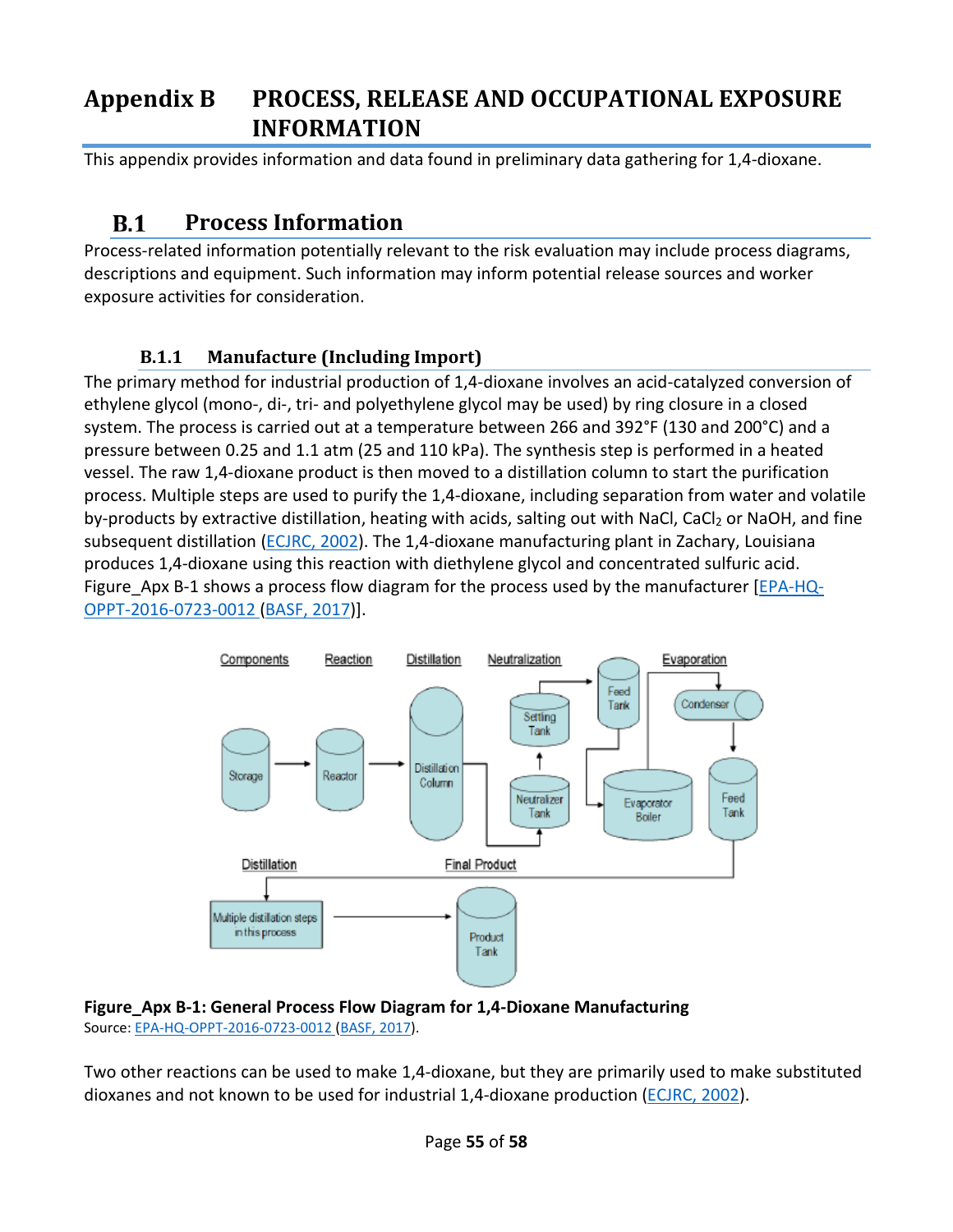## <span id="page-55-0"></span>**B.1.2 Processing and Distribution**

## **B.1.2.1 Processing as a Reactant/Intermediate**

<span id="page-55-1"></span>1,4-Dioxane can be used as a chemical reactant in the production of pharmaceuticals, polyethylene terephthalate (PET) plastics, rubber, insecticides and pesticides, cement, deodorant fumigant, magnetic tape and adhesives [\[EPA-HQ-OPPT-2017-0723-0003](https://www.regulations.gov/document?D=EPA-HQ-OPPT-2016-0723-0003) [\(U.S. EPA, 2017b\)](http://hero.epa.gov/index.cfm?action=search.view&reference_id=3827407)]. Exact process operations involved in the use of 1,4-dioxane as a chemical reactant are dependent on the final product that is being synthesized. For the use of 1,4-dioxane as a chemical reactant, operations would typically involve unloading 1,4-dioxane from transport containers and feeding the 1,4-dioxane into a reaction vessel(s), where the 1,4-dioxane would react either fully or to a lesser extent. Following completion of the reaction, the produced substance may or may not be purified further, thus removing unreacted 1,4-dioxane (if any exists). Reacted 1,4-dioxane is assumed to be destroyed and is thus not expected to be released or cause potential worker exposures.

# **B.1.2.2 Processing – Non-Incorporative**

<span id="page-55-2"></span>1,4-Dioxane is used as a process solvent during the manufacturing of cellulose acetate, resins, waxes and fats [\[EPA-HQ-OPPT-2017-0723-0003](https://www.regulations.gov/document?D=EPA-HQ-OPPT-2016-0723-0003) [\(U.S. EPA, 2017b\)](http://hero.epa.gov/index.cfm?action=search.view&reference_id=3827407)].

# **B.1.2.3 Repackaging**

<span id="page-55-3"></span>Typical repackaging operations involve transferring of chemicals into appropriately sized containers to meet customer demands/needs.

# **B.1.2.4 Recycling**

<span id="page-55-4"></span>1,4-Dioxane is used as a solvent in several applications. In this capacity, 1,4-dioxane can be regenerated and recycled for reuse.

# <span id="page-55-5"></span>**B.1.3 Uses**

# **B.1.3.1 Processing Aids, Not Otherwise Listed**

<span id="page-55-6"></span>Processing aids are chemical substances used to improve the processing characteristics or the operation of process equipment or to alter or buffer the pH of the substance or mixture, when added to a process or to a substance or mixture to be processed. Processing agents do not become a part of the reaction product and are not intended to affect the function of a substance or article created  $(U.S.$ [EPA, 2016a\)](http://hero.epa.gov/index.cfm?action=search.view&reference_id=3839188). 1,4-Dioxane is used in a number of industrial processes as a processing aid. These processes include wood pulping, extraction of animal and vegetable oils, textile processing, polymerization, pharmaceutical purification and etching of fluoropolymers [\[EPA-HQ-OPPT-2017-0723-](https://www.regulations.gov/document?D=EPA-HQ-OPPT-2016-0723-0003) [0003](https://www.regulations.gov/document?D=EPA-HQ-OPPT-2016-0723-0003) [\(U.S. EPA, 2017b\)](http://hero.epa.gov/index.cfm?action=search.view&reference_id=3827407); [EPA-HQ-OPPT-2016-0723-0012](https://www.regulations.gov/document?D=EPA-HQ-OPPT-2016-0723-0012) [\(BASF, 2017\)](http://hero.epa.gov/index.cfm?action=search.view&reference_id=3827415)]. Exact process operations involved in the use of 1,4-dioxane as a processing aid are dependent on the final product that is being synthesized.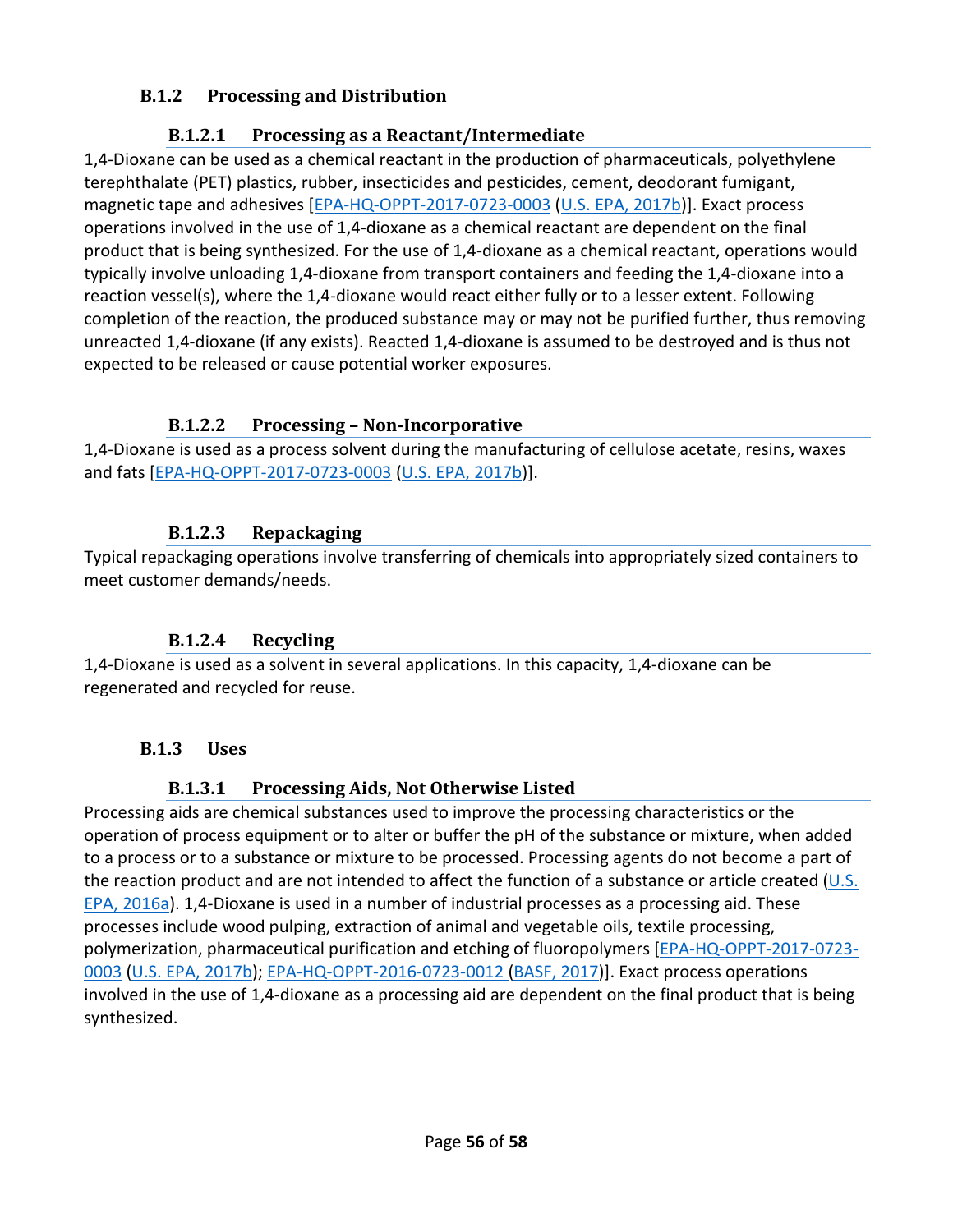# **B.1.3.2 Functional Fluids (Closed System)**

<span id="page-56-0"></span>Functional fluids are liquid or gaseous chemical substances used for one or more operational properties [\(U.S. EPA, 2016a\)](http://hero.epa.gov/index.cfm?action=search.view&reference_id=3839188). 1,4-Dioxane is used in polyalkylene glycol lubricants, synthetic metalworking fluids, cutting and tapping fluids and hydraulic fluids [\[EPA-HQ-OPPT-2017-0723-0003](https://www.regulations.gov/document?D=EPA-HQ-OPPT-2016-0723-0003) [\(U.S. EPA, 2017b\)](http://hero.epa.gov/index.cfm?action=search.view&reference_id=3827407)]. Exact operations involved in the use of 1,4-dioxane as a functional fluid are dependent on the final product.

## **B.1.3.3 Laboratory Chemicals**

<span id="page-56-1"></span>1,4-Dioxane is used in laboratories as a chemical reagent, reference material, stable reaction medium, liquid scintillation counting medium, spectroscopic and photometric measurement, cryoscopic solvent and histological preparation [\[EPA-HQ-OPPT-2017-0723-0003](https://www.regulations.gov/document?D=EPA-HQ-OPPT-2016-0723-0003) [\(U.S. EPA, 2017b\)](http://hero.epa.gov/index.cfm?action=search.view&reference_id=3827407)]. Laboratory procedures are generally done within a fume hood, on a bench with local exhaust ventilation or under general ventilation.

## **B.1.3.4 Adhesives and Sealants**

<span id="page-56-2"></span>1,4-Dioxane is found in film cement and as a residual contaminant in two-component glues and adhesives [\[EPA-HQ-OPPT-2017-0723-0003](https://www.regulations.gov/document?D=EPA-HQ-OPPT-2016-0723-0003) [\(U.S. EPA, 2017b\)](http://hero.epa.gov/index.cfm?action=search.view&reference_id=3827407)]. The application procedure depends on the type of adhesive and the type of substrate. After the adhesive is received by the user, it may be diluted or mixed prior to application. The formulation is then loaded into the application reservoir or apparatus and applied to the substrate via spray, roll, curtain or syringe or bead application. Application may be manual or automated. After application, the adhesive or sealant is allowed to dry, usually at ambient temperature, such that the solvent completely evaporates and a bond is formed between the substrates [\(OECD, 2015\)](http://hero.epa.gov/index.cfm?action=search.view&reference_id=3827410).

# **B.1.3.5 Other Uses**

<span id="page-56-3"></span>Other conditions of use where 1,4-dioxane may be formulated into a product or used as part of another process may include use in fuels and fuel additives [\[EPA-HQ-OPPT-2016-0723-0012](https://www.regulations.gov/document?D=EPA-HQ-OPPT-2016-0723-0012) [\(BASF,](http://hero.epa.gov/index.cfm?action=search.view&reference_id=3827415)  [2017\)](http://hero.epa.gov/index.cfm?action=search.view&reference_id=3827415)], spray polyurethane foam and in printing and printing compositions [\[EPA-HQ-OPPT-2017-0723-](https://www.regulations.gov/document?D=EPA-HQ-OPPT-2016-0723-0003) [0003](https://www.regulations.gov/document?D=EPA-HQ-OPPT-2016-0723-0003) [\(U.S. EPA, 2017b\)](http://hero.epa.gov/index.cfm?action=search.view&reference_id=3827407)].

# **B.1.4 Disposal**

<span id="page-56-4"></span>1,4-Dioxane is disposed of to a variety of environmental media: land, water and air. Land disposals include Class I underground injection, RCRA Subtitle C landfills and to other uncategorized land points. 1,4-Dioxane is sometimes discharged to water. Wastewater treatment may or may not precede these water releases. Additionally, 1,4-dioxane is also commonly incinerated [\(U.S. EPA, 2017c\)](http://hero.epa.gov/index.cfm?action=search.view&reference_id=3834224).